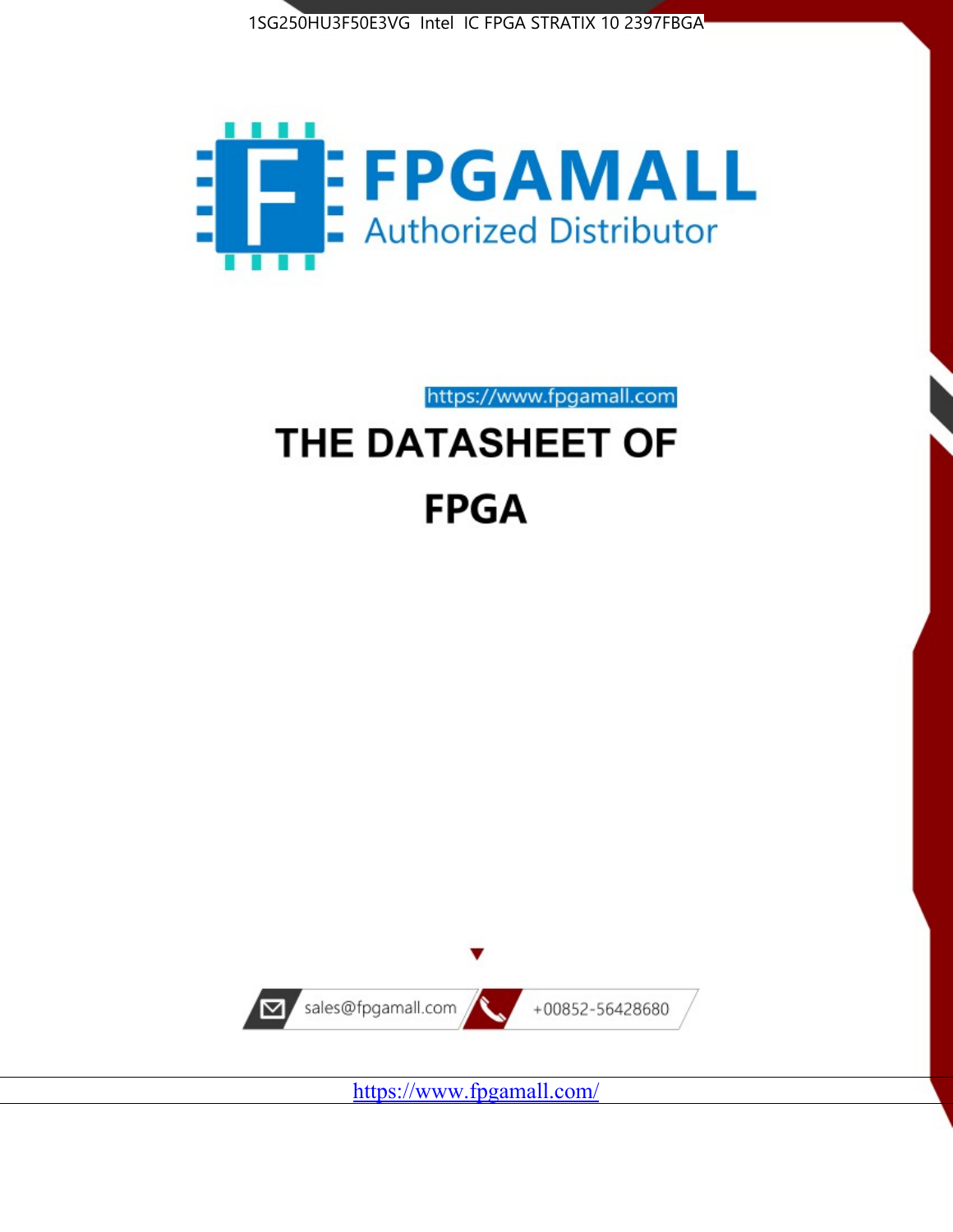

# **Intel® Stratix® 10 GX/SX Device Overview**



**S10-OVERVIEW | 2020.04.30** Latest document on the web: **[PDF](https://www.intel.com/content/dam/www/programmable/us/en/pdfs/literature/hb/stratix-10/s10-overview.pdf)** | **[HTML](https://www.intel.com/content/www/us/en/programmable/documentation/joc1442261161666.html)**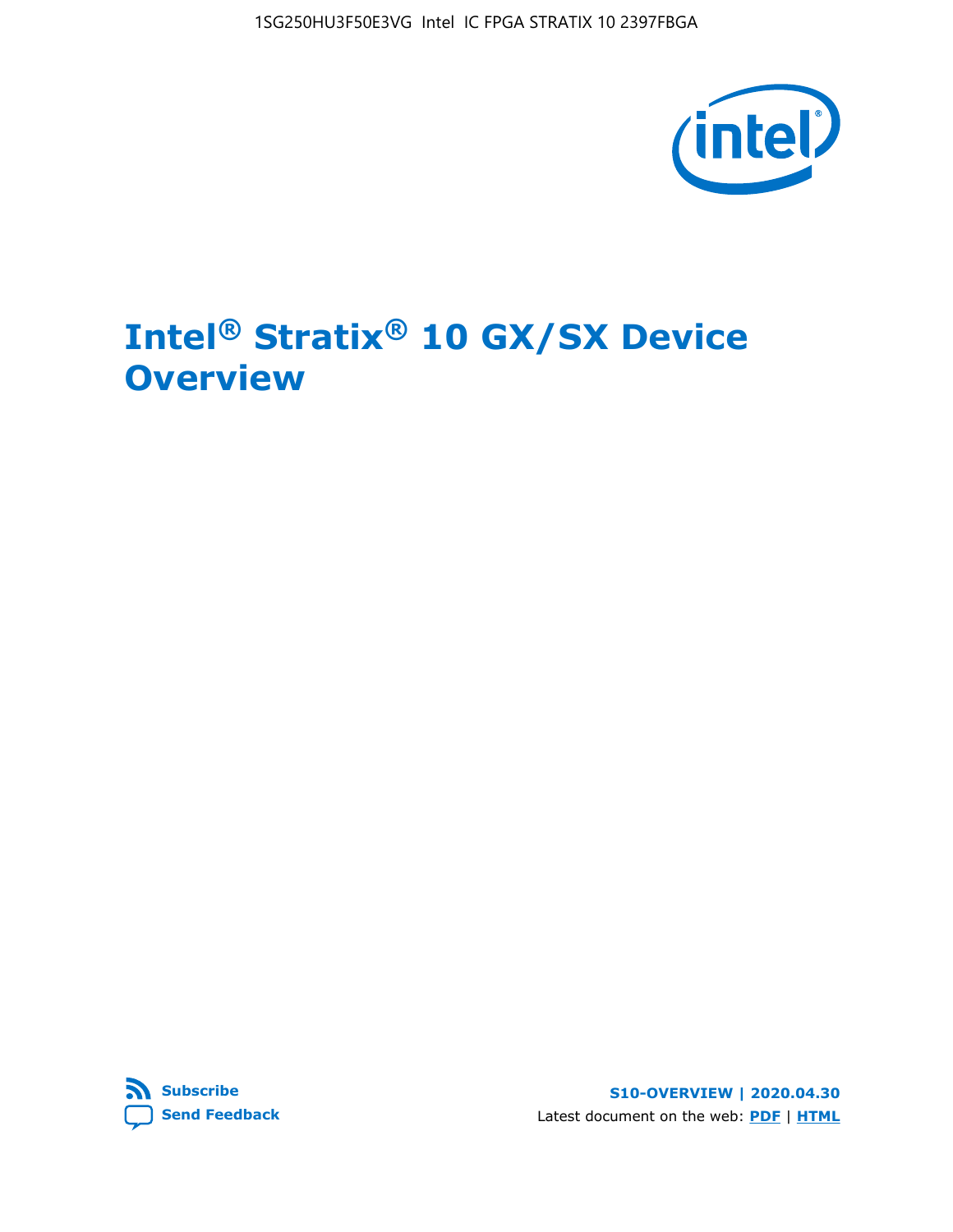

*Contents*

# **Contents**

| 1.26. Document Revision History for the Intel Stratix 10 GX/SX Device Overview36 |  |
|----------------------------------------------------------------------------------|--|

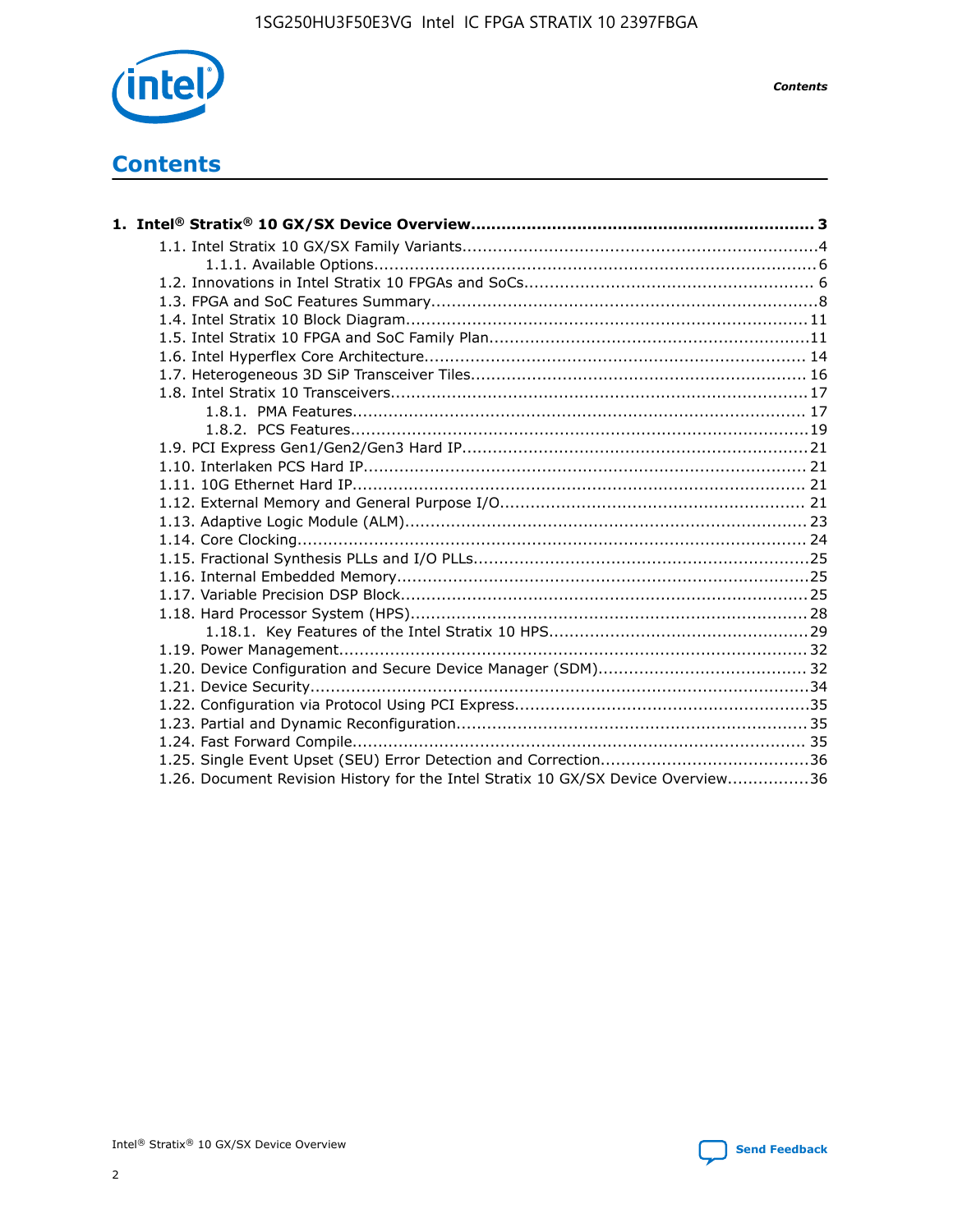**S10-OVERVIEW | 2020.04.30**

**[Send Feedback](mailto:FPGAtechdocfeedback@intel.com?subject=Feedback%20on%20Intel%20Stratix%2010%20GX/SX%20Device%20Overview%20(S10-OVERVIEW%202020.04.30)&body=We%20appreciate%20your%20feedback.%20In%20your%20comments,%20also%20specify%20the%20page%20number%20or%20paragraph.%20Thank%20you.)**



# **1. Intel® Stratix® 10 GX/SX Device Overview**

Intel's 14 nm Intel® Stratix® 10 GX FPGAs and SX SoCs deliver 2X the core performance and up to 70% lower power over previous generation high-performance FPGAs.

Featuring several groundbreaking innovations, including the all new Intel Hyperflex™ core architecture, this device family enables you to meet the demand for everincreasing bandwidth and processing performance in your most advanced applications, while meeting your power budget.

With an embedded hard processor system (HPS) based on a quad-core 64 bit Arm\* Cortex\*-A53, the Intel Stratix 10 SoC devices deliver power efficient, application-class processing and allow designers to extend hardware virtualization into the FPGA fabric. Intel Stratix 10 SoC devices demonstrate Intel's commitment to high-performance SoCs and extend Intel's leadership in programmable devices featuring an Arm-based processor system.

Important innovations in Intel Stratix 10 FPGAs and SoCs include:

- All new Intel Hyperflex core architecture delivering 2X the core performance compared to previous generation high-performance FPGAs
- Intel 14 nm tri-gate (FinFET) technology
- Heterogeneous 3D System-in-Package (SiP) technology
- Core fabric with up to 10.2 million logic elements (LEs)
- Up to 96 full duplex transceiver channels on heterogeneous 3D SiP transceiver tiles
- Transceiver data rates up to 28.3 Gbps chip-to-chip/module and backplane performance
- M20K (20 Kb) internal SRAM memory blocks
- Fractional synthesis and ultra-low jitter LC tank based transmit phase locked loops (PLLs)
- Hard PCI Express<sup>®</sup> Gen3 x16 intellectual property (IP) blocks
- Hard 10GBASE-KR/40GBASE-KR4 Forward Error Correction (FEC) in every transceiver channel
- Hard memory controllers and PHY supporting DDR4 rates up to 2666 Mbps per pin
- Hard fixed-point and IEEE 754 compliant hard floating-point variable precision digital signal processing (DSP) blocks with up to 10 TFLOP compute performance with a power efficiency of 80 GFLOP per Watt
- Quad-core 64 bit Arm Cortex-A53 embedded processor running up to 1.5 GHz in SoC family variants
- Programmable clock tree synthesis for flexible, low power, low skew clock trees

Intel Corporation. All rights reserved. Agilex, Altera, Arria, Cyclone, Enpirion, Intel, the Intel logo, MAX, Nios, Quartus and Stratix words and logos are trademarks of Intel Corporation or its subsidiaries in the U.S. and/or other countries. Intel warrants performance of its FPGA and semiconductor products to current specifications in accordance with Intel's standard warranty, but reserves the right to make changes to any products and services at any time without notice. Intel assumes no responsibility or liability arising out of the application or use of any information, product, or service described herein except as expressly agreed to in writing by Intel. Intel customers are advised to obtain the latest version of device specifications before relying on any published information and before placing orders for products or services. \*Other names and brands may be claimed as the property of others.

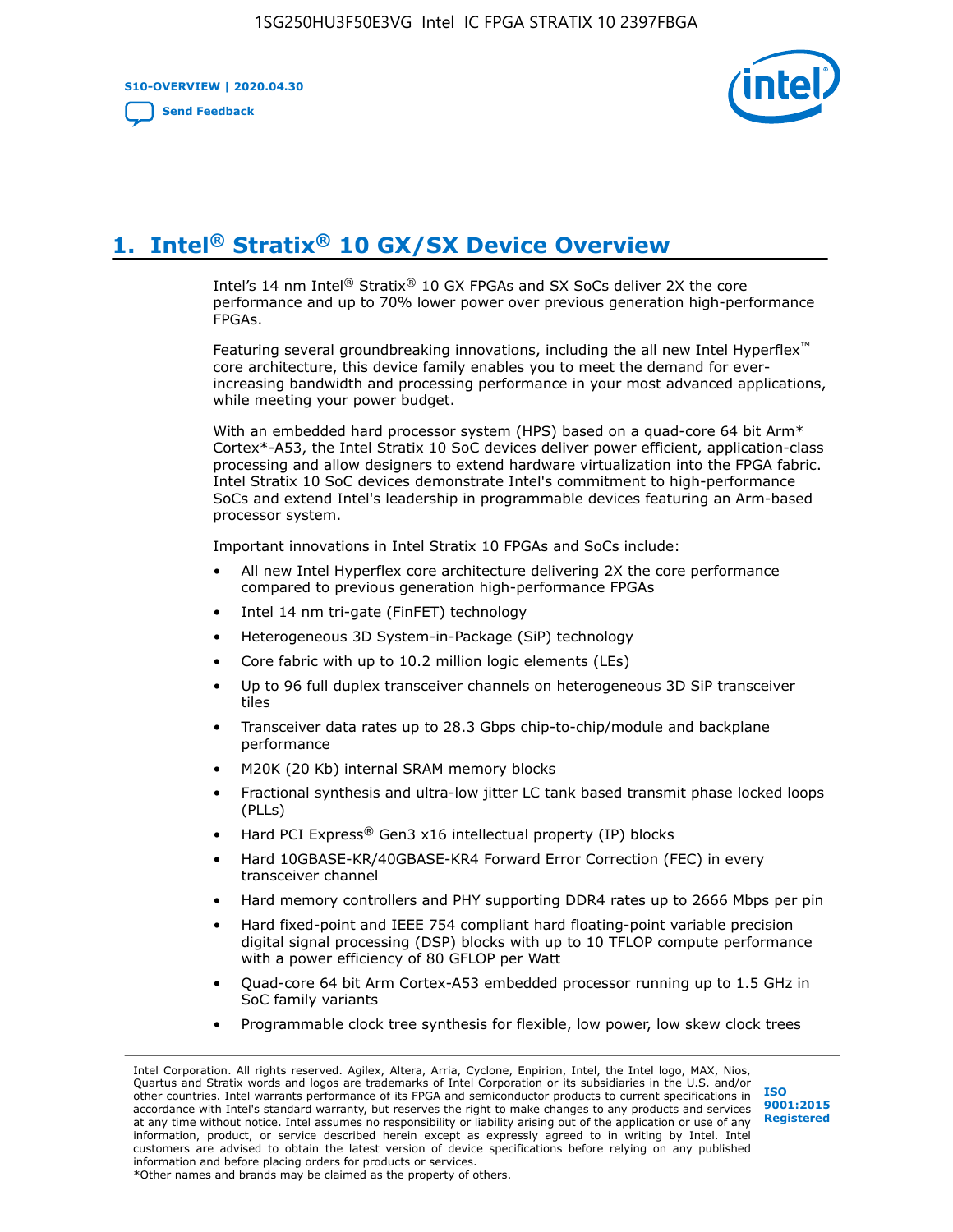

- Dedicated secure device manager (SDM) for:
	- Enhanced device configuration and security
	- AES-256, SHA-256/384 and ECDSA-256/384 encrypt/decrypt accelerators and authentication
	- Multi-factor authentication
	- Physically Unclonable Function (PUF) service and software programmable device configuration capability
- Comprehensive set of advanced power saving features delivering up to 70% lower power compared to previous generation high-performance FPGAs
- Non-destructive register state readback and writeback, to support ASIC prototyping and other applications

With these capabilities, Intel Stratix 10 FPGAs and SoCs are ideally suited for the most demanding applications in diverse markets such as:

- **Compute and Storage**—for custom servers, cloud computing and datacenter acceleration
- **Networking**—for Terabit, 400G and multi-100G bridging, aggregation, packet processing and traffic management
- **Optical Transport Networks**—for OTU4, 2xOTU4, 4xOTU4
- **Broadcast**—for high-end studio distribution, head end encoding/decoding, edge quadrature amplitude modulation (QAM)
- **Military**—for radar, electronic warfare, and secure communications
- **Medical**—for diagnostic scanners and diagnostic imaging
- **Test and Measurement**—for protocol and application testers
- **Wireless**—for next-generation 5G networks
- **ASIC Prototyping**—for designs that require the largest FPGA fabric with the highest I/O count

## **1.1. Intel Stratix 10 GX/SX Family Variants**

Intel Stratix 10 devices are available in FPGA (GX) and SoC (SX) variants.

- **Intel Stratix 10 GX** devices deliver up to 1 GHz core fabric performance and contain up to 10.2 million LEs in the fabric. They also feature up to 96 general purpose transceivers on separate transceiver tiles, and 2666 Mbps DDR4 external memory interface performance. The transceivers are capable of up to 28.3 Gbps short reach and across the backplane. These devices are optimized for FPGA applications that require the highest transceiver bandwidth and core fabric performance, with the power efficiency of Intel's 14 nm tri-gate process technology.
- **Intel Stratix 10 SX** devices have a feature set that is identical to Intel Stratix 10 GX devices, with the addition of an embedded quad-core 64 bit Arm Cortex A53 hard processor system.

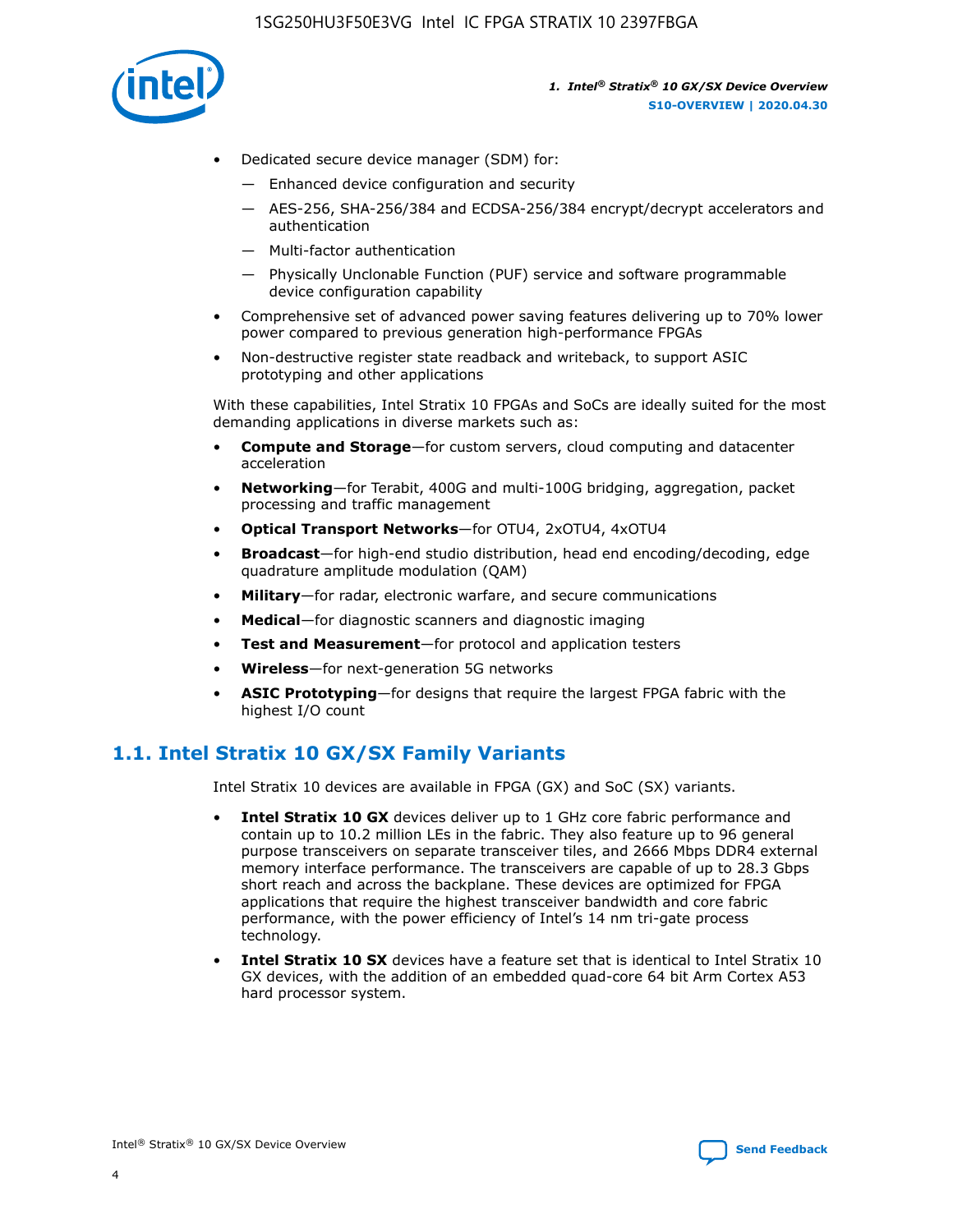

Common to all Intel Stratix 10 family variants is a high-performance fabric based on the new Intel Hyperflex core architecture that includes additional Hyper-Registers throughout the interconnect routing and at the inputs of all functional blocks. The core fabric also contains an enhanced logic array utilizing Intel's adaptive logic module (ALM) and a rich set of high performance building blocks including:

- M20K (20 Kb) embedded memory blocks
- Variable precision DSP blocks with hard IEEE 754 compliant floating-point units
- Fractional synthesis and integer PLLs
- Hard memory controllers and PHY for external memory interfaces
- General purpose IO cells

To clock these building blocks, Intel Stratix 10 devices use programmable clock tree synthesis, which uses dedicated clock tree routing to synthesize only those branches of the clock trees required for the application. All devices support in-system, finegrained partial reconfiguration of the logic array, allowing logic to be added and subtracted from the system while it is operating.

All family variants also contain high speed serial transceivers, containing both the physical medium attachment (PMA) and the physical coding sublayer (PCS), which can be used to implement a variety of industry standard and proprietary protocols. In addition to the hard PCS, Intel Stratix 10 devices contain multiple instantiations of PCI Express hard IP that supports Gen1/Gen2/Gen3 rates in x1/x2/x4/x8/x16 lane configurations, and hard 10GBASE-KR/40GBASE-KR4 FEC for every transceiver. The hard PCS, FEC, and PCI Express IP free up valuable core logic resources, save power, and increase your productivity.

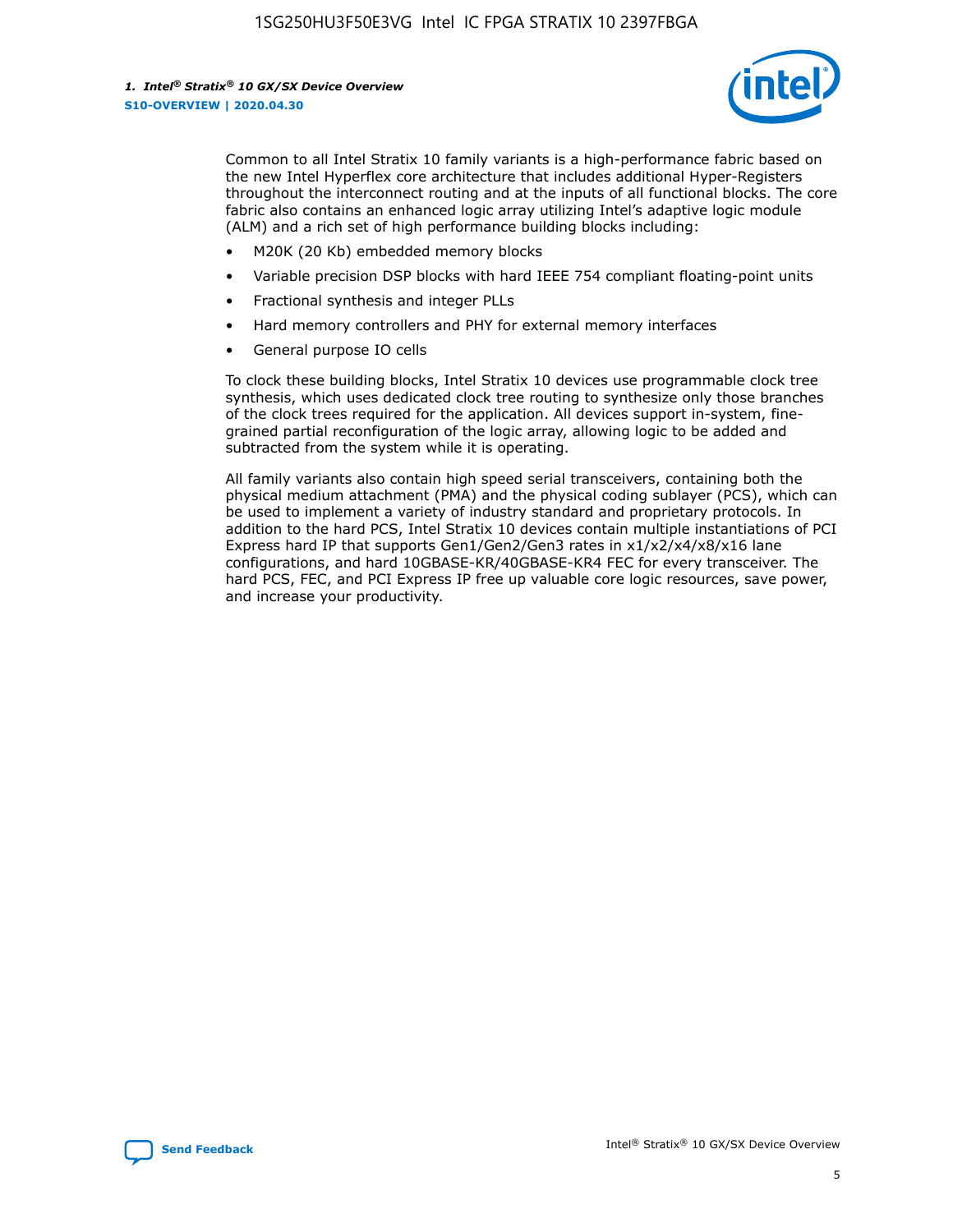

## **1.1.1. Available Options**

#### **Figure 1. Sample Ordering Code and Available Options for Intel Stratix 10 Devices**



## **Related Information**

[My Intel Support](https://www.intel.com/content/www/us/en/programmable/my-intel/mal-home.html)

## **1.2. Innovations in Intel Stratix 10 FPGAs and SoCs**

Intel Stratix 10 FPGAs and SoCs deliver many significant improvements over the previous generation high-performance Stratix V FPGAs.

#### **Table 1. Key Features of Intel Stratix 10 Devices Compared to Stratix V Devices**

| <b>Feature</b>            | <b>Stratix V FPGAs</b>                                           | <b>Intel Stratix 10 FPGAs and SoCs</b>                                        |  |  |  |
|---------------------------|------------------------------------------------------------------|-------------------------------------------------------------------------------|--|--|--|
| <b>Process technology</b> | 28 nm TSMC (planar<br>transistor)                                | 14 nm Intel tri-gate (FinFET)                                                 |  |  |  |
| Hard processor core       | None                                                             | Quad-core 64 bit Arm Cortex-A53<br>(SoC only)                                 |  |  |  |
| Core architecture         | Conventional core architecture<br>with conventional interconnect | Intel Hyperflex core architecture with<br>Hyper-Registers in the interconnect |  |  |  |
| continued                 |                                                                  |                                                                               |  |  |  |

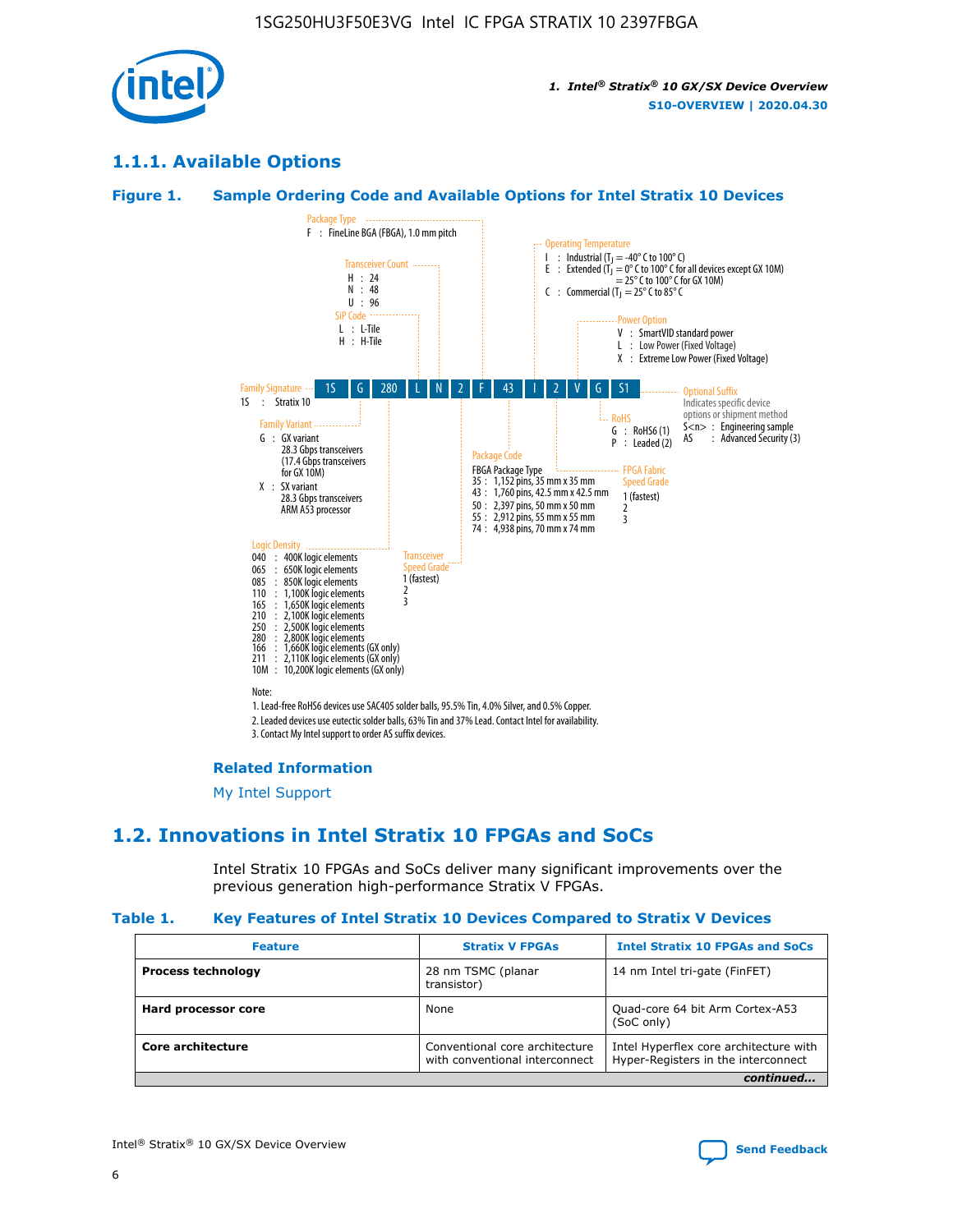

| <b>Feature</b>                                   | <b>Stratix V FPGAs</b>                                                              | <b>Intel Stratix 10 FPGAs and SoCs</b>                                                                                                       |
|--------------------------------------------------|-------------------------------------------------------------------------------------|----------------------------------------------------------------------------------------------------------------------------------------------|
| Core performance                                 | 500 MHz                                                                             | 1 GHz                                                                                                                                        |
| <b>Power dissipation</b>                         | 1x                                                                                  | As low as $0.3x$                                                                                                                             |
| Logic density                                    | 952 KLE                                                                             | 10,200 KLE                                                                                                                                   |
| <b>Embedded memory (M20K)</b>                    | 52 Mbits                                                                            | 253 Mbits                                                                                                                                    |
| 18x19 multipliers                                | 3,926                                                                               | 11,520                                                                                                                                       |
|                                                  | Note: Multiplier is 18x18 in<br>Stratix V devices.                                  | Note: Multiplier is 18x19 in Intel<br>Stratix 10 devices.                                                                                    |
| <b>Floating point DSP capability</b>             | Up to 1 TFLOP, requires soft<br>floating point adder and<br>multiplier              | Up to 10 TFLOP, hard IEEE 754<br>compliant single precision floating<br>point adder and multiplier                                           |
| <b>Maximum transceivers</b>                      | 66                                                                                  | 96                                                                                                                                           |
| Maximum transceiver data rate (chip-to-<br>chip) | 28.05 Gbps                                                                          | 26.6 Gbps L-Tile<br>28.3 Gbps H-Tile                                                                                                         |
| Maximum transceiver data rate (backplane)        | 12.5 Gbps                                                                           | 12.5 Gbps L-Tile<br>28.3 Gbps H-Tile                                                                                                         |
| Hard memory controller                           | None                                                                                | DDR4 @ 1333 MHz/2666 Mbps<br>DDR3 @ 1067 MHz/2133 Mbps                                                                                       |
| <b>Hard protocol IP</b>                          | PCIe* Gen3 x8 (up to 4<br>instances)                                                | PCIe Gen3 x16 (up to 4 instances)<br>SR-IOV (4 physical functions / 2k<br>virtual functions) on H-Tile devices<br>10GBASE-KR/40GBASE-KR4 FEC |
| <b>Core clocking and PLLs</b>                    | Global, quadrant and regional<br>clocks supported by fractional-<br>synthesis fPLLs | Programmable clock tree synthesis<br>supported by fractional synthesis<br>fPLLs and integer IO PLLs                                          |
| Register state readback and writeback            | Not available                                                                       | Non-destructive register state<br>readback and writeback for ASIC<br>prototyping and other applications                                      |

These innovations result in the following improvements:

- **Improved Core Logic Performance**: The Intel Hyperflex core architecture combined with 14 nm Intel tri-gate technology allows Intel Stratix 10 devices to achieve 2X the core performance compared to the previous generation
- **Lower Power**: Intel Stratix 10 devices use up to 70% lower power compared to the previous generation, enabled by 14 nm Intel tri-gate technology, the Intel Hyperflex core architecture, and optional power saving features built into the architecture
- **Higher Density**: Intel Stratix 10 devices offer three times the level of integration, with up to 10.2 million logic elements (LEs), over 253 Mbits of embedded memory blocks (M20K), and 11,520 18x19 multipliers
- **Embedded Processing**: Intel Stratix 10 SoCs feature a Quad-Core 64 bit Arm Cortex-A53 processor optimized for power efficiency and software compatible with previous generation Arria® and Cyclone® SoC devices
- **Improved Transceiver Performance**: With up to 96 transceiver channels implemented in heterogeneous 3D SiP transceiver tiles, Intel Stratix 10 GX and SX devices support data rates up to 28.3 Gbps chip-to-chip and 28.3 Gbps across the backplane with signal conditioning circuits capable of equalizing over 30 dB of system loss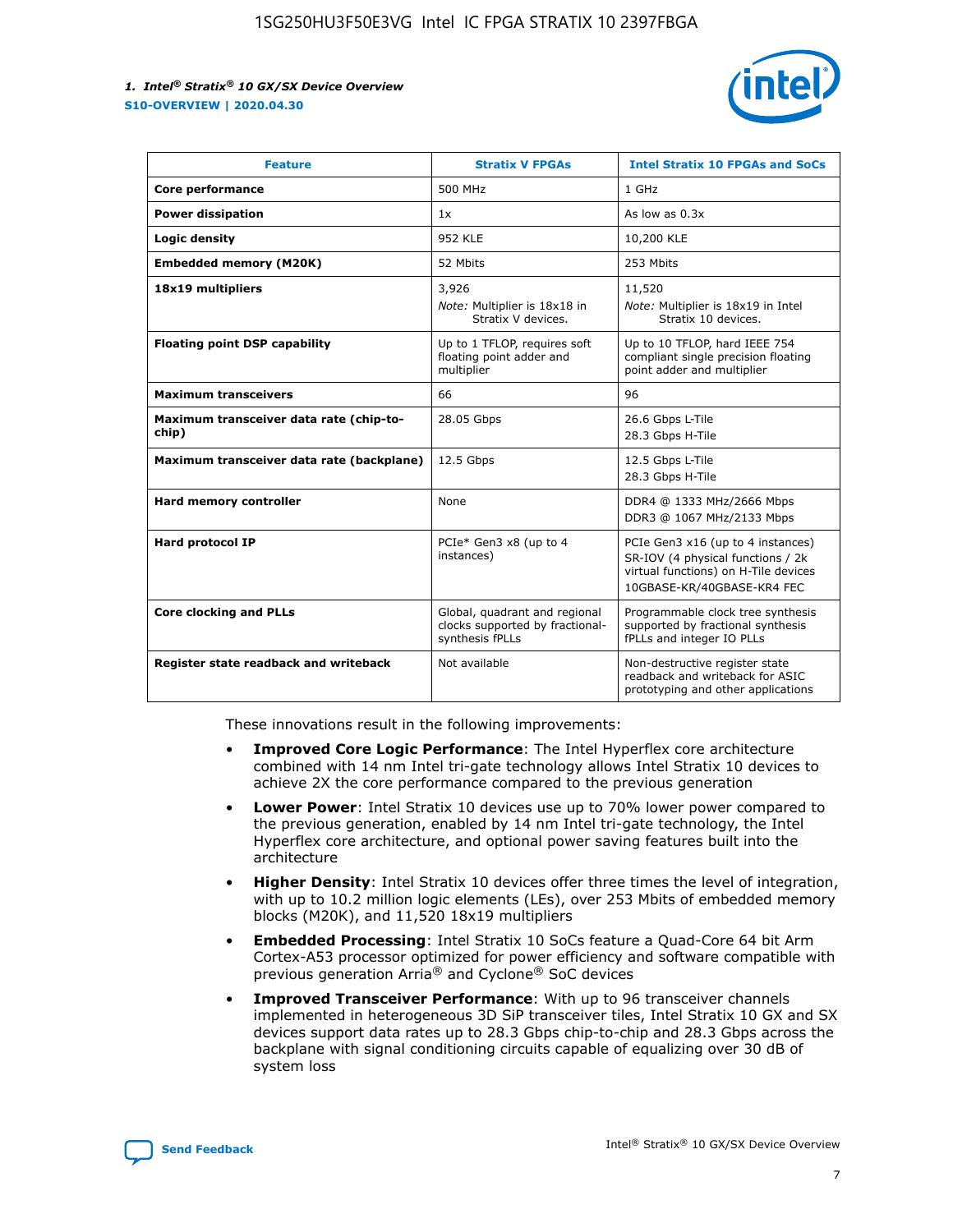

- **Improved DSP Performance**: The variable precision DSP block in Intel Stratix 10 devices features hard fixed and floating point capability, with up to 10 TFLOP IEEE754 single-precision floating point performance
- **Additional Hard IP**: Intel Stratix 10 devices include many more hard IP blocks than previous generation devices, with a hard memory controller included in each bank of 48 general purpose IOs, a hard PCIe Gen3 x16 full protocol stack in each transceiver tile, and a hard 10GBASE-KR/40GBASE-KR4 FEC in every transceiver channel
- **Enhanced Core Clocking**: Intel Stratix 10 devices feature programmable clock tree synthesis; clock trees are only synthesized where needed, increasing the flexibility and reducing the power dissipation of the clocking solution
- **Additional Core PLLs**: The core fabric in Intel Stratix 10 devices is supported by both integer IO PLLs and fractional synthesis fPLLs, resulting in a greater total number of PLLs available than the previous generation

# **1.3. FPGA and SoC Features Summary**

## **Table 2. Intel Stratix 10 FPGA and SoC Common Device Features**

| Technology<br>14 nm Intel tri-gate (FinFET) process technology<br>٠<br>SmartVID controlled core voltage, standard power devices<br>0.85-V fixed core voltage, low static power devices available<br>Up to 96 total transceivers available<br>Low power serial<br>٠<br>transceivers<br>Continuous operating range of 1 Gbps to 28.3 Gbps for Intel Stratix 10 GX/SX devices<br>Backplane support up to 28.3 Gbps for Intel Stratix 10 GX/SX devices<br>$\bullet$<br>Extended range down to 125 Mbps with oversampling<br>$\bullet$<br>• ATX transmit PLLs with user-configurable fractional synthesis capability<br>XFP, SFP+, QSFP/QSFP28, CFP/CFP2/CFP4 optical module support<br>• Adaptive linear and decision feedback equalization<br>Transmit pre-emphasis and de-emphasis<br>Dynamic partial reconfiguration of individual transceiver channels<br>$\bullet$<br>On-chip instrumentation (Eye Viewer non-intrusive data eye monitoring)<br>General purpose I/Os<br>Up to 2,304 total GPIO available<br>$\bullet$<br>1.6 Gbps LVDS-every pair can be configured as an input or output<br>1333 MHz/2666 Mbps DDR4 external memory interface<br>1067 MHz/2133 Mbps DDR3 external memory interface<br>• 1.2 V to 3.3 $V^{(1)}$ single-ended LVCMOS/LVTTL interfacing<br>• On-chip termination (OCT)<br>Embedded hard IP<br>PCIe Gen1/Gen2/Gen3 complete protocol stack, x1/x2/x4/x8/x16 end point and root<br>$\bullet$<br>port<br>DDR4/DDR3 hard memory controller (RLDRAM3/QDR II+/QDR IV using soft memory<br>controller)<br>Multiple hard IP instantiations in each device<br>• Single Root I/O Virtualization (SR-IOV)<br>Transceiver hard IP<br>10GBASE-KR/40GBASE-KR4 Forward Error Correction (FEC)<br>$\bullet$<br>10G Ethernet PCS<br>$\bullet$ | <b>Description</b><br><b>Feature</b> |  |  |  |
|-------------------------------------------------------------------------------------------------------------------------------------------------------------------------------------------------------------------------------------------------------------------------------------------------------------------------------------------------------------------------------------------------------------------------------------------------------------------------------------------------------------------------------------------------------------------------------------------------------------------------------------------------------------------------------------------------------------------------------------------------------------------------------------------------------------------------------------------------------------------------------------------------------------------------------------------------------------------------------------------------------------------------------------------------------------------------------------------------------------------------------------------------------------------------------------------------------------------------------------------------------------------------------------------------------------------------------------------------------------------------------------------------------------------------------------------------------------------------------------------------------------------------------------------------------------------------------------------------------------------------------------------------------------------------------------------------------------------------------------------------------------|--------------------------------------|--|--|--|
|                                                                                                                                                                                                                                                                                                                                                                                                                                                                                                                                                                                                                                                                                                                                                                                                                                                                                                                                                                                                                                                                                                                                                                                                                                                                                                                                                                                                                                                                                                                                                                                                                                                                                                                                                             |                                      |  |  |  |
|                                                                                                                                                                                                                                                                                                                                                                                                                                                                                                                                                                                                                                                                                                                                                                                                                                                                                                                                                                                                                                                                                                                                                                                                                                                                                                                                                                                                                                                                                                                                                                                                                                                                                                                                                             |                                      |  |  |  |
|                                                                                                                                                                                                                                                                                                                                                                                                                                                                                                                                                                                                                                                                                                                                                                                                                                                                                                                                                                                                                                                                                                                                                                                                                                                                                                                                                                                                                                                                                                                                                                                                                                                                                                                                                             |                                      |  |  |  |
|                                                                                                                                                                                                                                                                                                                                                                                                                                                                                                                                                                                                                                                                                                                                                                                                                                                                                                                                                                                                                                                                                                                                                                                                                                                                                                                                                                                                                                                                                                                                                                                                                                                                                                                                                             |                                      |  |  |  |
| PCI Express PIPE interface<br>continued                                                                                                                                                                                                                                                                                                                                                                                                                                                                                                                                                                                                                                                                                                                                                                                                                                                                                                                                                                                                                                                                                                                                                                                                                                                                                                                                                                                                                                                                                                                                                                                                                                                                                                                     |                                      |  |  |  |

<sup>(1)</sup> Available in some configurations only

8

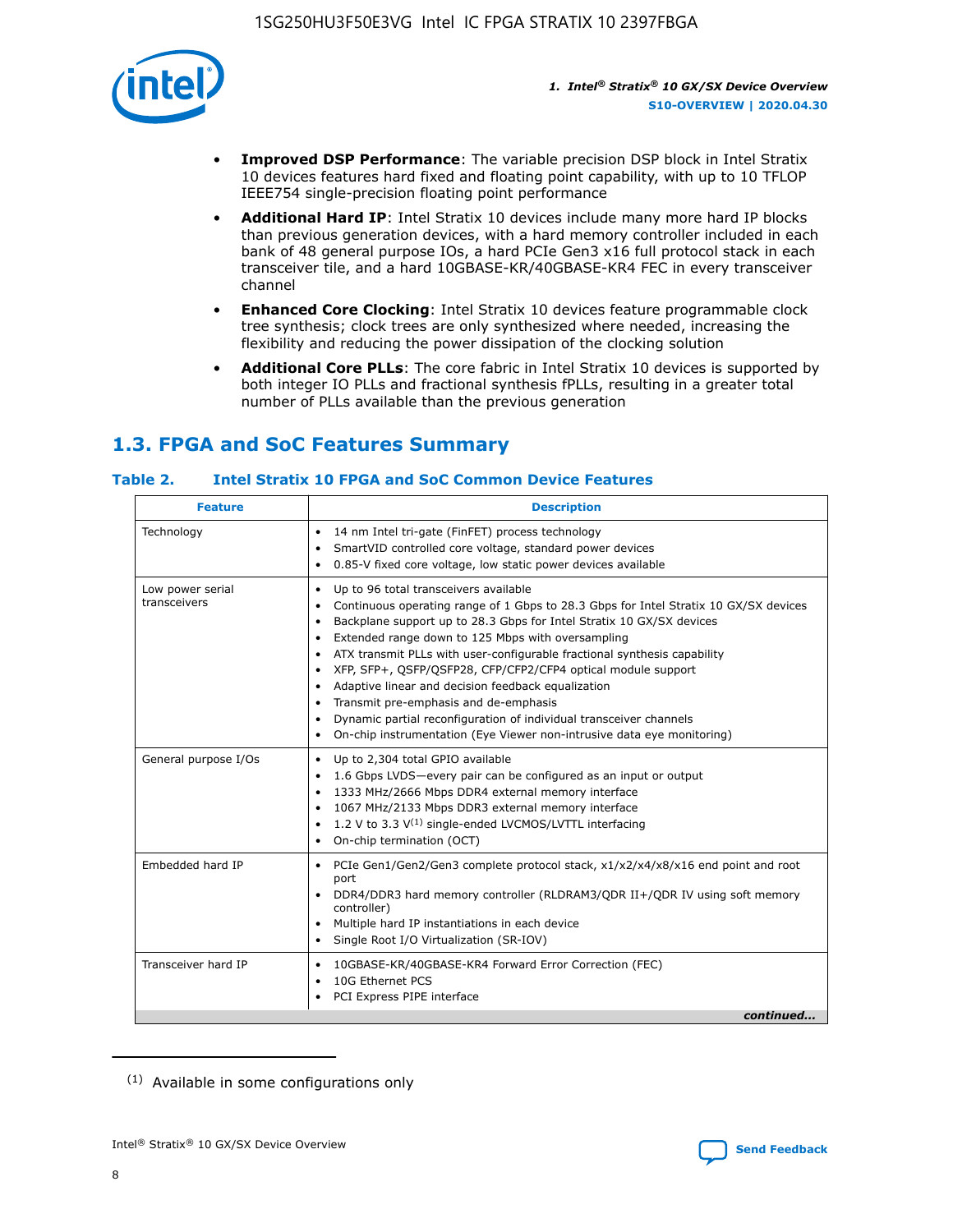

| <b>Feature</b>                   | <b>Description</b>                                                                                                                                                                                                                                                                                                                                                                                                                                                    |
|----------------------------------|-----------------------------------------------------------------------------------------------------------------------------------------------------------------------------------------------------------------------------------------------------------------------------------------------------------------------------------------------------------------------------------------------------------------------------------------------------------------------|
|                                  | Interlaken PCS<br>$\bullet$<br>Gigabit Ethernet PCS<br>$\bullet$<br>Deterministic latency support for Common Public Radio Interface (CPRI) PCS<br>$\bullet$<br>Fast lock-time support for Gigabit Passive Optical Networking (GPON) PCS<br>$\bullet$<br>8B/10B, 64B/66B, 64B/67B encoders and decoders<br>Custom mode support for proprietary protocols                                                                                                               |
| Power management                 | SmartVID controlled core voltage, standard power devices<br>$\bullet$<br>0.85-V fixed core voltage, low static power devices available<br>$\bullet$<br>Intel Quartus <sup>®</sup> Prime Pro Edition integrated power analysis<br>$\bullet$                                                                                                                                                                                                                            |
| High performance core fabric     | Intel Hyperflex core architecture with Hyper-Registers throughout the interconnect<br>routing and at the inputs of all functional blocks<br>Enhanced adaptive logic module (ALM)<br>$\bullet$<br>Improved multi-track routing architecture reduces congestion and improves compile<br>times<br>Hierarchical core clocking architecture with programmable clock tree synthesis<br>$\bullet$<br>Fine-grained partial reconfiguration                                    |
| Internal memory blocks           | M20K-20 Kb with hard ECC support<br>$\bullet$<br>MLAB-640 bit distributed LUTRAM<br>$\bullet$                                                                                                                                                                                                                                                                                                                                                                         |
| Variable precision DSP<br>blocks | IEEE 754-compliant hard single-precision floating point capability<br>$\bullet$<br>Supports signal processing with precision ranging from 18x19 up to 54x54<br>$\bullet$<br>Native 27x27 and 18x19 multiply modes<br>$\bullet$<br>64 bit accumulator and cascade for systolic FIRs<br>Internal coefficient memory banks<br>Pre-adder/subtractor improves efficiency<br>$\bullet$<br>Additional pipeline register increases performance and reduces power<br>$\bullet$ |
| Phase locked loops (PLL)         | Fractional synthesis PLLs (fPLL) support both fractional and integer modes<br>$\bullet$<br>Fractional mode with third-order delta-sigma modulation<br>Precision frequency synthesis<br>$\bullet$<br>Integer PLLs adjacent to general purpose I/Os, support external memory, and LVDS<br>$\bullet$<br>interfaces, clock delay compensation, zero delay buffering                                                                                                       |
| Core clock networks              | 1 GHz fabric clocking<br>$\bullet$<br>667 MHz external memory interface clocking, supports 2666 Mbps DDR4 interface<br>٠<br>800 MHz LVDS interface clocking, supports 1600 Mbps LVDS interface<br>$\bullet$<br>Programmable clock tree synthesis, backwards compatible with global, regional and<br>$\bullet$<br>peripheral clock networks<br>Clocks only synthesized where needed, to minimize dynamic power<br>continued                                            |

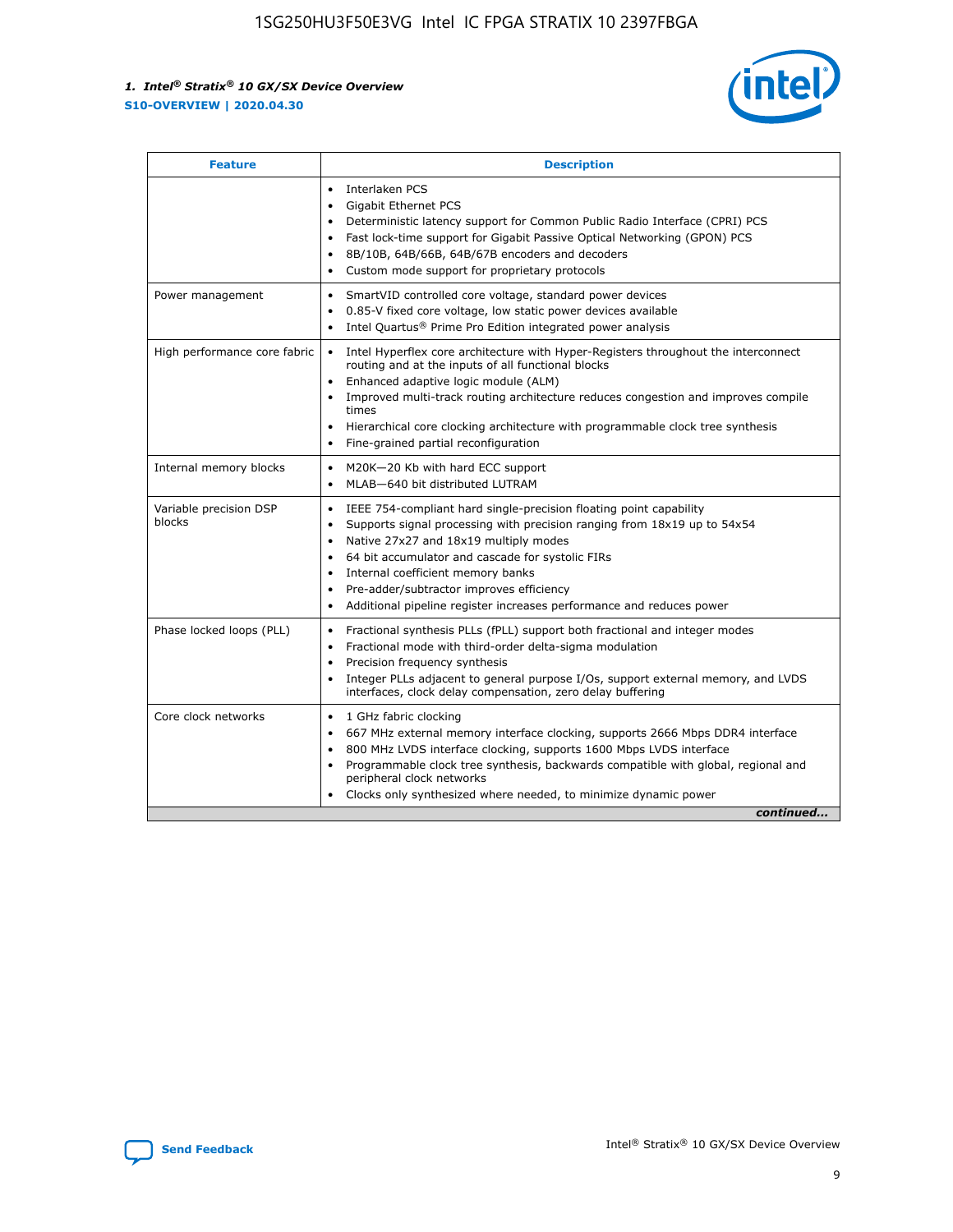

| <b>Feature</b>     | <b>Description</b>                                                                                                                                                                                                                                                                                                                                                                                                                                                                                               |  |  |  |
|--------------------|------------------------------------------------------------------------------------------------------------------------------------------------------------------------------------------------------------------------------------------------------------------------------------------------------------------------------------------------------------------------------------------------------------------------------------------------------------------------------------------------------------------|--|--|--|
| Configuration      | Dedicated Secure Device Manager<br>٠<br>Software programmable device configuration<br>Serial and parallel flash interface<br>Configuration via protocol (CvP) using PCI Express Gen1/Gen2/Gen3<br>Fine-grained partial reconfiguration of core fabric<br>٠<br>Dynamic reconfiguration of transceivers and PLLs<br>٠<br>Comprehensive set of security features including AES-256, SHA-256/384, and<br>ECDSA-256/384 accelerators, and multi-factor authentication<br>Physically Unclonable Function (PUF) service |  |  |  |
| Packaging          | Intel Embedded Multi-die Interconnect Bridge (EMIB) packaging technology<br>٠<br>Multiple devices with identical package footprints allows seamless migration across<br>$\bullet$<br>different device densities<br>1.0 mm ball-pitch FBGA packaging<br>٠<br>Lead and lead-free package options                                                                                                                                                                                                                   |  |  |  |
| Software and tools | Intel Quartus Prime Pro Edition design suite with new compiler and Hyper-Aware design<br>$\bullet$<br>flow<br>Fast Forward compiler to allow Intel Hyperflex architecture performance exploration<br>٠<br>Transceiver toolkit<br>Platform designer integration tool<br>DSP Builder advanced blockset<br>OpenCL <sup>™</sup> support<br>SoC Embedded Design Suite (EDS)                                                                                                                                           |  |  |  |

## **Table 3. Intel Stratix 10 SoC Specific Device Features**

| <b>SoC Subsystem</b>            | <b>Feature</b>                                  | <b>Description</b>                                                                                                                                                                                                                                                 |
|---------------------------------|-------------------------------------------------|--------------------------------------------------------------------------------------------------------------------------------------------------------------------------------------------------------------------------------------------------------------------|
| <b>Hard Processor</b><br>System | Multi-processor unit (MPU) core                 | Quad-core Arm Cortex-A53 MPCore processor with Arm<br>$\bullet$<br>CoreSight* debug and trace technology<br>Scalar floating-point unit supporting single and double<br>$\bullet$<br>precision<br>Arm Neon* media processing engine for each processor<br>$\bullet$ |
|                                 | <b>System Controllers</b>                       | System Memory Management Unit (SMMU)<br>$\bullet$<br>Cache Coherency Unit (CCU)<br>$\bullet$                                                                                                                                                                       |
|                                 | Layer 1 Cache                                   | 32 KB L1 instruction cache with parity<br>٠<br>32 KB L1 data cache with ECC<br>$\bullet$                                                                                                                                                                           |
|                                 | Layer 2 Cache                                   | 1 MB Shared L2 Cache with ECC                                                                                                                                                                                                                                      |
|                                 | On-Chip Memory                                  | 256 KB On-Chip RAM<br>$\bullet$                                                                                                                                                                                                                                    |
|                                 | Direct memory access (DMA) controller           | • 8-Channel DMA                                                                                                                                                                                                                                                    |
|                                 | Ethernet media access controller<br>(EMAC)      | Three 10/100/1000 EMAC with integrated DMA<br>$\bullet$                                                                                                                                                                                                            |
|                                 | USB On-The-Go controller (OTG)                  | 2 USB OTG with integrated DMA<br>$\bullet$                                                                                                                                                                                                                         |
|                                 | <b>UART</b> controller                          | 2 UART 16550 compatible<br>$\bullet$                                                                                                                                                                                                                               |
|                                 | Serial Peripheral Interface (SPI)<br>controller | $\bullet$ 4 SPI                                                                                                                                                                                                                                                    |
|                                 | $I2C$ controller                                | 5 <sup>2</sup> C controllers<br>$\bullet$                                                                                                                                                                                                                          |
|                                 | SD/SDIO/MMC controller                          | 1 eMMC version 4.5 with DMA and CE-ATA support<br>$\bullet$<br>SD, including eSD, version 3.0<br>٠<br>SDIO, including eSDIO, version 3.0<br>CE-ATA - version 1.1<br>continued                                                                                      |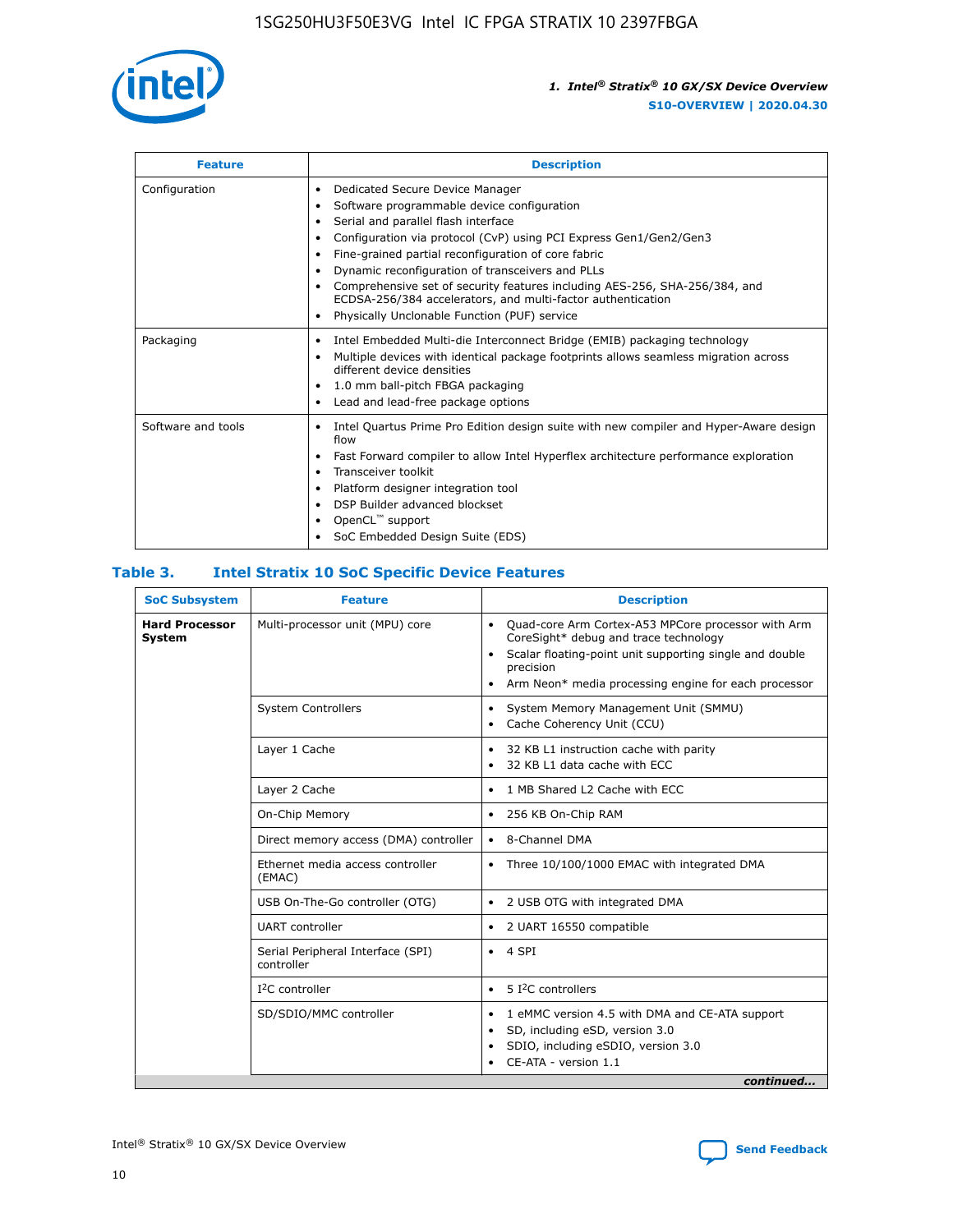

| <b>SoC Subsystem</b><br><b>Feature</b> |                            | <b>Description</b>                                                                                    |  |  |
|----------------------------------------|----------------------------|-------------------------------------------------------------------------------------------------------|--|--|
|                                        | NAND flash controller      | 1 ONFI 1.0, 8- and 16-bit support<br>$\bullet$                                                        |  |  |
|                                        | General-purpose I/O (GPIO) | Maximum of 48 software programmable GPIO<br>$\bullet$                                                 |  |  |
|                                        | Timers                     | 4 general-purpose timers<br>4 watchdog timers<br>٠                                                    |  |  |
| <b>Secure Device</b><br>Manager        | Security                   | Secure boot<br>$\bullet$<br>Advanced Encryption Standard (AES) and authentication<br>٠<br>(SHA/ECDSA) |  |  |
| External<br>Memory<br><b>Interface</b> | External Memory Interface  | Hard Memory Controller with DDR4 and DDR3<br>$\bullet$                                                |  |  |

## **1.4. Intel Stratix 10 Block Diagram**

## **Figure 2. Intel Stratix 10 FPGA and SoC Architecture Block Diagram**



HPS: Quad ARM Cortex-A53 Hard Processor System SDM: Secure Device Manager

# **1.5. Intel Stratix 10 FPGA and SoC Family Plan**

<sup>(2)</sup> The number of 27x27 multipliers is one-half the number of 18x19 multipliers.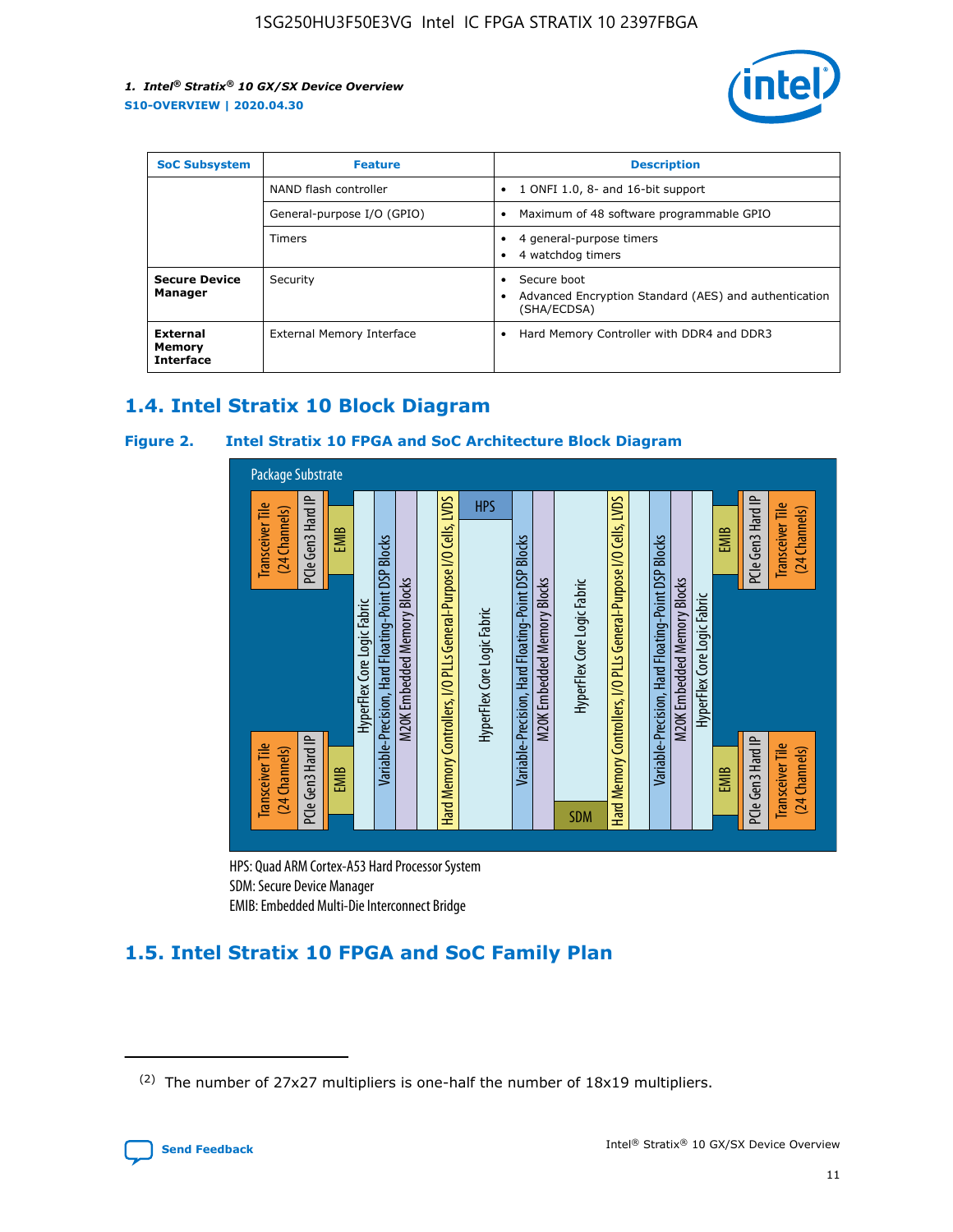

## **Table 4. Intel Stratix 10 GX/SX FPGA and SoC Family Plan—FPGA Core (part 1)**

| <b>Intel Stratix 10</b><br><b>GX/SX Device</b><br><b>Name</b> | <b>Logic Elements</b><br>(KLE) | <b>M20K Blocks</b> | <b>M20K Mbits</b> | <b>MLAB Counts</b> | <b>MLAB Mbits</b> | 18x19 Multi-<br>pliers <sup>(2)</sup> |
|---------------------------------------------------------------|--------------------------------|--------------------|-------------------|--------------------|-------------------|---------------------------------------|
| GX 400/<br>SX 400                                             | 378                            | 1,537              | 30                | 3,276              | $\overline{2}$    | 1,296                                 |
| GX 650/<br>SX 650                                             | 612                            | 2,489              | 49                | 5,364              | 3                 | 2,304                                 |
| GX 850/<br>SX 850                                             | 841                            | 3,477              | 68                | 7,124              | $\overline{4}$    | 4,032                                 |
| GX 1100/<br>SX 1100                                           | 1,325                          | 5,461              | 107               | 11,556             | $\overline{7}$    | 5,184                                 |
| GX 1650/<br>SX 1650                                           | 1,624                          | 5,851              | 114               | 13,764             | 8                 | 6,290                                 |
| GX 2100/<br>SX 2100                                           | 2,005                          | 6,501              | 127               | 17,316             | 11                | 7,488                                 |
| GX 2500/<br>SX 2500                                           | 2,422                          | 9,963              | 195               | 20,529             | 13                | 10,022                                |
| GX 2800/<br>SX 2800                                           | 2,753                          | 11,721             | 229               | 23,796             | 15                | 11,520                                |
| GX 1660                                                       | 1,679                          | 6,162              | 120               | 14,230             | 9                 | 6,652                                 |
| GX 2110                                                       | 2,073                          | 6,847              | 134               | 17,856             | 11                | 7,920                                 |
| <b>GX 10M</b>                                                 | 10,200                         | 12,950             | 253               | 87,984             | 55                | 6,912                                 |

#### **Table 5. Intel Stratix 10 GX/SX FPGA and SoC Family Plan—Interconnects, PLLs and Hard IP (part 2)**

| <b>Intel Stratix 10</b>            | <b>Interconnects</b> |                     |              | <b>PLLs</b> |                                      |  |
|------------------------------------|----------------------|---------------------|--------------|-------------|--------------------------------------|--|
| <b>GX/SX Device</b><br><b>Name</b> | <b>Maximum GPIOs</b> | <b>Maximum XCVR</b> | <b>fPLLs</b> | I/O PLLs    | <b>PCIe Hard IP</b><br><b>Blocks</b> |  |
| GX 400/<br>SX 400                  | 374                  | 24                  | 8            | 8           | $\mathbf{1}$                         |  |
| GX 650/<br>SX 650                  | 392                  | 24                  | 8            | 8           | $\mathbf{1}$                         |  |
| GX 850/<br>SX 850                  | 688                  | 48                  | 16           | 16          | 2                                    |  |
| GX 1100/<br>SX 1100                | 688                  | 48                  | 16           | 16          | $\overline{2}$                       |  |
| GX 1650/<br>SX 1650                | 704                  | 96                  | 32           | 24          | $\overline{4}$                       |  |
| GX 2100/<br>SX 2100                | 704                  | 96                  | 32           | 24          | $\overline{4}$                       |  |
| GX 2500/<br>SX 2500                | 1,160                | 96                  | 32           | 24          | $\overline{4}$                       |  |
| GX 2800/<br>SX 2800                | 1,160                | 96                  | 32           | 24          | $\overline{4}$                       |  |
| continued                          |                      |                     |              |             |                                      |  |

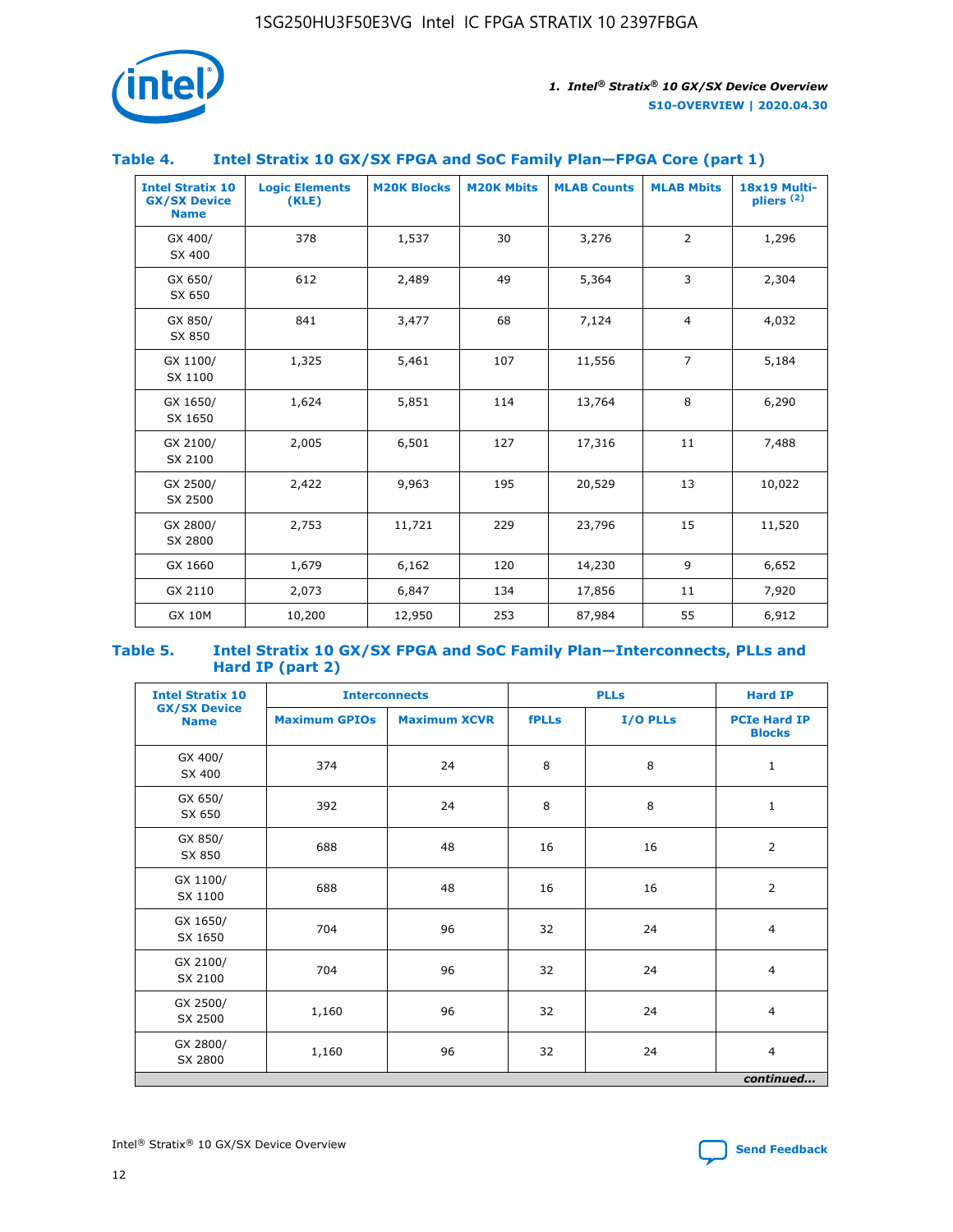

| <b>Intel Stratix 10</b>            |                      | <b>Interconnects</b> |              | <b>PLLs</b>     | <b>Hard IP</b>                       |
|------------------------------------|----------------------|----------------------|--------------|-----------------|--------------------------------------|
| <b>GX/SX Device</b><br><b>Name</b> | <b>Maximum GPIOs</b> | <b>Maximum XCVR</b>  | <b>fPLLs</b> | <b>I/O PLLs</b> | <b>PCIe Hard IP</b><br><b>Blocks</b> |
| GX 1660                            | 688                  | 48                   | 16           | 16              |                                      |
| GX 2110                            | 688                  | 48                   | 16           | 16              |                                      |
| <b>GX 10M</b>                      | 2,304                | 48                   | 24           | 48              | 4                                    |

## **Table 6. Intel Stratix 10 GX/SX FPGA and SoC Family Package Plan**

Cell legend: General Purpose I/Os, High-Voltage I/Os, LVDS Pairs, Transceivers (3) (4) (5) (6) (7) (8)

| <b>Intel Stratix 10</b><br><b>GX/SX Device</b><br><b>Name</b> | F1152<br><b>HF35</b><br>$(35x35 \text{ mm}^2)$ | F1760<br><b>NF43</b><br>(42.5x42.5<br>$mm2$ ) | F2397<br><b>UF50</b><br>$(50x50 \text{ mm}^2)$ | F2912<br><b>HF55</b><br>$(55x55$ mm <sup>2</sup> ) | F4938<br><b>NF74</b><br>$(70x74)$ mm <sup>2</sup> |
|---------------------------------------------------------------|------------------------------------------------|-----------------------------------------------|------------------------------------------------|----------------------------------------------------|---------------------------------------------------|
| GX 400/<br>SX 400                                             | 374, 56, 120, 24 <sup>(9)</sup>                | $\overline{\phantom{a}}$                      | $\overline{\phantom{a}}$                       | ۰                                                  |                                                   |
| GX 650/<br>SX 650                                             | 392, 8, 192, 24                                | $\overline{\phantom{a}}$                      | $\overline{\phantom{a}}$                       |                                                    |                                                   |
| GX 850/<br>SX 850                                             | ۰.                                             | 688, 16, 336, 48                              |                                                |                                                    |                                                   |
| GX 1100/<br>SX 1100                                           |                                                | 688, 16, 336, 48                              |                                                |                                                    |                                                   |
| GX 1650/<br>SX 1650                                           |                                                | 688, 16, 336, 48                              | 704, 32, 336, 96                               |                                                    |                                                   |
| GX 2100/<br>SX 2100                                           | -                                              | 688, 16, 336, 48                              | 704, 32, 336, 96                               | $\overline{\phantom{a}}$                           |                                                   |
| GX 2500/<br>SX 2500                                           |                                                | 688, 16, 336, 48                              | 704, 32, 336, 96                               | 1160, 8, 576, 24                                   |                                                   |
| GX 2800/                                                      | ۰                                              | 688, 16, 336, 48                              | 704, 32, 336, 96                               | 1160, 8, 576, 24                                   | $\overline{\phantom{a}}$<br>continued             |

- (3) All packages are ball grid arrays with 1.0 mm pitch.
- (4) High-Voltage I/O pins are used for 3 V and 2.5 V interfacing.
- $(5)$  Each LVDS pair can be configured as either a differential input or a differential output.
- (6) High-Voltage I/O pins and LVDS pairs are included in the General Purpose I/O count. Transceivers are counted separately.
- $(7)$  Each package column offers pin migration (common circuit board footprint) for all devices in the column.
- $(8)$  Intel Stratix 10 GX devices are pin migratable with Intel Stratix 10 SX devices in the same package.
- $(9)$  The Intel Stratix 10 SX/GX 400 device has a level shifter, and this imposes some restrictions on the number of LVDS pairs and I/O banks available (see "Intel Stratix 10 SX/GX 400 Device Level Shifter Details").

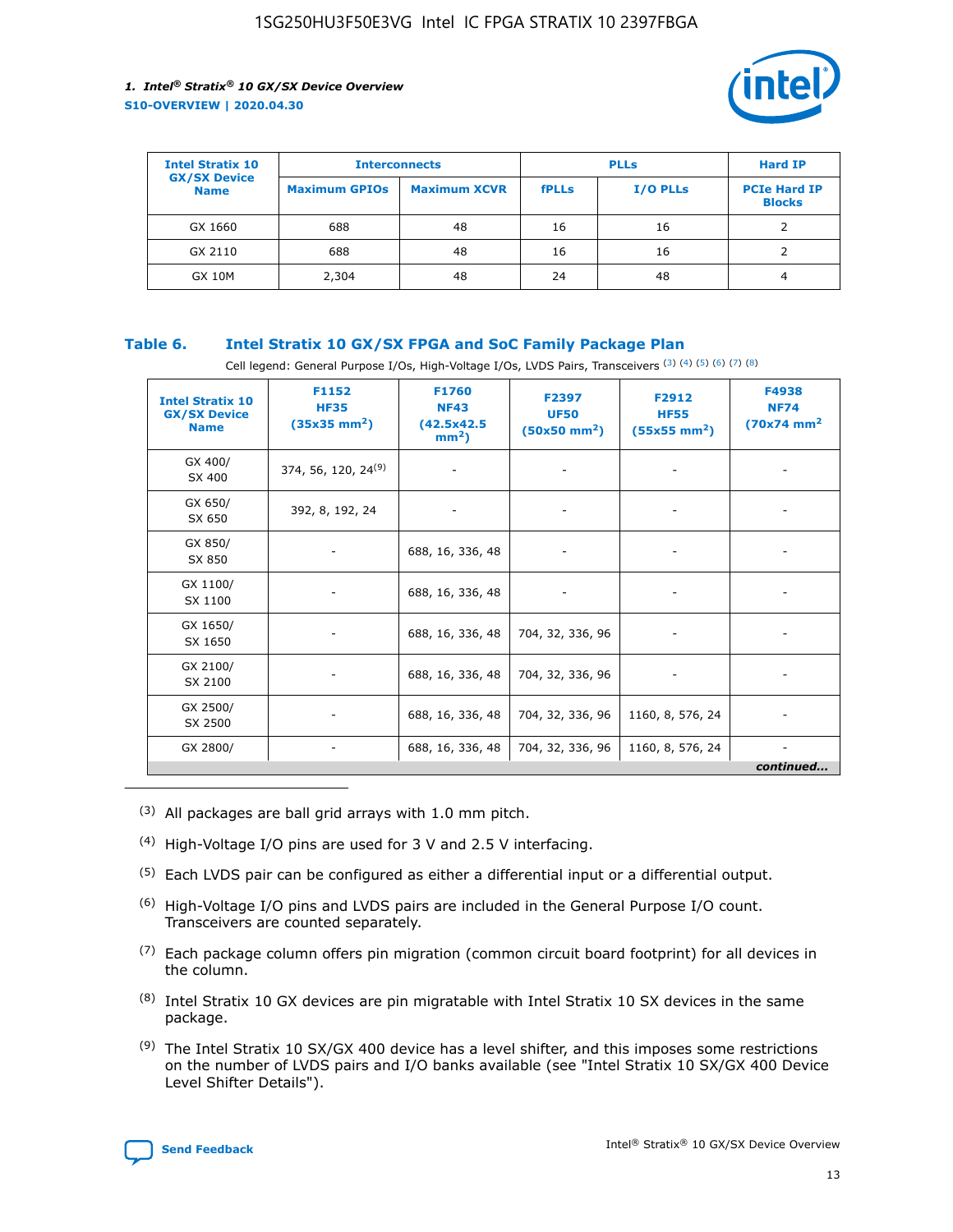

| <b>Intel Stratix 10</b><br><b>GX/SX Device</b><br><b>Name</b> | F1152<br><b>HF35</b><br>$(35x35)$ mm <sup>2</sup> ) | F1760<br><b>NF43</b><br>(42.5x42.5<br>$mm2$ ) | F2397<br><b>UF50</b><br>$(50x50 \text{ mm}^2)$ | F2912<br><b>HF55</b><br>$(55x55$ mm <sup>2</sup> ) | F4938<br><b>NF74</b><br>$(70x74)$ mm <sup>2</sup> |
|---------------------------------------------------------------|-----------------------------------------------------|-----------------------------------------------|------------------------------------------------|----------------------------------------------------|---------------------------------------------------|
| SX 2800                                                       |                                                     |                                               |                                                |                                                    |                                                   |
| GX 1660                                                       | -                                                   | 688, 16, 336, 48                              | $\overline{\phantom{a}}$                       |                                                    |                                                   |
| GX 2110                                                       |                                                     | 688, 16, 336, 48                              | $\overline{\phantom{a}}$                       |                                                    |                                                   |
| <b>GX 10M</b>                                                 | ۰                                                   |                                               |                                                |                                                    | 2304, 32, 1152,<br>48                             |





## **1.6. Intel Hyperflex Core Architecture**

Intel Stratix 10 FPGAs and SoCs are based on a core fabric featuring the new Intel Hyperflex core architecture. The Intel Hyperflex core architecture delivers 2X the clock frequency performance and up to 70% lower power compared to previous generation high-end FPGAs. Along with this performance breakthrough, the Intel Hyperflex core architecture delivers a number of advantages including:

- **Higher Throughput**—Capitalizes on 2X core clock frequency performance to obtain throughput breakthroughs
- **Improved Power Efficiency**—Uses reduced IP size, enabled by Intel Hyperflex, to consolidate designs which previously spanned multiple devices into a single device, thereby reducing power by up to 70% versus previous generation devices
- **Greater Design Functionality**—Uses faster clock frequency to reduce bus widths and reduce IP size, freeing up additional FPGA resources to add greater functionality
- **Increased Designer Productivity**—Boosts performance with less routing congestion and fewer design iterations using Hyper-Aware design tools, obtaining greater timing margin for more rapid timing closure

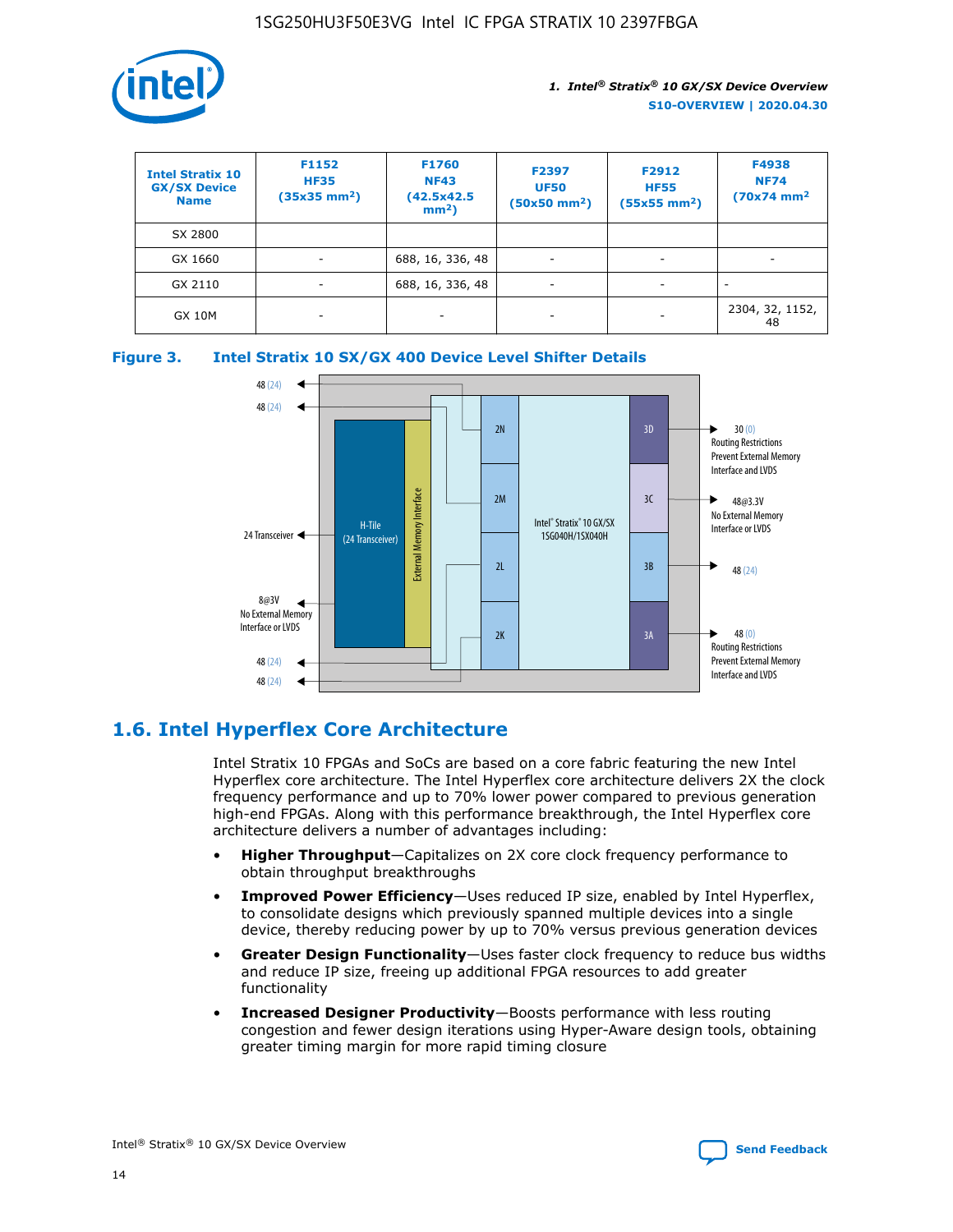

In addition to the traditional user registers found in the Adaptive Logic Modules (ALM), the Intel Hyperflex core architecture introduces additional bypassable registers everywhere throughout the fabric of the FPGA. These additional registers, called Hyper-Registers are available on every interconnect routing segment and at the inputs of all functional blocks.

#### **Figure 4. Bypassable Hyper-Register**



The Hyper-Registers enable the following key design techniques to achieve the 2X core performance increases:

- Fine grain Hyper-Retiming to eliminate critical paths
- Zero latency Hyper-Pipelining to eliminate routing delays
- Flexible Hyper-Optimization for best-in-class performance

By implementing these techniques in your design, the Hyper-Aware design tools automatically make use of the Hyper-Registers to achieve maximum core clock frequency.



## **Figure 5. Intel Hyperflex Core Architecture**

New Hyper-Registers throughout the core fabric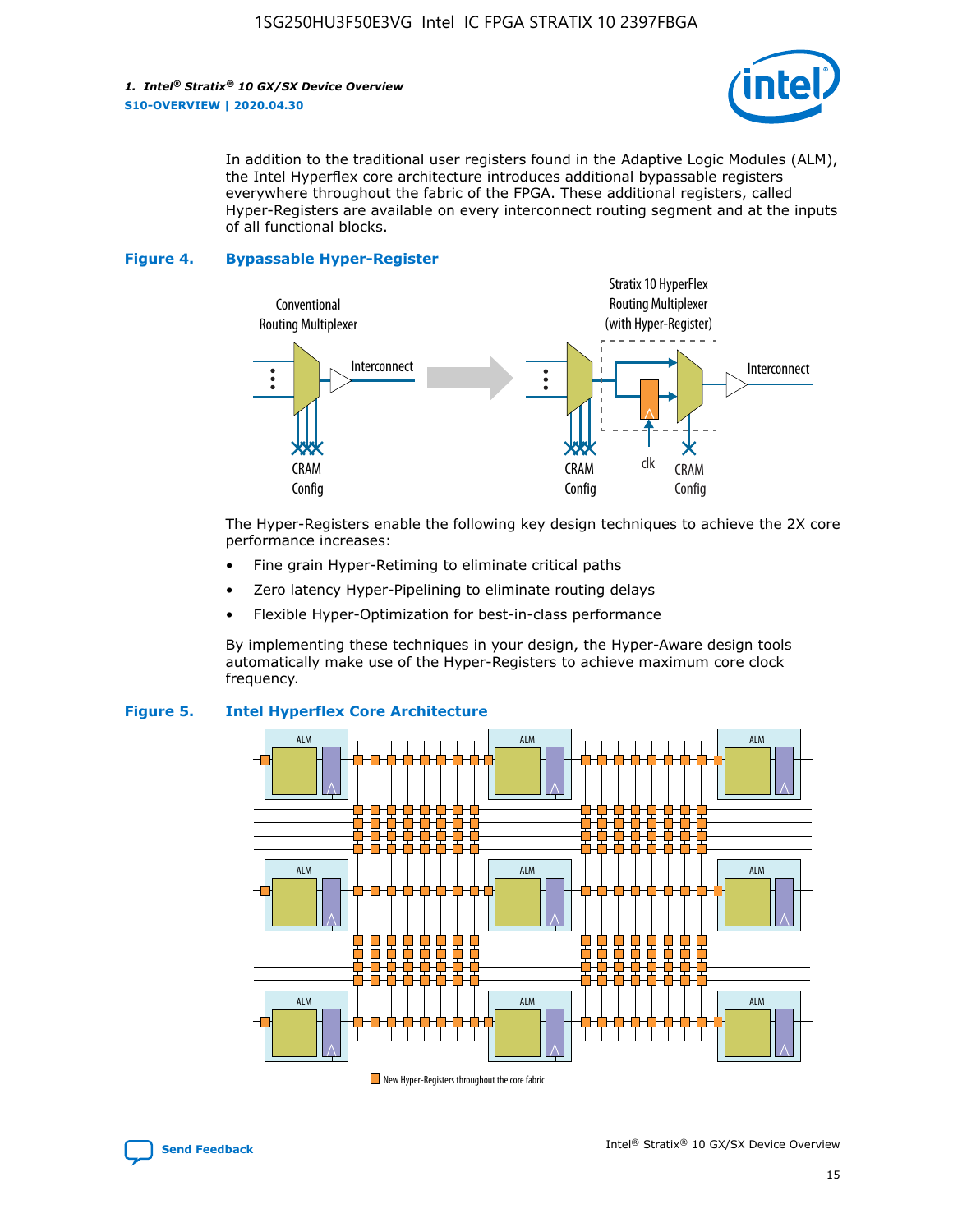

## **1.7. Heterogeneous 3D SiP Transceiver Tiles**

Intel Stratix 10 FPGAs and SoCs feature power efficient, high bandwidth, low latency transceivers. The transceivers are implemented on heterogeneous 3D System-in-Package (SiP) transceiver tiles, each containing 24 full-duplex transceiver channels. In addition to providing a high-performance transceiver solution to meet current connectivity needs, this allows for future flexibility and scalability as data rates, modulation schemes, and protocol IPs evolve.

## **Figure 6. Monolithic Core Fabric and Heterogeneous 3D SiP Transceiver Tiles**



## **Figure 7. Dual Core Fabric and Heterogeneous 3D SiP Transceiver Tiles (for the Intel Stratix 10 GX 10M Variant Only)**



Each transceiver tile contains:

- 24 full-duplex transceiver channels (PMA and PCS) $(10)$
- Reference clock distribution network
- Transmit PLLs
- High-speed clocking and bonding networks
- One instance of PCI Express hard IP

 $(10)$  12 full-duplex transceiver channels for the Intel Stratix 10 GX 10M variant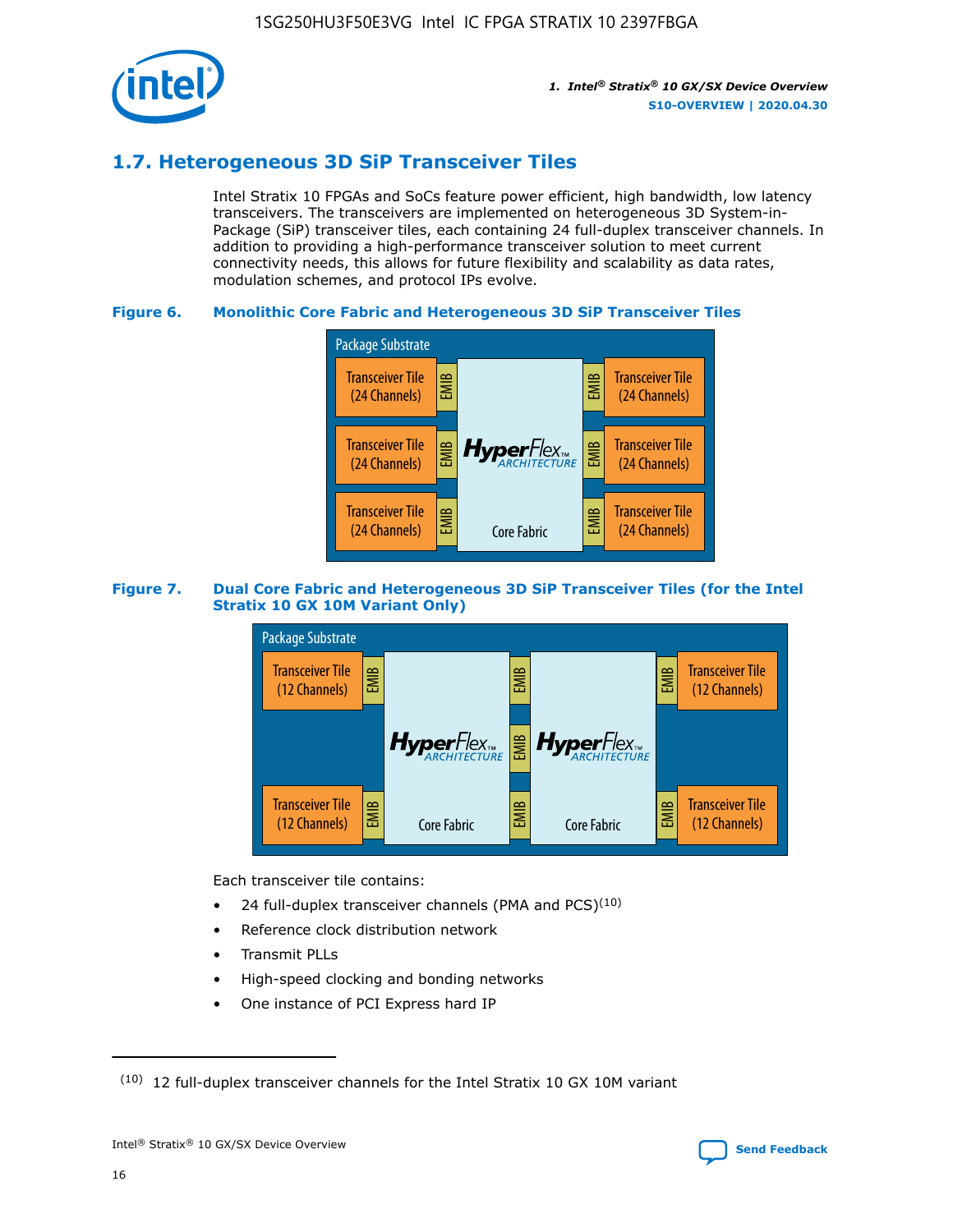



## **Figure 8. Heterogeneous 3D SiP Transceiver Tile Architecture**

## **1.8. Intel Stratix 10 Transceivers**

Intel Stratix 10 devices offer up to 96 total full-duplex transceiver channels. These channels provide continuous data rates from 1 Gbps to 28.3 Gbps for chip-to-chip, chip-to-module, and backplane applications. In each device,two thirds of the transceivers can be configured up to the maximum data rate of 28.3 Gbps to drive 100G interfaces and C form-factor pluggable CFP2/CFP4 optical modules. For longerreach backplane driving applications, advanced adaptive equalization circuits are used to equalize over 30 dB of system loss.

All transceiver channels feature a dedicated Physical Medium Attachment (PMA) and a hardened Physical Coding Sublayer (PCS).

- The PMA provides primary interfacing capabilities to physical channels.
- The PCS typically handles encoding/decoding, word alignment, and other preprocessing functions before transferring data to the FPGA core fabric.

Within each transceiver tile, the transceivers are arranged in four banks of six PMA-PCS groups. A wide variety of bonded and non-bonded data rate configurations are possible within each bank, and within each tile, using a highly configurable clock distribution network.

## **1.8.1. PMA Features**

PMA channels are comprised of transmitter (TX), receiver (RX), and high speed clocking resources.

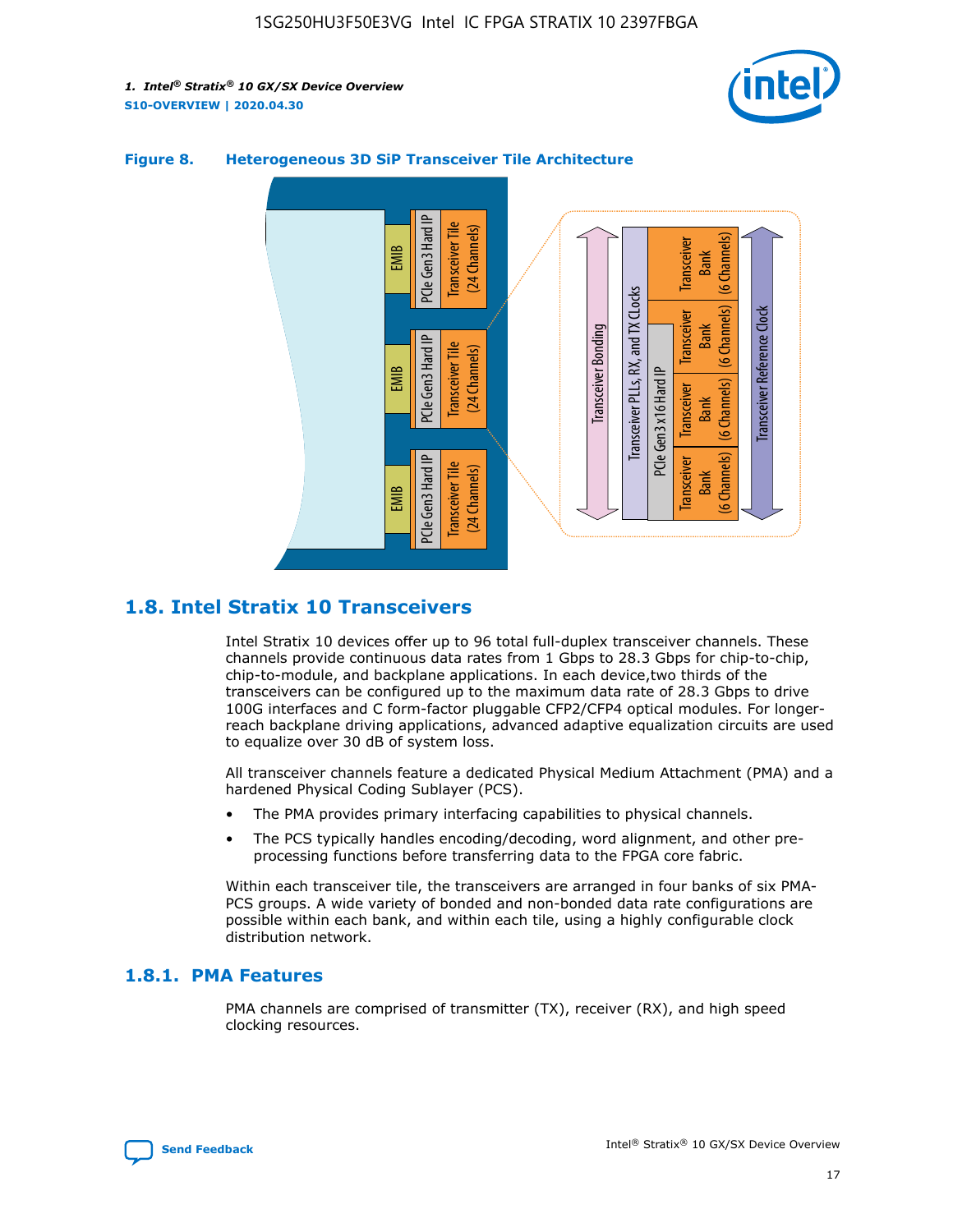

Intel Stratix 10 device features provide exceptional signal integrity at data rates up to 28.3 Gbps. Clocking options include ultra-low jitter LC tank-based (ATX) PLLs with optional fractional synthesis capability, channel PLLs operating as clock multiplier units (CMUs), and fractional synthesis PLLs (fPLLs).

- **ATX PLL**—can be configured in integer mode, or optionally, in a new fractional synthesis mode. Each ATX PLL spans the full frequency range of the supported data rate range providing a stable, flexible clock source with the lowest jitter.
- **CMU PLL**—when not being used as a transceiver, select PMA channels can be configured as channel PLLs operating as CMUs to provide an additional master clock source within the transceiver bank.
- **fPLL**—In addition, dedicated fPLLs are available with precision frequency synthesis capabilities. fPLLs can be used to synthesize multiple clock frequencies from a single reference clock source and replace multiple reference oscillators for multiprotocol and multi-rate applications.

On the receiver side, each PMA has an independent channel PLL that allows analog tracking for clock-data recovery. Each PMA also has advanced equalization circuits that compensate for transmission losses across a wide frequency spectrum.

- **Variable Gain Amplifier (VGA)**—to optimize the receiver's dynamic range
- **Continuous Time Linear Equalizer (CTLE)**—to compensate for channel losses with lowest power dissipation
- **Decision Feedback Equalizer (DFE)**—to provide additional equalization capability on backplanes even in the presence of crosstalk and reflections
- **On-Die Instrumentation (ODI)**—to provide on-chip eye monitoring capabilities (Eye Viewer). This capability helps to optimize link equalization parameters during board bring-up and supports in-system link diagnostics and equalization margin testing

#### **Figure 9. Intel Stratix 10 Receiver Block Features**



All link equalization parameters feature automatic adaptation using the new Advanced Digital Adaptive Parametric Tuning (ADAPT) circuit. This circuit is used to dynamically set DFE tap weights, adjust CTLE parameters, and optimize VGA gain and threshold voltage. Finally, optimal and consistent signal integrity is ensured by using the new

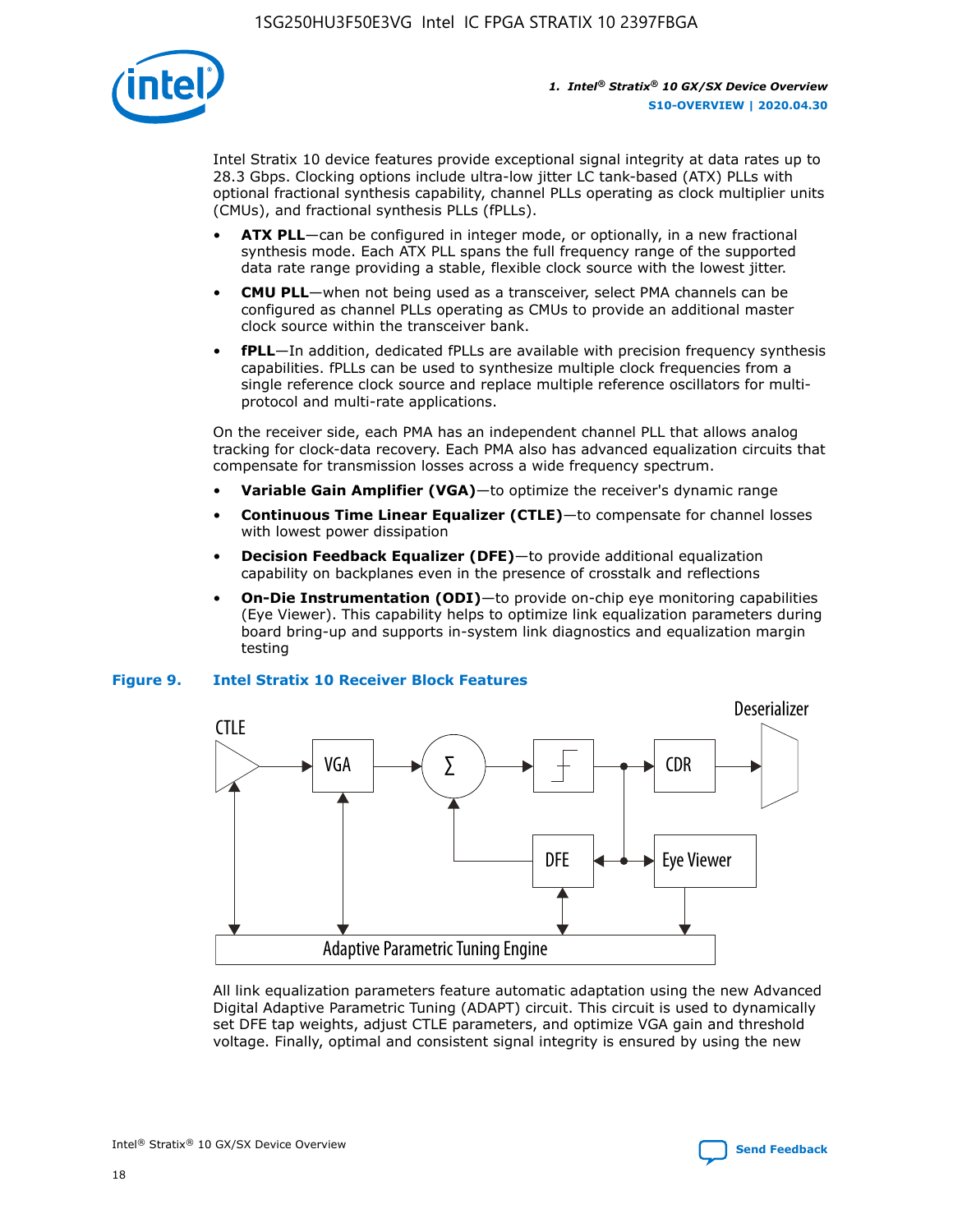

hardened Precision Signal Integrity Calibration Engine (PreSICE) to automatically calibrate all transceiver circuit blocks on power-up. This gives the most link margin and ensures robust, reliable, and error-free operation.

#### **Table 7. Transceiver PMA Features**

| <b>Feature</b>                                                       | <b>Capability</b>                                                                                                                                                                                         |
|----------------------------------------------------------------------|-----------------------------------------------------------------------------------------------------------------------------------------------------------------------------------------------------------|
| Chip-to-Chip Data Rates                                              | 1 Gbps (11) to 28.3 Gbps (Intel Stratix 10 GX/SX devices)                                                                                                                                                 |
| <b>Backplane Support</b>                                             | Drive backplanes at data rates up to 28.3 Gbps, including 10GBASE-KR compliance                                                                                                                           |
| Optical Module Support                                               | SFP+/SFP, XFP, CXP, QSFP/QSFP28, QSFPDD, CFP/CFP2/CFP4                                                                                                                                                    |
| Cable Driving Support                                                | SFP+ Direct Attach, PCI Express over cable, eSATA                                                                                                                                                         |
| <b>Transmit Pre-Emphasis</b>                                         | 5-tap transmit pre-emphasis and de-emphasis to compensate for system channel loss                                                                                                                         |
| Continuous Time Linear<br>Equalizer (CTLE)                           | Dual mode, high-gain, and high-data rate, linear receive equalization to compensate for<br>system channel loss                                                                                            |
| Decision Feedback Equalizer<br>(DFE)                                 | 15 fixed tap DFE to equalize backplane channel loss in the presence of crosstalk and noisy<br>environments                                                                                                |
| Advanced Digital Adaptive<br>Parametric Tuning (ADAPT)               | Fully digital adaptation engine to automatically adjust all link equalization parameters-<br>including CTLE, DFE, and VGA blocks-that provide optimal link margin without intervention<br>from user logic |
| Precision Signal Integrity<br>Calibration Engine (PreSICE)           | Hardened calibration controller to quickly calibrate all transceiver control parameters on<br>power-up, which provides the optimal signal integrity and jitter performance                                |
| <b>ATX Transmit PLLs</b>                                             | Low jitter ATX (inductor-capacitor) transmit PLLs with continuous tuning range to cover a<br>wide range of standard and proprietary protocols, with optional fractional frequency<br>synthesis capability |
| <b>Fractional PLLs</b>                                               | On-chip fractional frequency synthesizers to replace on-board crystal oscillators and reduce<br>system cost                                                                                               |
| Digitally Assisted Analog<br>CDR.                                    | Superior jitter tolerance with fast lock time                                                                                                                                                             |
| On-Die Instrumentation-<br>Eye Viewer and Jitter Margin<br>Tool      | Simplify board bring-up, debug, and diagnostics with non-intrusive, high-resolution eye<br>monitoring (Eye Viewer). Also inject jitter from transmitter to test link margin in system.                    |
| Dynamic Reconfiguration                                              | Allows for independent control of each transceiver channel Avalon memory-mapped<br>interface for the most transceiver flexibility.                                                                        |
| Multiple PCS-PMA and PCS-<br>Core to FPGA fabric interface<br>widths | 8, 10, 16, 20, 32, 40, or 64 bit interface widths for flexibility of deserialization width,<br>encoding, and reduced latency                                                                              |

## **1.8.2. PCS Features**

Intel Stratix 10 PMA channels interface with core logic through configurable and bypassable PCS interface layers.

The PCS contains multiple gearbox implementations to decouple the PMA and PCS interface widths. This feature provides the flexibility to implement a wide range of applications with 8, 10, 16, 20, 32, 40, or 64 bit interface width between each transceiver and the core logic.

<sup>(11)</sup> Stratix 10 transceivers can support data rates below 1 Gbps with over sampling.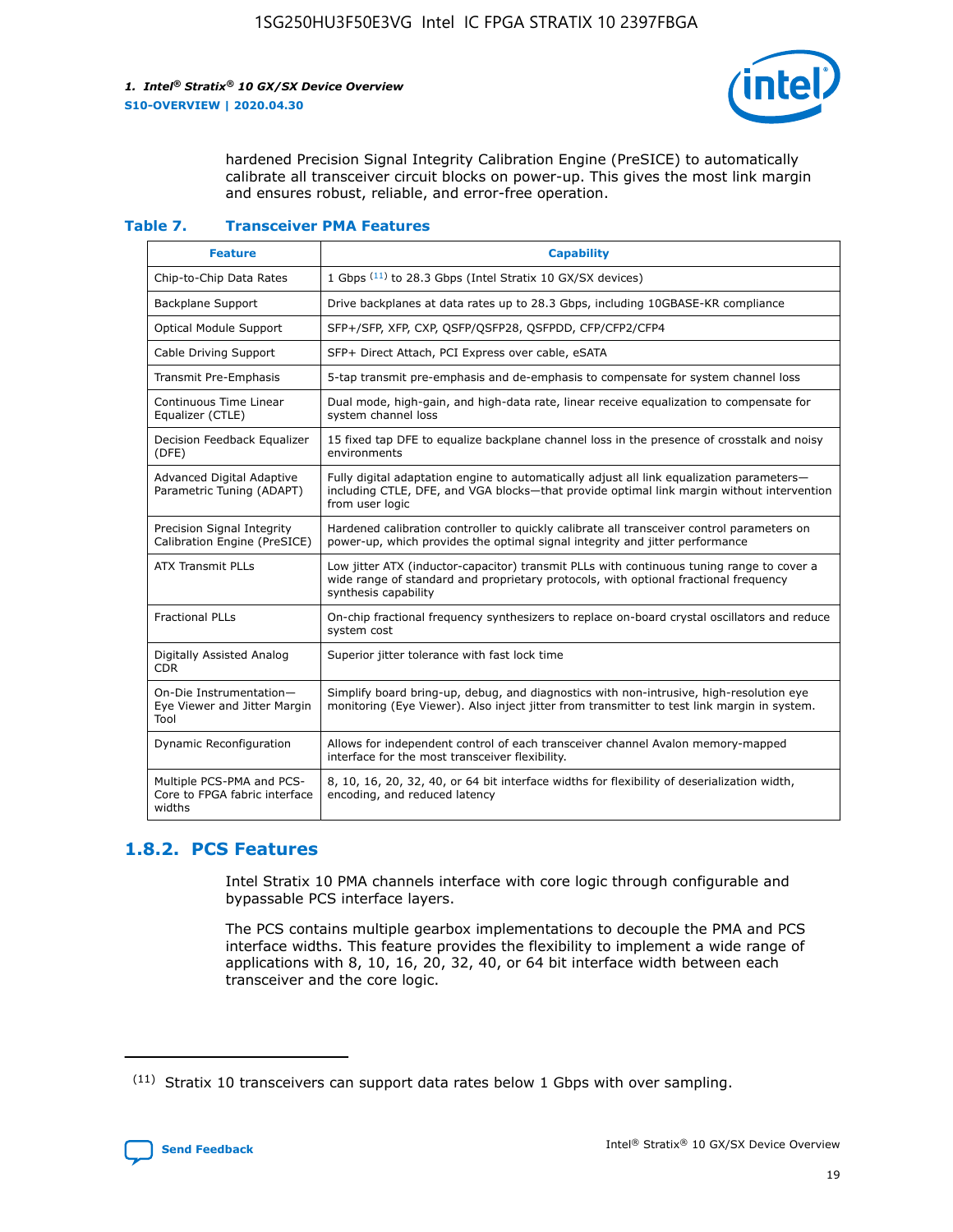

The PCS also contains hard IP to support a variety of standard and proprietary protocols across a wide range of data rates and encoding schemes. The Standard PCS mode provides support for 8B/10B encoded applications up to 12.5 Gbps. The Enhanced PCS mode supports 64B/66B and 64B/67B encoded applications up to 17.4 Gbps. The enhanced PCS mode also includes an integrated 10GBASE-KR/40GBASE-KR4 Forward Error Correction (FEC) circuit. For highly customized implementations, a PCS Direct mode provides an interface up to 64 bits wide to allow for custom encoding and support for data rates up to 28.3 Gbps.

For more information about the PCS-Core interface or the double rate transfer mode, refer to the *Intel Stratix 10 L- and H-Tile Transceiver PHY User Guide*, and the *Intel Stratix 10 E-Tile Transceiver PHY User Guide*.

| <b>PCS Protocol</b><br><b>Support</b>           | Data Rate (Gbps) | <b>Transmitter Data Path</b>                                                                                                                                              | <b>Receiver Data Path</b>                                                                                                                                                                                      |
|-------------------------------------------------|------------------|---------------------------------------------------------------------------------------------------------------------------------------------------------------------------|----------------------------------------------------------------------------------------------------------------------------------------------------------------------------------------------------------------|
| Standard PCS                                    | 1 to 12.5        | Phase compensation FIFO, byte<br>serializer, 8B/10B encoder, bit-slipper,<br>channel bonding                                                                              | Rate match FIFO, word-aligner, 8B/10B<br>decoder, byte deserializer, byte<br>ordering                                                                                                                          |
| PCI Express<br>Gen1/Gen2 x1,<br>x2, x4, x8, x16 | $2.5$ and $5.0$  | Same as Standard PCS plus PIPE 2.0<br>interface to core                                                                                                                   | Same as Standard PCS plus PIPE 2.0<br>interface to core                                                                                                                                                        |
| PCI Express Gen3<br>x1, x2, x4, x8,<br>x16      | 8.0              | Phase compensation FIFO, byte<br>serializer, encoder, scrambler, bit-<br>slipper, gear box, channel bonding, and<br>PIPE 3.0 interface to core, auto speed<br>negotiation | Rate match FIFO (0-600 ppm mode),<br>word-aligner, decoder, descrambler,<br>phase compensation FIFO, block sync,<br>byte deserializer, byte ordering, PIPE<br>3.0 interface to core, auto speed<br>negotiation |
| CPRI                                            | 0.6144 to 9.8    | Same as Standard PCS plus<br>deterministic latency serialization                                                                                                          | Same as Standard PCS plus<br>deterministic latency deserialization                                                                                                                                             |
| <b>Enhanced PCS</b>                             | 2.5 to 17.4      | FIFO, channel bonding, bit-slipper, and<br>gear box                                                                                                                       | FIFO, block sync, bit-slipper, and gear<br>box                                                                                                                                                                 |
| 10GBASE-R                                       | 10.3125          | FIFO, 64B/66B encoder, scrambler,<br>FEC, and gear box                                                                                                                    | FIFO, 64B/66B decoder, descrambler,<br>block sync, FEC, and gear box                                                                                                                                           |
| Interlaken                                      | 4.9 to 17.4      | FIFO, channel bonding, frame<br>generator, CRC-32 generator,<br>scrambler, disparity generator, bit-<br>slipper, and gear box                                             | FIFO, CRC-32 checker, frame sync,<br>descrambler, disparity checker, block<br>sync, and gear box                                                                                                               |
| SFI-S/SFI-5.2                                   | 11.3             | FIFO, channel bonding, bit-slipper, and<br>gear box                                                                                                                       | FIFO, bit-slipper, and gear box                                                                                                                                                                                |
| <b>IEEE 1588</b>                                | 1.25 to 10.3125  | FIFO (fixed latency), 64B/66B encoder,<br>scrambler, and gear box                                                                                                         | FIFO (fixed latency), 64B/66B decoder,<br>descrambler, block sync, and gear box                                                                                                                                |
| SDI                                             | up to 12.5       | FIFO and gear box                                                                                                                                                         | FIFO, bit-slipper, and gear box                                                                                                                                                                                |
| GigE                                            | 1.25             | Same as Standard PCS plus GigE state<br>machine                                                                                                                           | Same as Standard PCS plus GigE state<br>machine                                                                                                                                                                |
| <b>PCS Direct</b>                               | up to 28.3       | Custom                                                                                                                                                                    | Custom                                                                                                                                                                                                         |

## **Table 8. Transceiver PCS Features**

#### **Related Information**

[Intel Stratix 10 L- and H-Tile Transceiver PHY User Guide](https://www.altera.com/documentation/wry1479165198810.html)

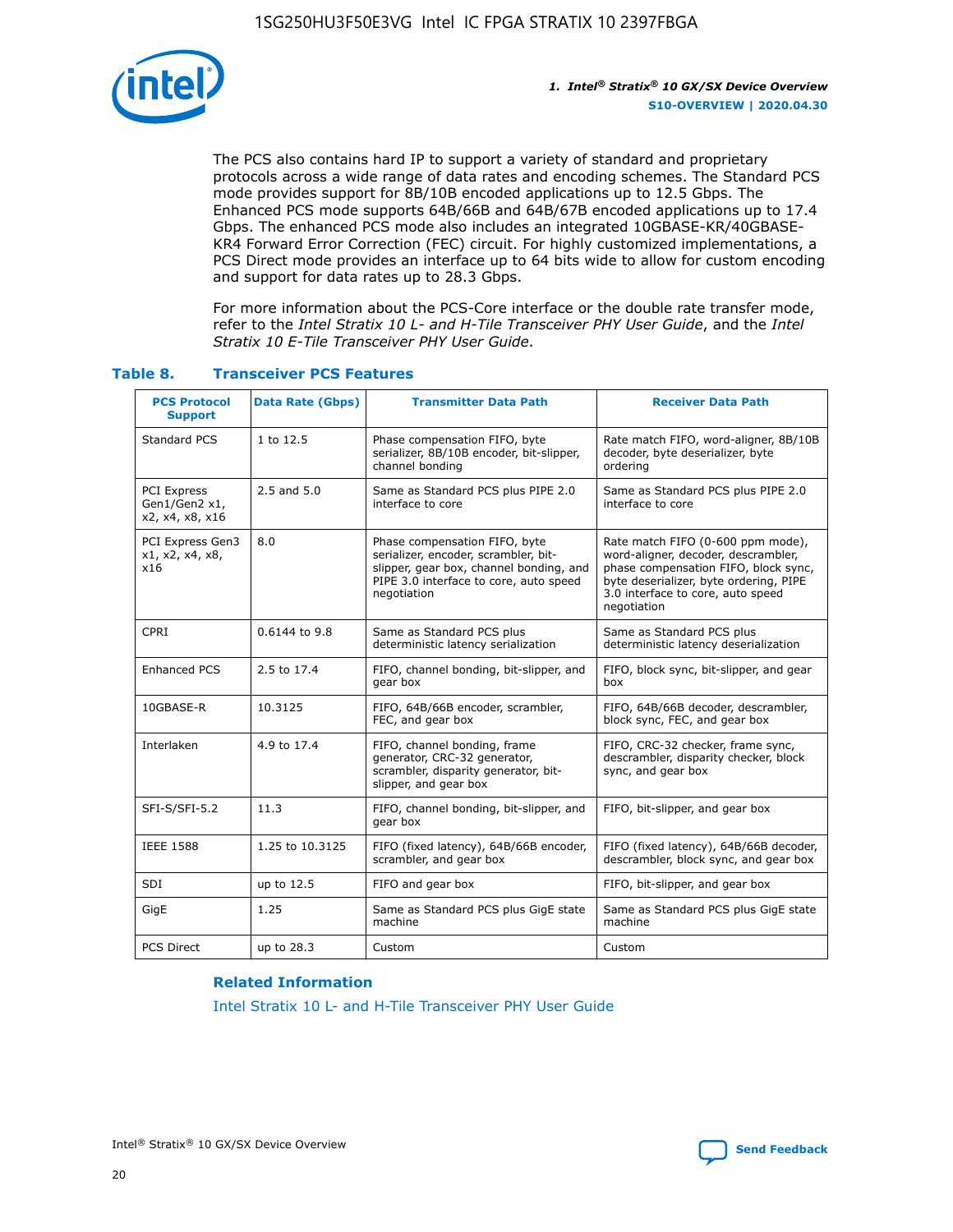

## **1.9. PCI Express Gen1/Gen2/Gen3 Hard IP**

Intel Stratix 10 devices contain embedded PCI Express hard IP designed for performance, ease-of-use, increased functionality, and designer productivity.

The PCI Express hard IP consists of the PHY, Data Link, and Transaction layers. It also supports PCI Express Gen1/Gen2/Gen3 end point and root port, in x1/x2/x4/x8/x16 lane configurations. The PCI Express hard IP is capable of operating independently from the core logic (autonomous mode). This feature allows the PCI Express link to power up and complete link training in less than 100 ms, while the rest of the device is still in the process of being configured. The hard IP also provides added functionality, which makes it easier to support emerging features such as Single Root I/O Virtualization (SR-IOV) and optional protocol extensions.

The PCI Express hard IP has improved end-to-end data path protection using Error Checking and Correction (ECC). In addition, the hard IP supports configuration of the device via protocol (CvP) across the PCI Express bus at Gen1/Gen2/Gen3 rates.

## **1.10. Interlaken PCS Hard IP**

Intel Stratix 10 devices have integrated Interlaken PCS hard IP supporting rates up to 17.4 Gbps per lane.

The Interlaken PCS hard IP is based on the proven functionality of the PCS developed for Intel's previous generation FPGAs, which has demonstrated interoperability with Interlaken ASSP vendors and third-party IP suppliers. The Interlaken PCS hard IP is present in every transceiver channel in Intel Stratix 10 devices.

## **1.11. 10G Ethernet Hard IP**

Intel Stratix 10 devices include IEEE 802.3 10-Gbps Ethernet (10GbE) compliant 10GBASE-R PCS and PMA hard IP. The scalable 10GbE hard IP supports multiple independent 10GbE ports while using a single PLL for all the 10GBASE-R PCS instantiations, which saves on core logic resources and clock networks.

The integrated serial transceivers simplify multi-port 10GbE systems compared to 10 GbE Attachment Unit Interface (XAUI) interfaces that require an external XAUI-to-10G PHY. Furthermore, the integrated transceivers incorporate signal conditioning circuits, which enable direct connection to standard 10G XFP and SFP+ pluggable optical modules. The transceivers also support backplane Ethernet applications and include a hard 10GBASE-KR/40GBASE-KR4 Forward Error Correction (FEC) circuit that can be used for both 10G and 40G applications. The integrated 10G Ethernet hard IP and 10G transceivers save external PHY cost, board space and system power. The 10G Ethernet PCS hard IP and 10GBASE-KR FEC are present in every transceiver channel.

## **1.12. External Memory and General Purpose I/O**

Intel Stratix 10 devices offer substantial external memory bandwidth, with up to ten 72 bit wide DDR4 memory interfaces running at up to 2666 Mbps. For external memory interface and LVDS restrictions, see [AN 906: Intel Stratix 10 GX 400, SX 400,](https://www.intel.com/content/www/us/en/programmable/documentation/sjf1574667190623.html#bft1574667627484) [and TX 400 Routing and Designing Floorplan Guidelines.](https://www.intel.com/content/www/us/en/programmable/documentation/sjf1574667190623.html#bft1574667627484)

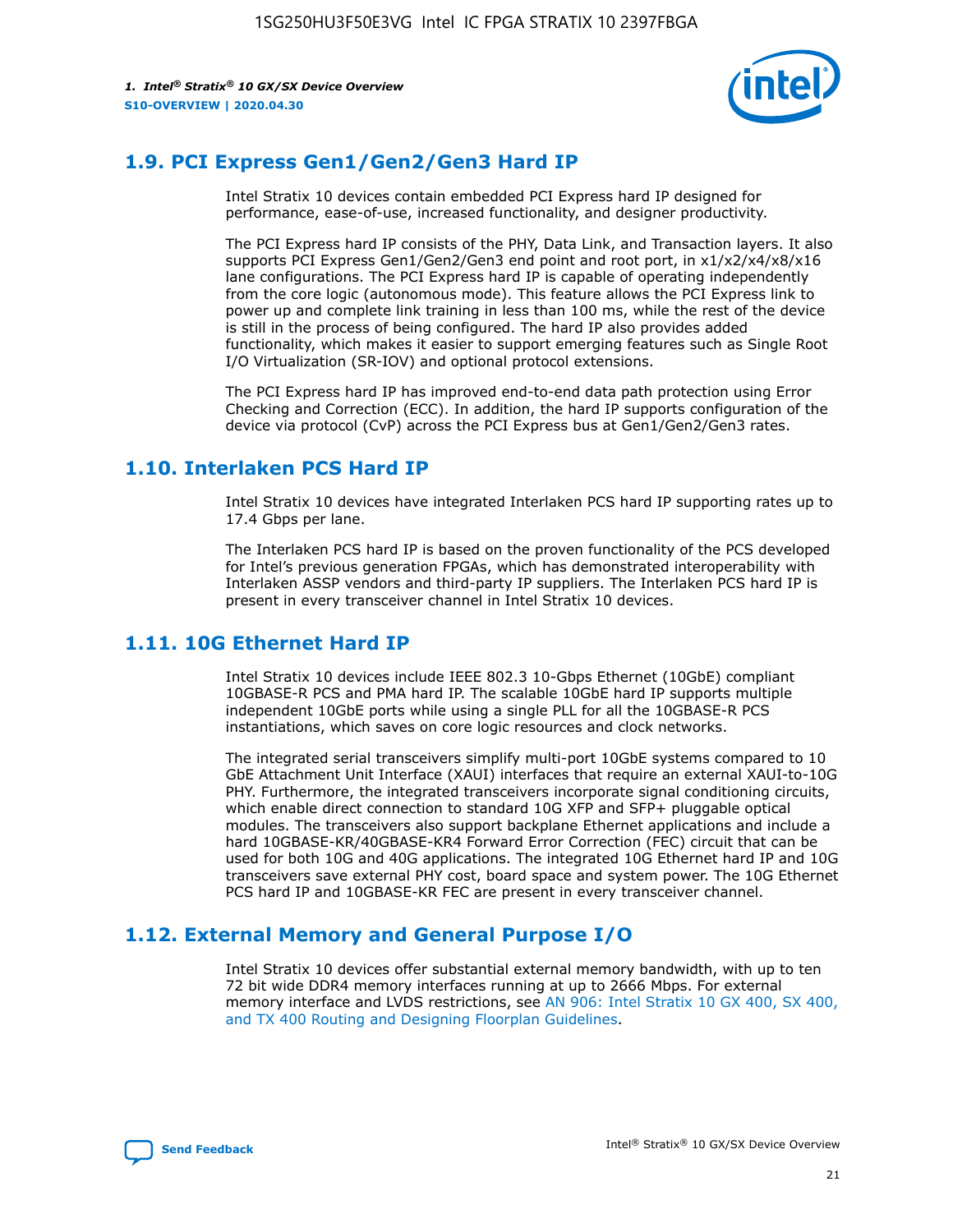

This bandwidth is provided along with the ease of design, lower power, and resource efficiencies of hardened high-performance memory controllers. The external memory interfaces can be configured up to a maximum width of 144 bits when using either hard or soft memory controllers.

## **Figure 10. Hard Memory Controller**



Each I/O bank contains 48 general purpose I/Os and a high-efficiency hard memory controller capable of supporting many different memory types, each with different performance capabilities. The hard memory controller is also capable of being bypassed and replaced by a soft controller implemented in user logic. The I/Os each have a hardened double data rate (DDR) read/write path (PHY) capable of performing key memory interface functionality such as:

- Read/write leveling
- FIFO buffering to lower latency and improve margin
- Timing calibration
- On-chip termination

The timing calibration is aided by the inclusion of hard microcontrollers based on Intel's Nios® II technology, specifically tailored to control the calibration of multiple memory interfaces. This calibration allows the Intel Stratix 10 device to compensate for any changes in process, voltage, or temperature either within the Intel Stratix 10 device itself, or within the external memory device. The advanced calibration algorithms ensure maximum bandwidth and robust timing margin across all operating conditions.

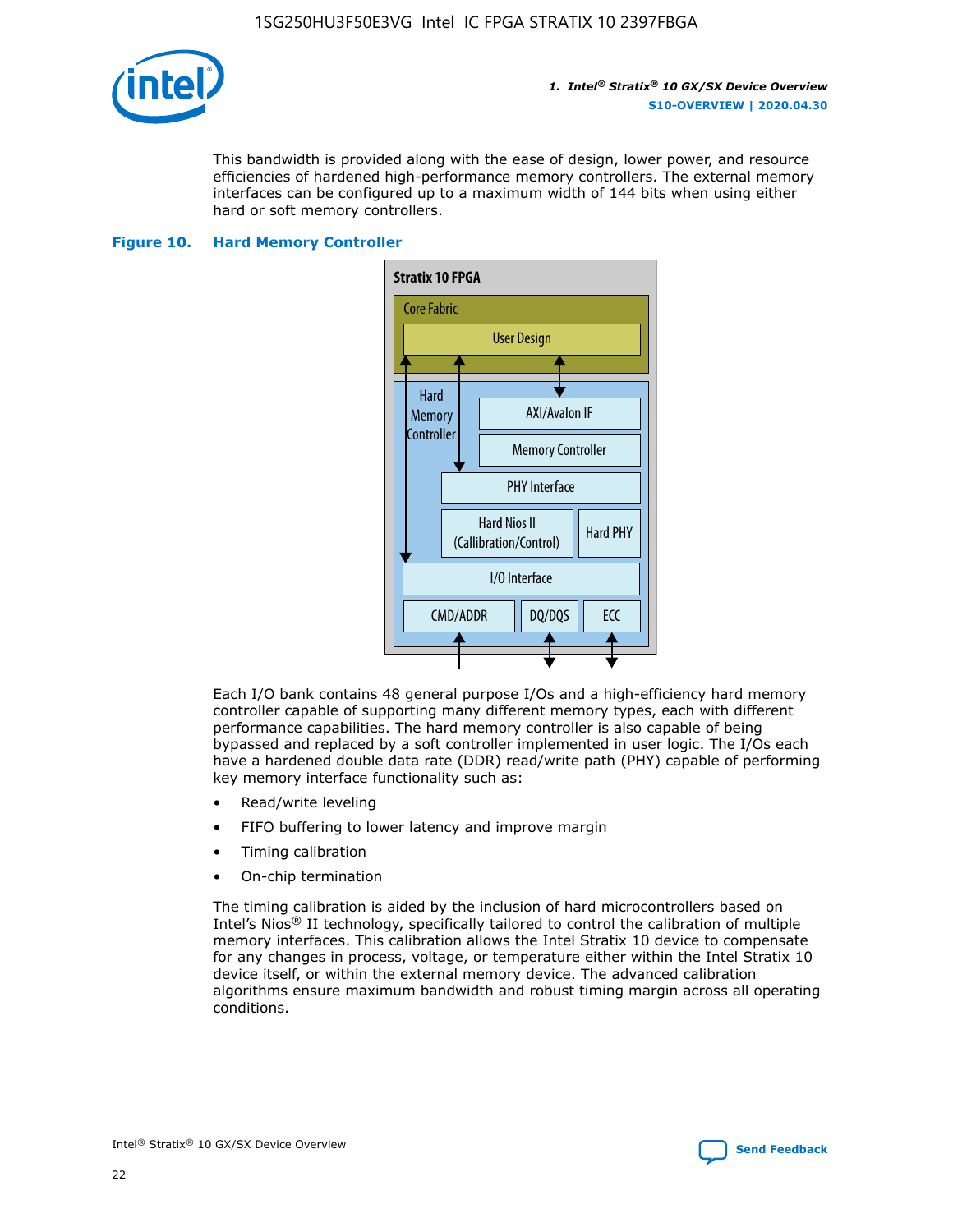

#### **Table 9. External Memory Interface Performance**

The listed speeds are for the 1-rank case.

| <b>Interface</b> | <b>Controller Type</b> | <b>Performance</b><br>(maximum rate possible) |
|------------------|------------------------|-----------------------------------------------|
| DDR4             | Hard                   | 2666 Mbps                                     |
| DDR <sub>3</sub> | Hard                   | 2133 Mbps                                     |
| QDRII+           | Soft                   | 1,100 Mtps                                    |
| QDRII+ Xtreme    | Soft                   | 1,266 Mtps                                    |
| <b>ODRIV</b>     | Soft                   | 2,133 Mtps                                    |
| RLDRAM III       | Soft                   | 2400 Mbps                                     |
| <b>RLDRAM II</b> | Soft                   | 533 Mbps                                      |

In addition to parallel memory interfaces, Intel Stratix 10 devices support serial memory technologies such as the Hybrid Memory Cube (HMC). The HMC is supported by the Intel Stratix 10 high-speed serial transceivers, which connect up to four HMC links, with each link running at data rates of 15 Gbps (HMC short reach specification).

Intel Stratix 10 devices also feature general purpose I/Os capable of supporting a wide range of single-ended and differential I/O interfaces. LVDS rates up to 1.6 Gbps are supported, with each pair of pins having both a differential driver and a differential input buffer. This enables configurable direction for each LVDS pair.

## **1.13. Adaptive Logic Module (ALM)**

Intel Stratix 10 devices use a similar adaptive logic module (ALM) as the previous generation Intel Arria 10 and Stratix V FPGAs, allowing for efficient implementation of logic functions and easy conversion of IP between the devices.

The ALM block diagram shown in the following figure has eight inputs with a fracturable look-up table (LUT), two dedicated embedded adders, and four dedicated registers.

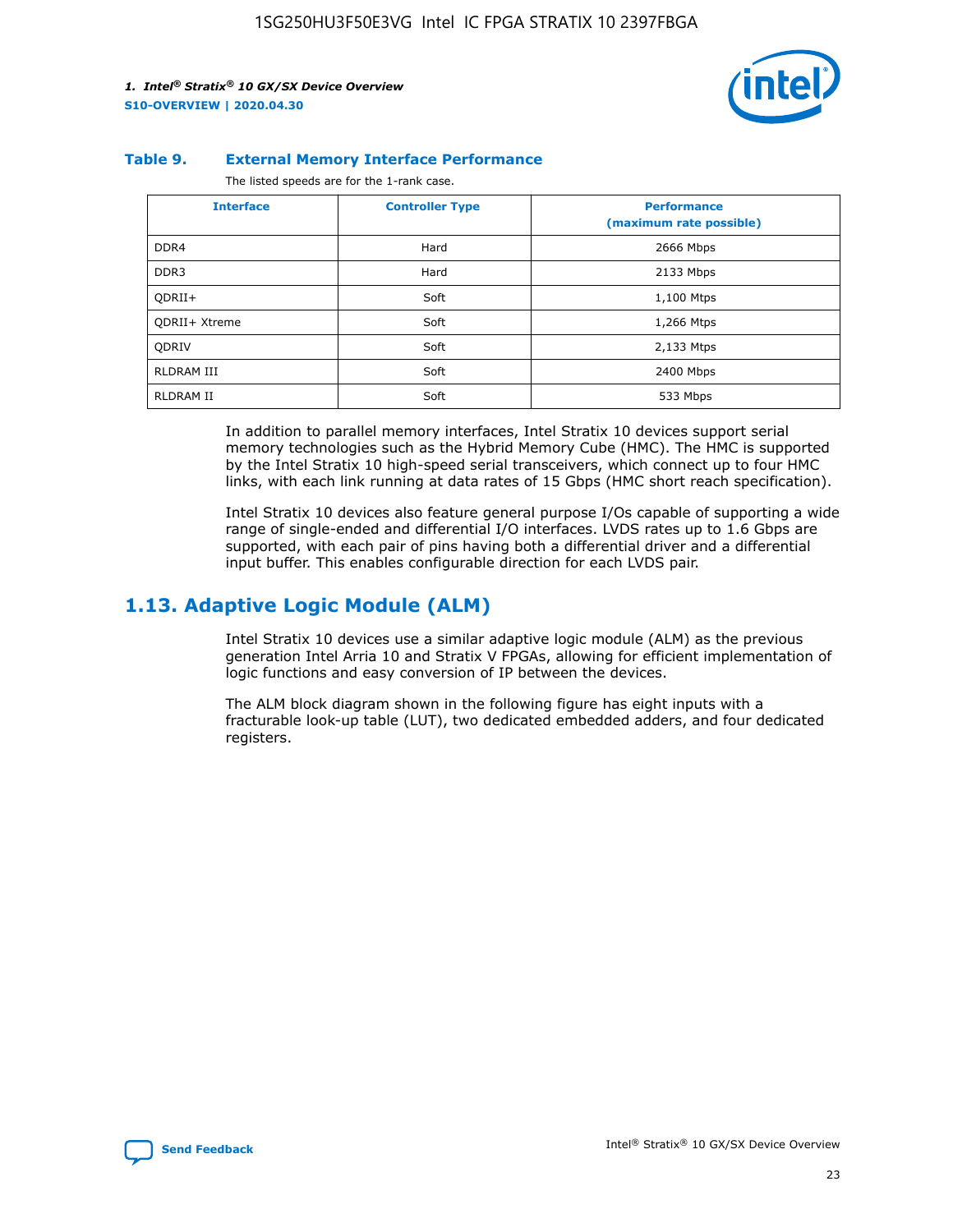

## **Figure 11. Intel Stratix 10 FPGA and SoC ALM Block Diagram**



Key features and capabilities of the ALM include:

- High register count with 4 registers per 8-input fracturable LUT, operating in conjunction with the new Intel Hyperflex architecture, enables Intel Stratix 10 devices to maximize core performance at very high core logic utilization
- Implements select 7-input logic functions, all 6-input logic functions, and two independent functions consisting of smaller LUT sizes (such as two independent 4 input LUTs) to optimize core logic utilization

The Intel Quartus Prime software takes advantage of the ALM logic structure to deliver the highest performance, optimal logic utilization, and lowest compile times. The Intel Quartus Prime software simplifies design reuse as it automatically maps legacy designs into the Intel Stratix 10 ALM architecture.

## **1.14. Core Clocking**

Core clocking in Intel Stratix 10 devices makes use of programmable clock tree synthesis.

This technique uses dedicated clock tree routing and switching circuits, and allows the Intel Quartus Prime software to create the exact clock trees required for your design. Clock tree synthesis minimizes clock tree insertion delay, reduces dynamic power dissipation in the clock tree and allows greater clocking flexibility in the core while still maintaining backwards compatibility with legacy global and regional clocking schemes.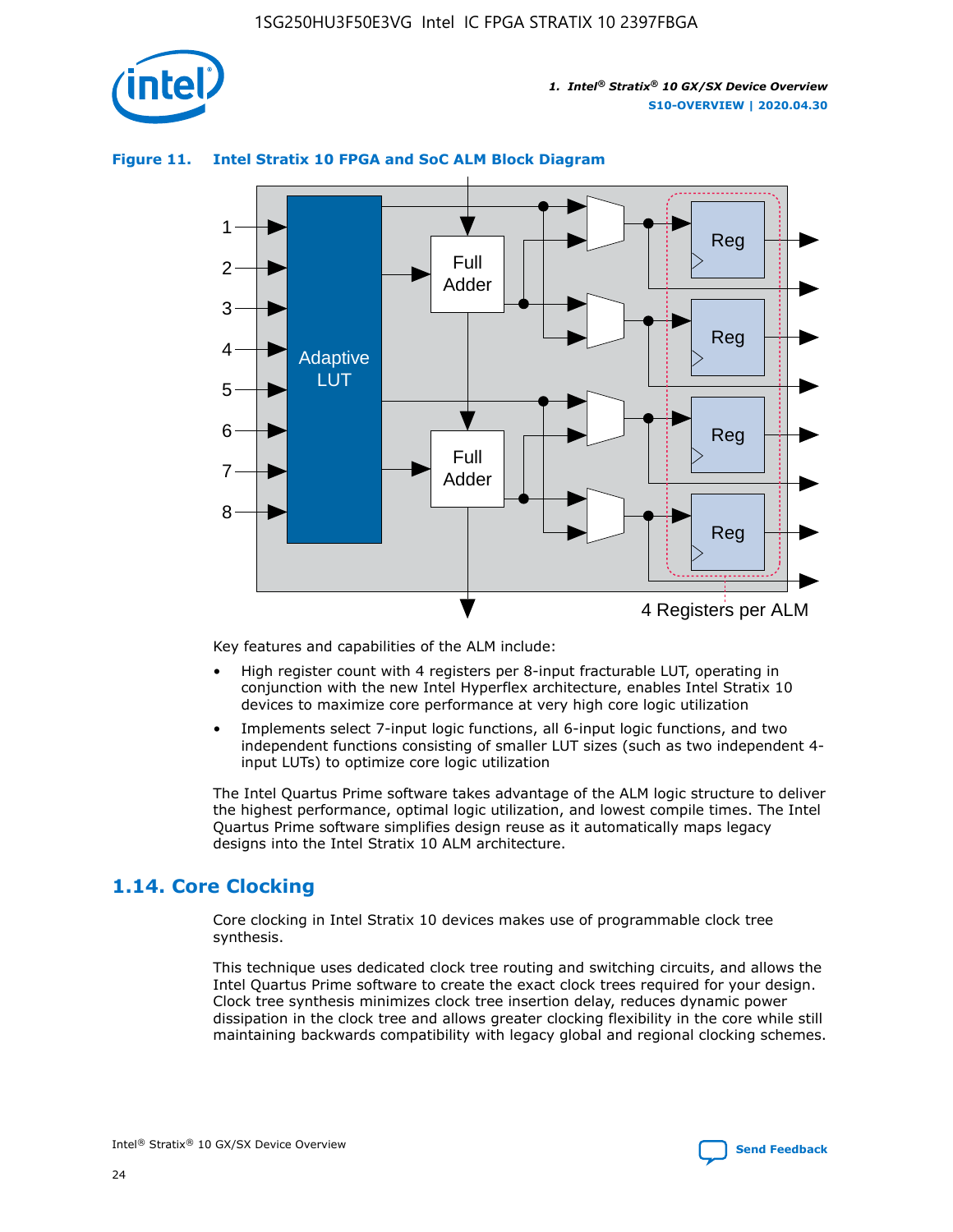

The core clock network in Intel Stratix 10 devices supports the new Intel Hyperflex core architecture at clock rates up to 1 GHz. It also supports the hard memory controllers up to 2666 Mbps with a quarter rate transfer to the core. The core clock network is supported by dedicated clock input pins, fractional clock synthesis PLLs, and integer I/O PLLs.

## **1.15. Fractional Synthesis PLLs and I/O PLLs**

Intel Stratix 10 devices have up to 32 fractional synthesis PLLs (fPLL) available for use with transceivers or in the core fabric.

The fPLLs are located in the 3D SiP transceiver L-tiles and H-tiles, eight per tile, adjacent to the transceiver channels. The fPLLs can be used to reduce both the number of oscillators required on the board and the number of clock pins required, by synthesizing multiple clock frequencies from a single reference clock source. In addition to synthesizing reference clock frequencies for the transceiver transmit PLLs, the fPLLs can also be used directly for transmit clocking. Each fPLL can be independently configured for conventional integer mode, or enhanced fractional synthesis mode with third-order delta-sigma modulation.

In addition to the fPLLs, Intel Stratix 10 devices contain up to 24 integer I/O PLLs (IOPLLs) available for general purpose use in the core fabric and for simplifying the design of external memory interfaces and high-speed LVDS interfaces. The IOPLLs are located in each bank of 48 general purpose I/O, 1 per I/O bank, adjacent to the hard memory controllers and LVDS SerDes in each I/O bank. This makes it easier to close timing because the IOPLLs are tightly coupled with the I/Os that need to use them. The IOPLLs can be used for general purpose applications in the core such as clock network delay compensation and zero-delay clock buffering.

## **1.16. Internal Embedded Memory**

Intel Stratix 10 devices contain two types of embedded memory blocks: M20K (20 Kb) and MLAB (640 bit).

The M20K and MLAB blocks are familiar block sizes carried over from previous Intel device families. The MLAB blocks are ideal for wide and shallow memories, while the M20K blocks are intended to support larger memory configurations and include hard ECC. Both M20K and MLAB embedded memory blocks can be configured as a singleport or dual-port RAM, FIFO, ROM, or shift register. These memory blocks are highly flexible and support a number of memory configurations as shown in Table 10 on page 25.

#### **Table 10. Internal Embedded Memory Block Configurations**

| MLAB (640 bits)                                                | <b>M20K (20 Kb)</b>                                                                    |
|----------------------------------------------------------------|----------------------------------------------------------------------------------------|
| $64 \times 10$ (supported through emulation)<br>$32 \times 20$ | $2K \times 10$ (or $x8$ )<br>$1K \times 20$ (or $x16$ )<br>$512 \times 40$ (or $x32$ ) |

## **1.17. Variable Precision DSP Block**

The Intel Stratix 10 DSP blocks are based upon the Variable Precision DSP Architecture used in Intel's previous generation devices. They feature hard fixed point and IEEE 754 compliant floating point capability.

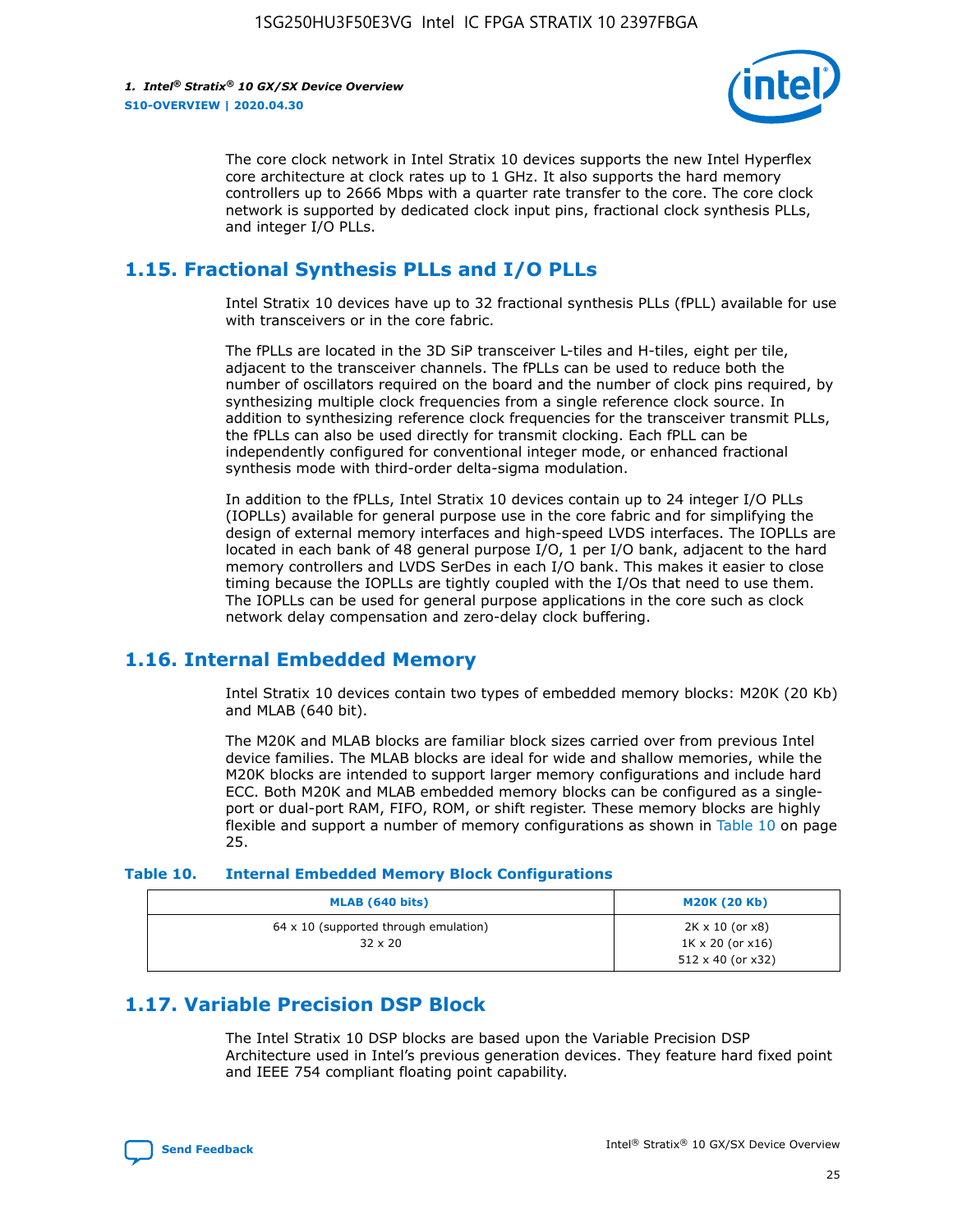

The DSP blocks can be configured to support signal processing with precision ranging from 18x19 up to 54x54. A pipeline register has been added to increase the maximum operating frequency of the DSP block and reduce power consumption.





#### **Figure 13. DSP Block: High Precision Fixed Point Mode**

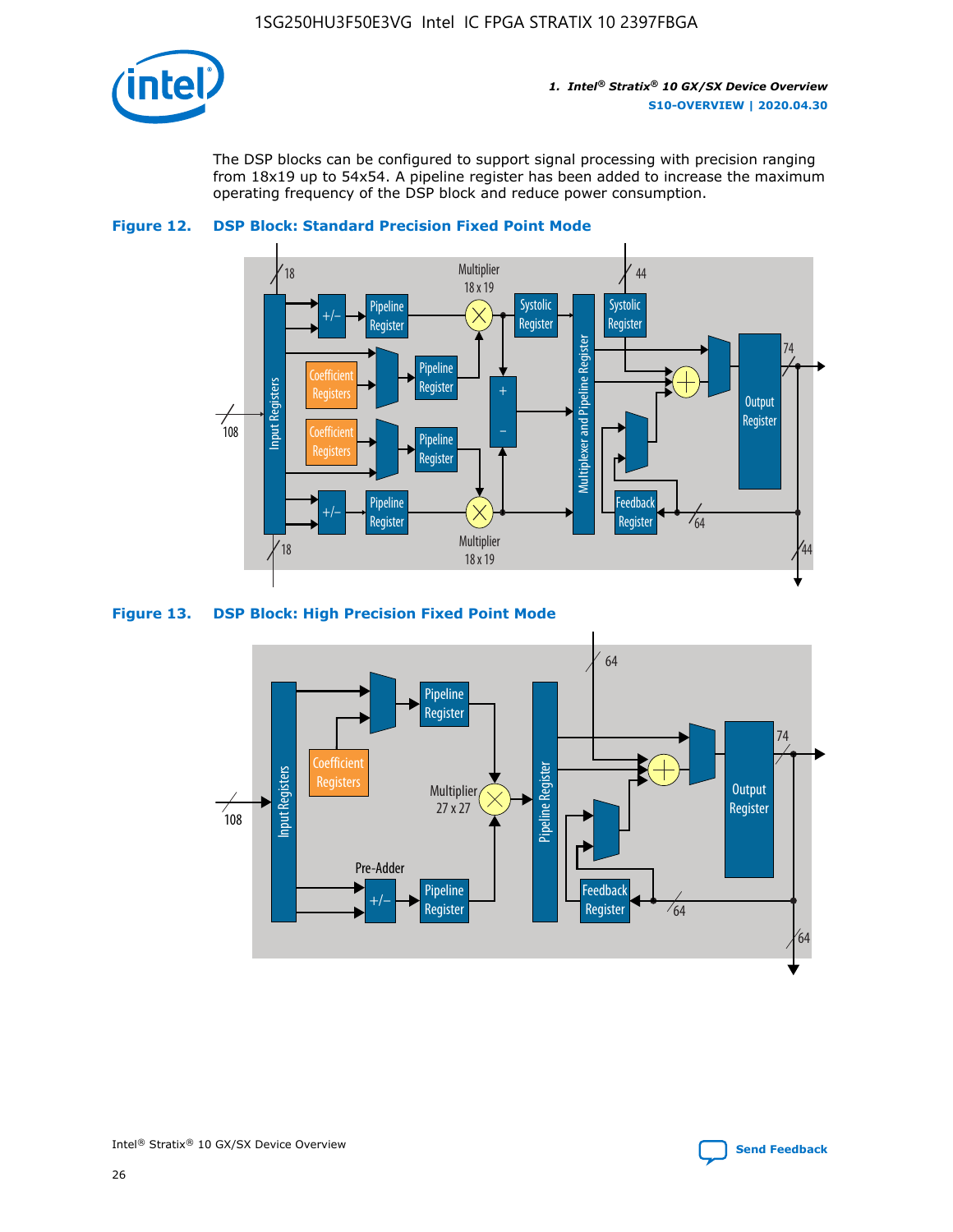



## **Figure 14. DSP Block: Single Precision Floating Point Mode**

Each DSP block can be independently configured at compile time as either dual 18x19 or a single 27x27 multiply accumulate. With a dedicated 64 bit cascade bus, multiple variable precision DSP blocks can be cascaded to implement even higher precision DSP functions efficiently.

In floating point mode, each DSP block provides one single precision floating point multiplier and adder. Floating point additions, multiplications, mult-adds and multaccumulates are supported.

The following table shows how different precisions are accommodated within a DSP block, or by utilizing multiple blocks.

| <b>Multiplier Size</b>             | <b>DSP Block Resources</b>                                                               | <b>Expected Usage</b>           |
|------------------------------------|------------------------------------------------------------------------------------------|---------------------------------|
| $18x19$ bits                       | 1/2 of Variable Precision DSP Block                                                      | Medium precision fixed point    |
| 27x27 bits                         | 1 Variable Precision DSP Block                                                           | High precision fixed point      |
| $19x36$ bits                       | 1 Variable Precision DSP Block with external<br>adder                                    | Fixed point FFTs                |
| 36x36 bits                         | 2 Variable Precision DSP Blocks with external<br>adder                                   | Very high precision fixed point |
| 54x54 bits                         | 4 Variable Precision DSP Blocks with external<br>adder                                   | Double Precision floating point |
| Single Precision<br>floating point | 1 Single Precision floating point adder, 1 Single<br>Precision floating point multiplier | Floating point                  |

#### **Table 11. Variable Precision DSP Block Configurations**

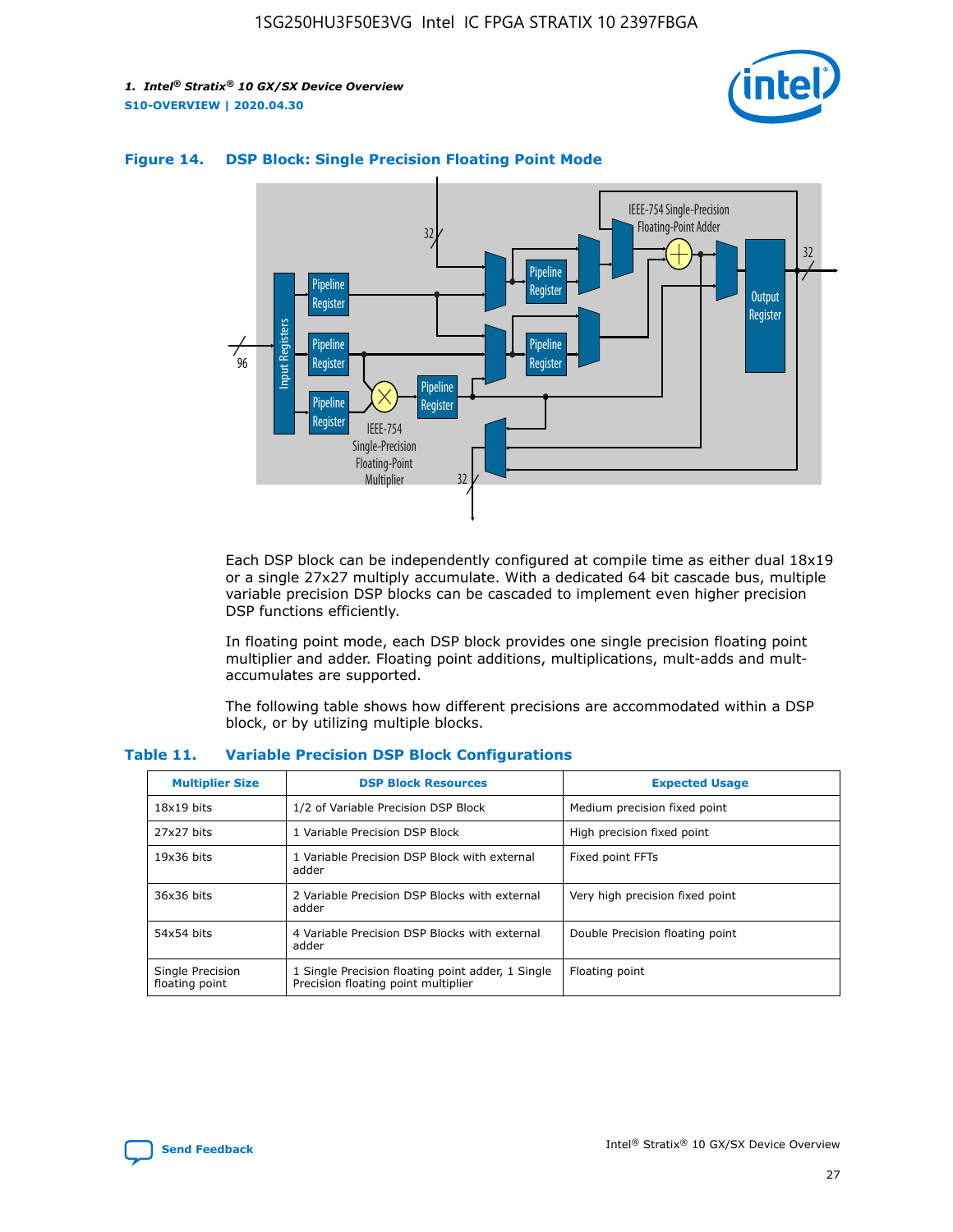

Complex multiplication is very common in DSP algorithms. One of the most popular applications of complex multipliers is the FFT algorithm. This algorithm has the characteristic of increasing precision requirements on only one side of the multiplier. The Variable Precision DSP block supports the FFT algorithm with proportional increase in DSP resources as the precision grows.

## **Table 12. Complex Multiplication With Variable Precision DSP Block**

| <b>Complex Multiplier</b><br><b>Size</b> | <b>DSP Block Resources</b>      | <b>FFT Usage</b>       |
|------------------------------------------|---------------------------------|------------------------|
| $18x19$ bits                             | 2 Variable Precision DSP Blocks | Resource optimized FFT |
| 27x27 bits                               | 4 Variable Precision DSP Blocks | Highest precision FFT  |

For FFT applications with high dynamic range requirements, the Intel FFT IP Core offers an option of single precision floating point implementation with resource usage and performance similar to high precision fixed point implementations.

Other features of the DSP block include:

- Hard 18 bit and 25 bit pre-adders
- Hard floating point multipliers and adders
- 64 bit dual accumulator (for separate I, Q product accumulations)
- Cascaded output adder chains for 18 and 27 bit FIR filters
- Embedded coefficient registers for 18 and 27 bit coefficients
- Fully independent multiplier outputs
- Inferability using HDL templates supplied by the Intel Quartus Prime software for most modes

The Variable Precision DSP block is ideal to support the growing trend towards higher bit precision in high performance DSP applications. At the same time, it can efficiently support the many existing 18 bit DSP applications, such as high definition video processing and remote radio heads. With the Variable Precision DSP block architecture and hard floating point multipliers and adders, Intel Stratix 10 devices can efficiently support many different precision levels up to and including floating point implementations. This flexibility can result in increased system performance, reduced power consumption, and reduce architecture constraints on system algorithm designers.

## **1.18. Hard Processor System (HPS)**

The Intel Stratix 10 SoC Hard Processor System (HPS) is Intel's third generation HPS. Leveraging the performance of Intel 14 nm tri-gate technology, Intel Stratix 10 SoC devices more than double the performance of previous generation SoCs with an integrated quad-core 64-bit Arm Cortex-A53. The HPS also enables system-wide hardware virtualization capabilities by adding a system memory management unit. These architecture improvements ensure that Intel Stratix 10 SoCs meet the requirements of current and future embedded markets, including wireless and wireline communications, datacenter acceleration, and numerous military applications.

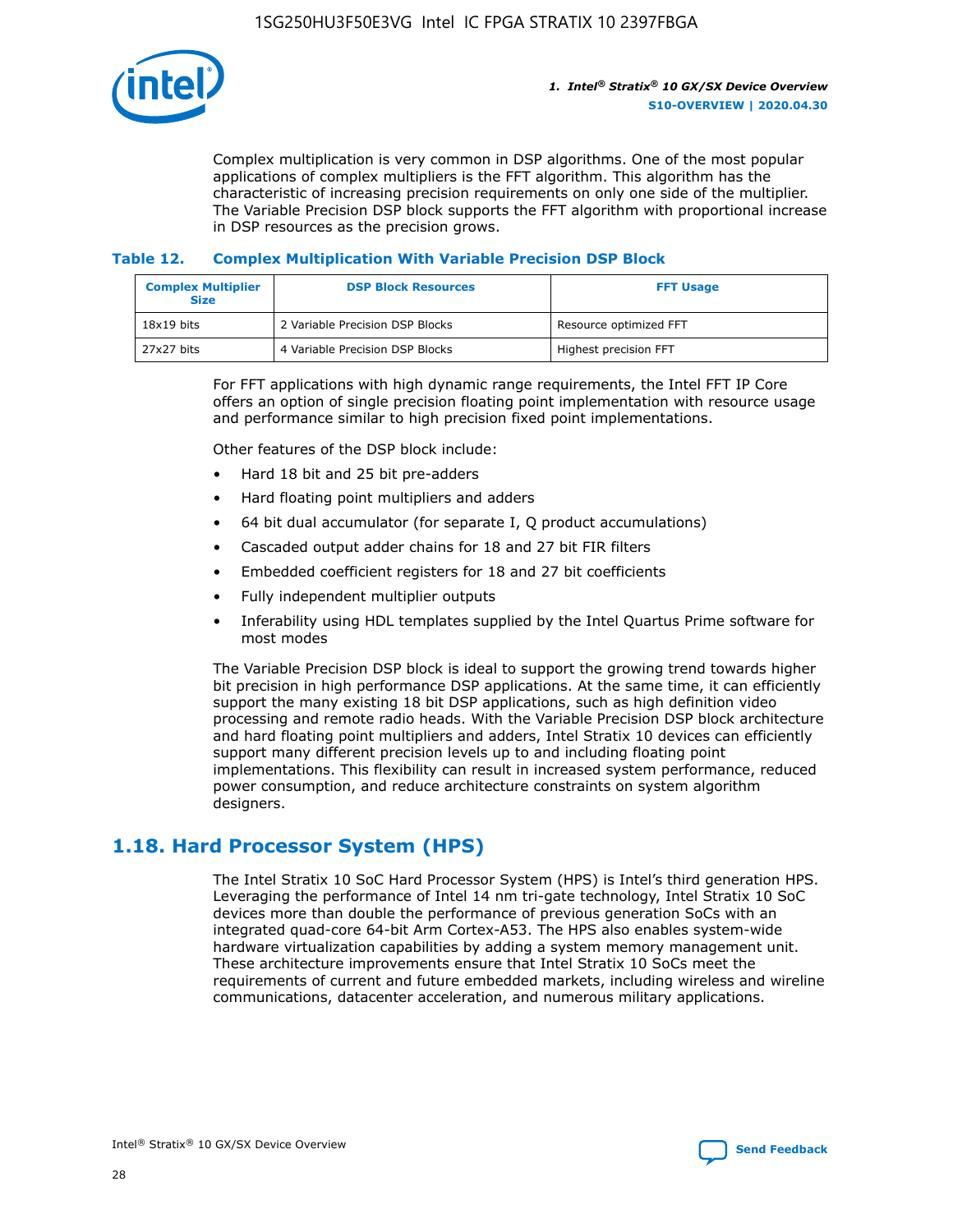

#### **Figure 15. HPS Block Diagram**

| Quad Arm Cortex-A53-Based Hard Processor System |                                             |                           |                              |  |                              |                                     |                                        |
|-------------------------------------------------|---------------------------------------------|---------------------------|------------------------------|--|------------------------------|-------------------------------------|----------------------------------------|
| <b>Arm Cortex - A53</b>                         |                                             |                           | Arm Cortex - A53             |  |                              | SD/SDIO/                            |                                        |
| <b>NEON</b>                                     |                                             | <b>FPU</b>                | <b>NEON</b>                  |  | <b>FPU</b>                   | USB OTG                             | $MMC$ <sup>1,2</sup>                   |
| 32 KB I-Cache                                   |                                             | 32 KB D-Cache             | 32 KB I-Cache                |  | 32 KB D - Cache              | $(x2)^{1,2}$                        |                                        |
| with Parity                                     |                                             | with ECC                  | with Parity                  |  | with ECC                     |                                     | <b>DMA</b>                             |
|                                                 | <b>Arm Cortex - A53</b>                     |                           |                              |  | Arm Cortex - A53             | UART (x2)                           | (8 Channel) <sup>2</sup>               |
| <b>NEON</b>                                     |                                             | <b>FPU</b>                | <b>NEON</b>                  |  | <b>FPU</b>                   |                                     |                                        |
| 32 KB I-Cache<br>with Parity                    |                                             | 32 KB D-Cache<br>with ECC | 32 KB I-Cache<br>with Parity |  | 32 KB D-Cache<br>with ECC    | I <sup>2</sup> C(x5)                | <b>HPS 10</b>                          |
|                                                 | 1 MB L2 Cache with ECC<br><b>System MMU</b> |                           | <b>Cache Coherency Unit</b>  |  | <b>EMAC</b> $(x3)^{1,2}$     | <b>NAND</b><br>Flash <sup>1,2</sup> |                                        |
| JTAG Debug<br>or Trace                          |                                             |                           | 256 KB<br>RAM <sup>2</sup>   |  | <b>Timers</b><br>(x8)        |                                     | SPI(x4)                                |
| Lightweight HPS-to-<br><b>FPGA BRIDGE</b>       |                                             |                           | HPS-to-FPGA<br><b>BRIDGE</b> |  | FPGA-to-HPS<br><b>BRIDGE</b> | HPS-to-SDM<br>SDM-to-HPS            | <b>SDRAM</b><br>Scheduler <sup>3</sup> |
|                                                 |                                             |                           |                              |  |                              |                                     |                                        |
| <b>FPGA Fabric</b>                              |                                             |                           |                              |  |                              | <b>SDM</b>                          | <b>Hard Memory</b><br>Controller       |

Notes:

1. Integrated direct memory access (DMA)

2. Integrated error correction code (ECC)

3. Multiport front-end interface to hard memory controller

## **1.18.1. Key Features of the Intel Stratix 10 HPS**

## **Table 13. Key Features of the Intel Stratix 10 GX/SX HPS**

| <b>Feature</b>                                    | <b>Description</b>                                                                                                                                                                                                                                                                                                                     |
|---------------------------------------------------|----------------------------------------------------------------------------------------------------------------------------------------------------------------------------------------------------------------------------------------------------------------------------------------------------------------------------------------|
| Quad-core Arm Cortex-A53<br>MPCore processor unit | • 2.3 MIPS/MHz instruction efficiency<br>CPU frequency up to 1.5 GHz<br>At 1.5 GHz total performance of 13,800 MIPS<br>Army8-A architecture<br>Runs 64 bit and 32 bit Arm instructions<br>16 bit and 32 bit Thumb instructions for 30% reduction in memory footprint<br>Jazelle* RCT execution architecture with 8 bit Java byte codes |
|                                                   |                                                                                                                                                                                                                                                                                                                                        |

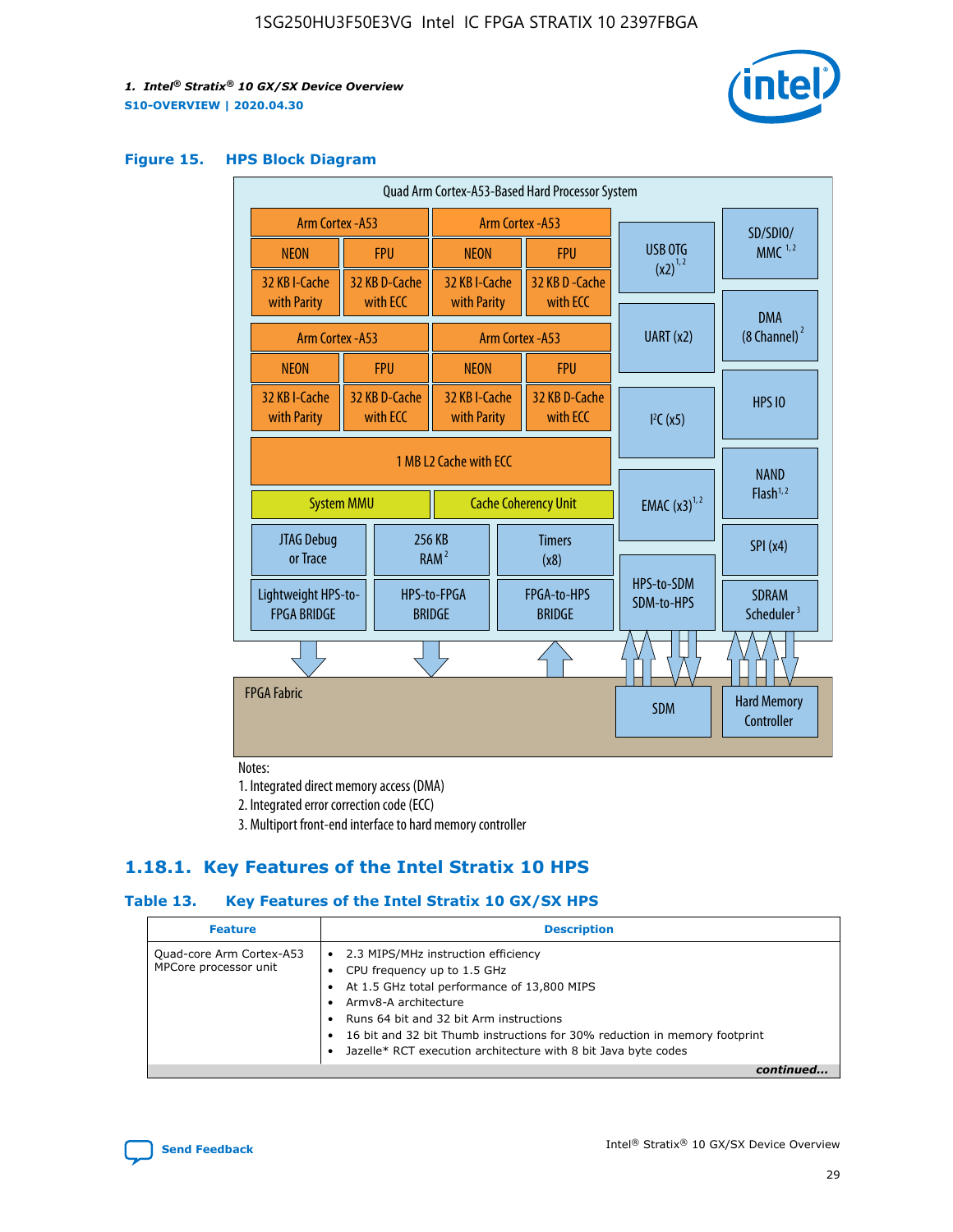

| <b>Feature</b>                                        | <b>Description</b>                                                                                                                                                                                                                                                                                                                                                                                                                                                                                                                                                                                                                                                                                                                                                                                                                                                                                                                                                                                                                                                                                                                                                                                               |  |
|-------------------------------------------------------|------------------------------------------------------------------------------------------------------------------------------------------------------------------------------------------------------------------------------------------------------------------------------------------------------------------------------------------------------------------------------------------------------------------------------------------------------------------------------------------------------------------------------------------------------------------------------------------------------------------------------------------------------------------------------------------------------------------------------------------------------------------------------------------------------------------------------------------------------------------------------------------------------------------------------------------------------------------------------------------------------------------------------------------------------------------------------------------------------------------------------------------------------------------------------------------------------------------|--|
|                                                       | Superscalar, variable length, out-of-order pipeline with dynamic branch prediction<br>Improved Arm Neon* media processing engine<br>Single- and double-precision floating-point unit<br>Arm CoreSight* debug and trace technology<br>٠                                                                                                                                                                                                                                                                                                                                                                                                                                                                                                                                                                                                                                                                                                                                                                                                                                                                                                                                                                           |  |
| <b>System Memory</b><br>Management Unit               | Enables a unified memory model and extends hardware virtualization into peripherals<br>implemented in the FPGA fabric                                                                                                                                                                                                                                                                                                                                                                                                                                                                                                                                                                                                                                                                                                                                                                                                                                                                                                                                                                                                                                                                                            |  |
| Cache Coherency unit                                  | Changes in shared data stored in cache are propagated throughout the system<br>$\bullet$<br>providing bi-directional coherency for co-processing elements.                                                                                                                                                                                                                                                                                                                                                                                                                                                                                                                                                                                                                                                                                                                                                                                                                                                                                                                                                                                                                                                       |  |
| Cache                                                 | L1 Cache<br>$\bullet$<br>- 32 KB of instruction cache w/ parity check<br>- 32 KB of L1 data cache w /ECC<br>- Parity checking<br>L <sub>2</sub> Cache<br>$-$ 1MB shared<br>$-$ 8-way set associative<br>- SEU Protection with parity on TAG ram and ECC on data RAM<br>- Cache lockdown support                                                                                                                                                                                                                                                                                                                                                                                                                                                                                                                                                                                                                                                                                                                                                                                                                                                                                                                  |  |
| On-Chip Memory                                        | 256 KB of scratch on-chip RAM                                                                                                                                                                                                                                                                                                                                                                                                                                                                                                                                                                                                                                                                                                                                                                                                                                                                                                                                                                                                                                                                                                                                                                                    |  |
| External SDRAM and Flash<br>Memory Interfaces for HPS | Hard memory controller with support for DDR4, DDR3<br>$\bullet$<br>$-$ 40 bit (32 bit + 8 bit ECC) with select packages supporting 72 bit (64 bit + 8 bit<br>ECC)<br>- Support for up to 2666 Mbps DDR4 and 2166 Mbps DDR3 frequencies<br>- Error correction code (ECC) support including calculation, error correction, write-<br>back correction, and error counters<br>- Software Configurable Priority Scheduling on individual SDRAM bursts<br>- Fully programmable timing parameter support for all JEDEC-specified timing<br>parameters<br>- Multiport front-end (MPFE) scheduler interface to the hard memory controller, which<br>supports the $AXI^{\circledR}$ Quality of Service (QoS) for interface to the FPGA fabric<br>NAND flash controller<br>$-$ ONFI 1.0<br>- Integrated descriptor based with DMA<br>- Programmable hardware ECC support<br>- Support for 8 and 16 bit Flash devices<br>Secure Digital SD/SDIO/MMC controller<br>$-$ eMMC 4.5<br>- Integrated descriptor based DMA<br>- CE-ATA digital commands supported<br>- 50 MHz operating frequency<br>Direct memory access (DMA) controller<br>٠<br>$-$ 8-channel<br>- Supports up to 32 peripheral handshake interface<br>continued |  |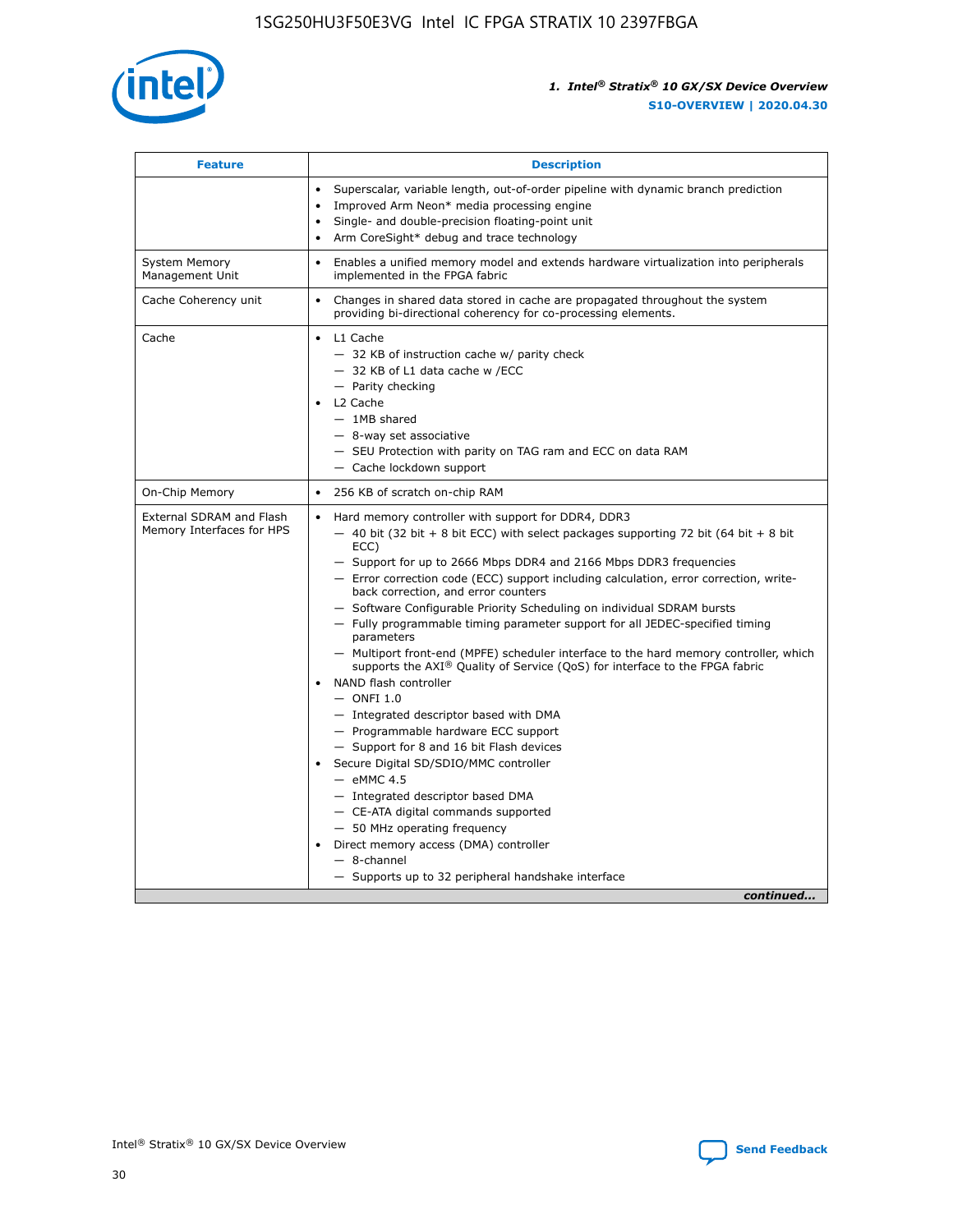

| <b>Feature</b>                         | <b>Description</b>                                                                                                                                                                                                                                                                                                                                                                                                                                                                                                                                                                                                                                                                                                                                                                                                                                                                                                                                                                                                                                                                                                                                                                                                                                                                                                                                                                                                                                                                                                  |  |
|----------------------------------------|---------------------------------------------------------------------------------------------------------------------------------------------------------------------------------------------------------------------------------------------------------------------------------------------------------------------------------------------------------------------------------------------------------------------------------------------------------------------------------------------------------------------------------------------------------------------------------------------------------------------------------------------------------------------------------------------------------------------------------------------------------------------------------------------------------------------------------------------------------------------------------------------------------------------------------------------------------------------------------------------------------------------------------------------------------------------------------------------------------------------------------------------------------------------------------------------------------------------------------------------------------------------------------------------------------------------------------------------------------------------------------------------------------------------------------------------------------------------------------------------------------------------|--|
| Communication Interface<br>Controllers | Three 10/100/1000 Ethernet media access controls (MAC) with integrated DMA<br>$\bullet$<br>- Supports RGMII and RMII external PHY Interfaces<br>- Option to support other PHY interfaces through FPGA logic<br>GMII<br>$\bullet$<br>MII<br>$\bullet$<br>• RMII (requires MII to RMII adapter)<br>• RGMII (requires GMII to RGMII adapter)<br>• SGMII (requires GMII to SGMII adapter)<br>- Supports IEEE 1588-2002 and IEEE 1588-2008 standards for precision networked<br>clock synchronization<br>- Supports IEEE 802.1Q VLAN tag detection for reception frames<br>- Supports Ethernet AVB standard<br>Two USB On-the-Go (OTG) controllers with DMA<br>- Dual-Role Device (device and host functions)<br>• High-speed (480 Mbps)<br>• Full-speed (12 Mbps)<br>• Low-speed (1.5 Mbps)<br>• Supports USB 1.1 (full-speed and low-speed)<br>- Integrated descriptor-based scatter-gather DMA<br>- Support for external ULPI PHY<br>- Up to 16 bidirectional endpoints, including control endpoint<br>$-$ Up to 16 host channels<br>- Supports generic root hub<br>- Configurable to OTG 1.3 and OTG 2.0 modes<br>Five $I^2C$ controllers (three can be used by EMAC for MIO to external PHY)<br>- Support both 100 Kbps and 400 Kbps modes<br>- Support both 7 bit and 10 bit addressing modes<br>- Support Master and Slave operating mode<br>Two UART 16550 compatible<br>- Programmable baud rate up to 115.2 Kbaud<br>• Four serial peripheral interfaces (SPI) (2 Masters, 2 Slaves)<br>- Full and Half duplex |  |
| Timers and I/O                         | $\bullet$ Timers<br>- 4 general-purpose timers<br>$-4$ watchdog timers<br>48 HPS direct I/O allow HPS peripherals to connect directly to I/O<br>Up to three IO48 banks may be assigned to HPS for HPS DDR access                                                                                                                                                                                                                                                                                                                                                                                                                                                                                                                                                                                                                                                                                                                                                                                                                                                                                                                                                                                                                                                                                                                                                                                                                                                                                                    |  |
| Interconnect to Logic Core             | • FPGA-to-HPS Bridge<br>- Allows IP bus masters in the FPGA fabric to access to HPS bus slaves<br>- Configurable 32, 64, or 128 bit AMBA AXI interface<br>HPS-to-FPGA Bridge<br>- Allows HPS bus masters to access bus slaves in FPGA fabric<br>- Configurable 32, 64, or 128 bit AMBA AXI interface allows high-bandwidth HPS<br>master transactions to FPGA fabric<br>HPS-to-SDM and SDM-to-HPS Bridges<br>- Allows the HPS to reach the SDM block and the SDM to bootstrap the HPS<br>Light Weight HPS-to-FPGA Bridge<br>- Light weight 32 bit AXI interface suitable for low-latency register accesses from HPS<br>to soft peripherals in FPGA fabric<br>FPGA-to-HPS SDRAM Bridge<br>- Up to three AMBA AXI interfaces supporting 32, 64, or 128 bit data paths                                                                                                                                                                                                                                                                                                                                                                                                                                                                                                                                                                                                                                                                                                                                                 |  |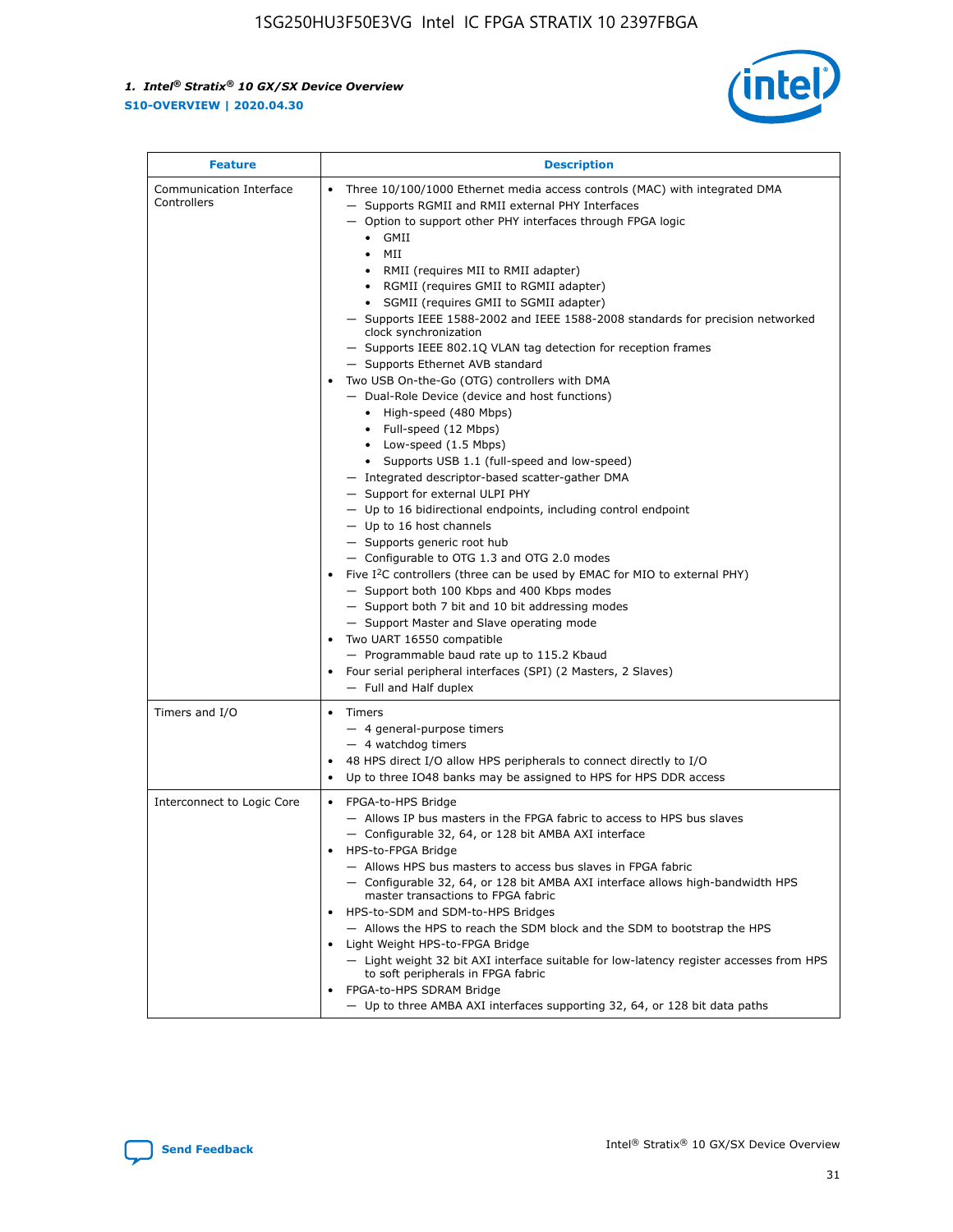

## **1.19. Power Management**

Intel Stratix 10 devices use the advanced Intel 14 nm tri-gate process technology, the all new Intel Hyperflex core architecture to enable Hyper-Folding, power gating, and several optional power reduction techniques to reduce total power consumption by as much as 70% compared to previous generation high-performance Stratix V devices.

Intel Stratix 10 standard power devices (-V) are SmartVID devices. The core voltage supplies (VCC and VCCP) for each SmartVID device must be driven by a PMBus voltage regulator dedicated to that Intel Stratix 10 device. Use of a PMBus voltage regulator for each SmartVID (-V) device is mandatory; it is not an option. A code is programmed into each SmartVID device during manufacturing that allows the PMBus voltage regulator to operate at the optimum core voltage to meet the device performance specifications.

With the new Intel Hyperflex core architecture, designs can run 2X faster than previous generation FPGAs. With 2X performance and same required throughput, architects can cut the data path width in half to save power. This optimization is called Hyper-Folding. Additionally, power gating reduces static power of unused resources in the FPGA by powering them down. The Intel Quartus Prime software automatically powers down specific unused resource blocks such as DSP and M20K blocks, at configuration time.

The optional power reduction techniques in Intel Stratix 10 devices include:

• **Available Low Static Power Devices**—Intel Stratix 10 devices are available with a fixed core voltage that provides lower static power than the SmartVID standard power devices, while maintaining device performance

Furthermore, Intel Stratix 10 devices feature Intel's low power transceivers and include a number of hard IP blocks that not only reduce logic resources but also deliver substantial power savings compared to soft implementations. In general, hard IP blocks consume up to 50% less power than the equivalent soft logic implementations.

## **1.20. Device Configuration and Secure Device Manager (SDM)**

All Intel Stratix 10 devices contain a Secure Device Manager (SDM), which is a dedicated triple-redundant processor that serves as the point of entry into the device for all JTAG and configuration commands. The SDM also bootstraps the HPS in SoC devices ensuring that the HPS can boot using the same security features that the FPGA devices have.

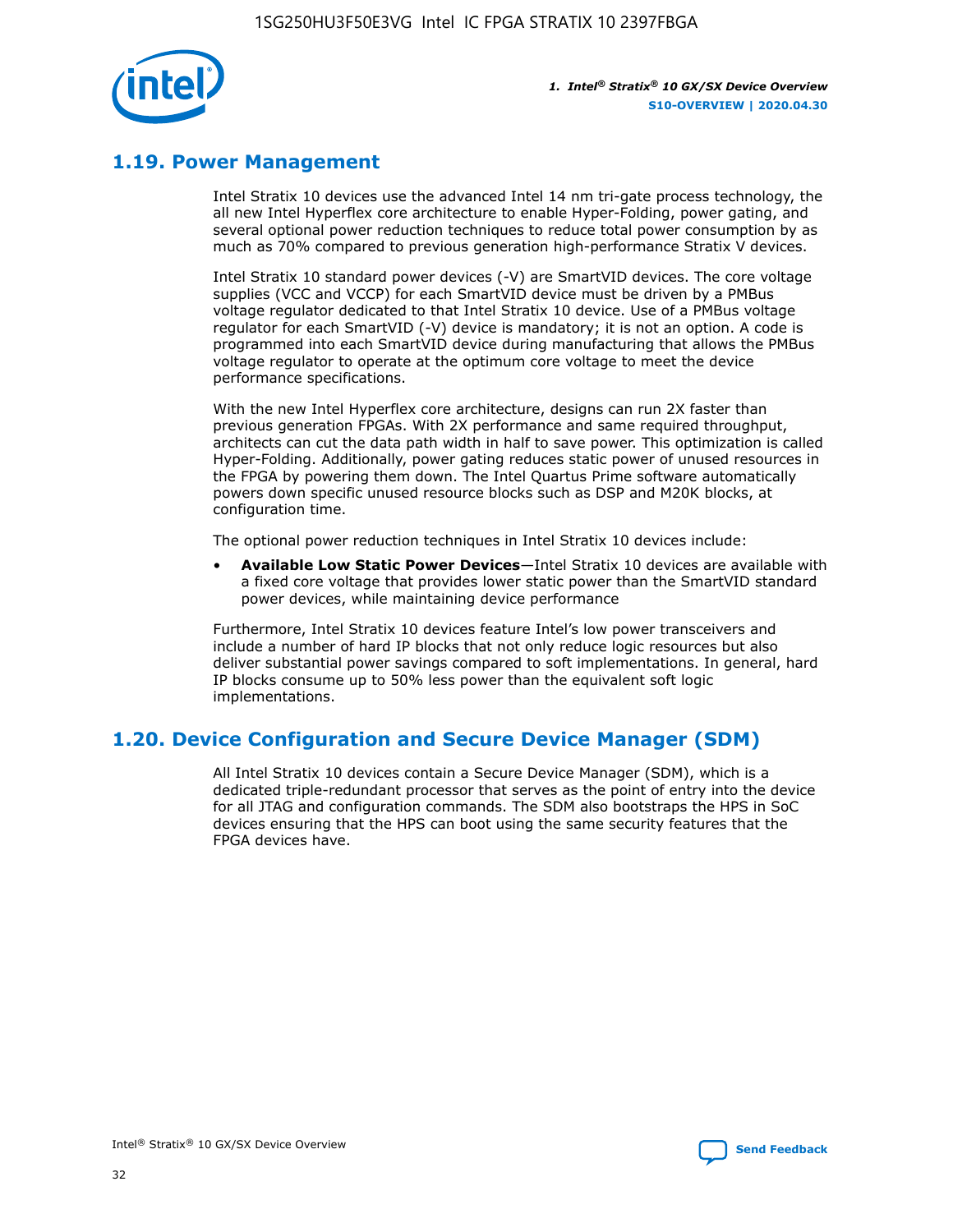





During configuration, Intel Stratix 10 devices are divided into logical sectors, each of which is managed by a local sector manager (LSM). The SDM passes configuration data to each of the LSMs across the on-chip configuration network. This allows the sectors to be configured independently, one at a time, or in parallel. This approach achieves simplified sector configuration and reconfiguration, as well as reduced overall configuration time due to the inherent parallelism. The same sector-based approach is used to respond to single-event upsets and security attacks.

While the sectors provide a logical separation for device configuration and reconfiguration, they overlay the normal rows and columns of FPGA logic and routing. This means there is no impact to the Intel Quartus Prime software place and route, and no impact to the timing of logic signals that cross the sector boundaries.

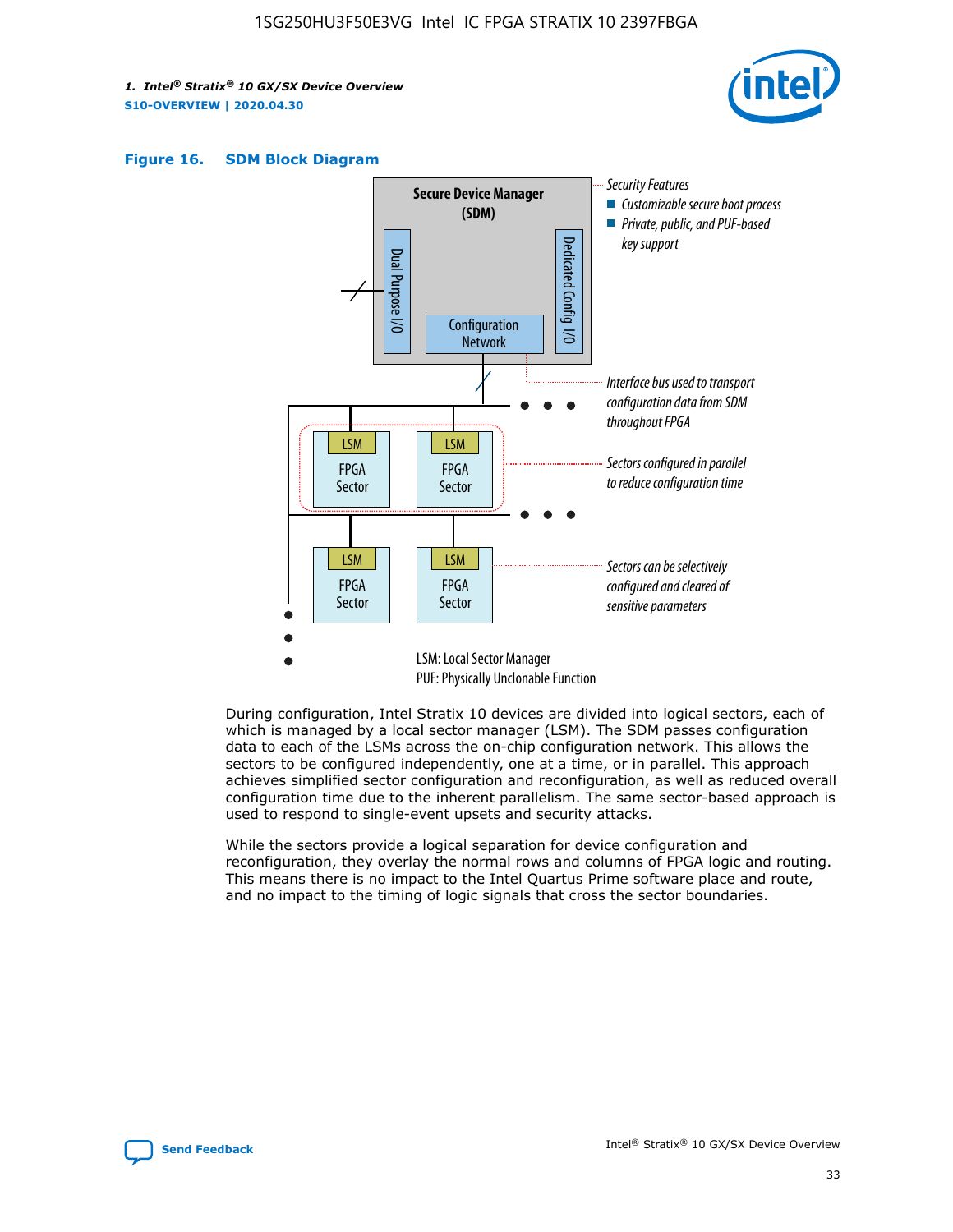

The SDM enables robust, secure, fully-authenticated device configuration. It also allows for customization of the configuration scheme, which can enhance device security. For configuration and reconfiguration, this approach offers a variety of advantages:

- Dedicated secure configuration manager
- Reduced device configuration time, because sectors are configured in parallel
- Updateable configuration process
- Reconfiguration of one or more sectors independent of all other sectors
- Zeroization of individual sectors or the complete device

The SDM also provides additional capabilities such as register state readback and writeback to support ASIC prototyping and other applications.

## **1.21. Device Security**

Building on top of the robust security features present in the previous generation devices, Intel Stratix 10 FPGAs and SoCs include a number of new and innovative security enhancements. These features are also managed by the SDM, tightly coupling device configuration and reconfiguration with encryption, authentication, key storage and anti-tamper services.

Security services provided by the SDM include:

- Bitstream encryption
- Multi-factor authentication
- Hard encryption and authentication acceleration; AES-256, SHA-256/384, ECDSA-256/384
- Volatile and non-volatile encryption key storage and management
- Boot code authentication for the HPS
- Physically Unclonable Function (PUF) service
- Updateable configuration process
- Secure device maintenance and upgrade functions
- Side channel attack protection
- Scripted response to sensor inputs and security attacks, including selective sector zeroization
- Readback, JTAG and test mode disable
- Enhanced response to single-event upsets (SEU)
- Black key provisioning
- Physical anti-tamper

See the *Intel Stratix 10 Device Security User Guide* for a complete list of all security features.

The SDM and associated security services provide a robust, multi-layered security solution for your Intel Stratix 10 design.

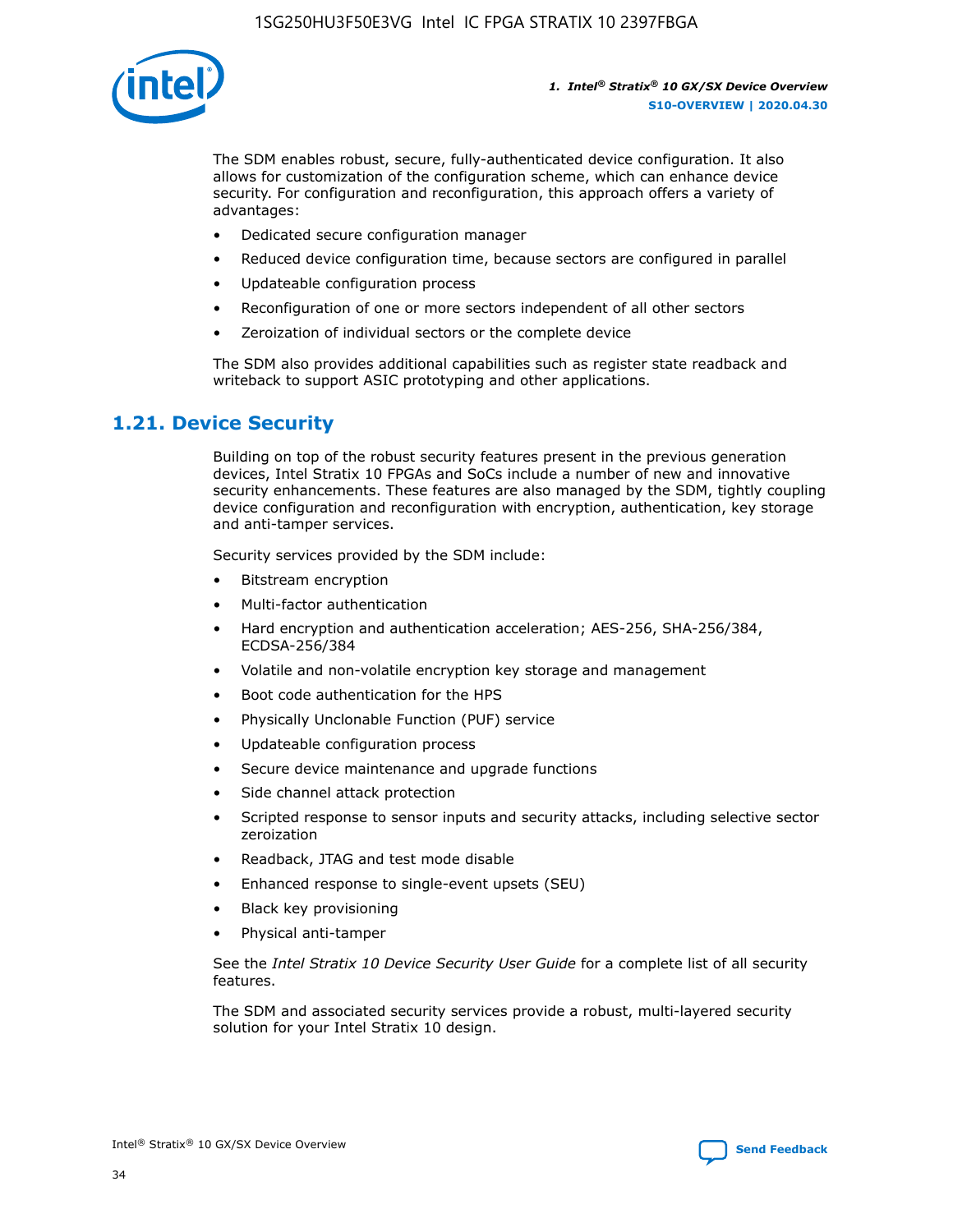

#### **Table 14. Device Security**

| <b>Intel Stratix 10 Family Variant</b> | <b>Bitstream Authentication</b> | <b>Advanced Security Features</b> <sup>(12)</sup> |  |
|----------------------------------------|---------------------------------|---------------------------------------------------|--|
| GX/SX                                  | All devices                     | -AS suffix part number required                   |  |

#### **Related Information**

- [My Intel Support](https://www.intel.com/content/www/us/en/programmable/my-intel/mal-home.html)
- [Intel Stratix 10 Device Security User Guide](https://www.intel.com/content/www/us/en/programmable/documentation/ndq1483601370898.html#wcd1483611014402)

## **1.22. Configuration via Protocol Using PCI Express**

Configuration via protocol using PCI Express allows the FPGA to be configured across the PCI Express bus, simplifying the board layout and increasing system integration. Making use of the embedded PCI Express hard IP operating in autonomous mode before the FPGA is configured, this technique allows the PCI Express bus to be powered up and active within the 100 ms time allowed by the PCI Express specification. Intel Stratix 10 devices also support partial reconfiguration across the PCI Express bus which reduces system down time by keeping the PCI Express link active while the device is being reconfigured.

## **1.23. Partial and Dynamic Reconfiguration**

Partial reconfiguration allows you to reconfigure part of the FPGA while other sections continue running. This capability is required in systems where uptime is critical, because it allows you to make updates or adjust functionality without disrupting services.

In addition to lowering power and cost, partial reconfiguration also increases the effective logic density by removing the necessity to place in the FPGA those functions that do not operate simultaneously. Instead, these functions can be stored in external memory and loaded as needed. This reduces the size of the required FPGA by allowing multiple applications on a single FPGA, saving board space and reducing power. The partial reconfiguration process is built on top of the proven incremental compile design flow in the Intel Quartus Prime design software

Dynamic reconfiguration in Intel Stratix 10 devices allows transceiver data rates, protocols and analog settings to be changed dynamically on a channel-by-channel basis while maintaining data transfer on adjacent transceiver channels. Dynamic reconfiguration is ideal for applications that require on-the-fly multiprotocol or multirate support. Both the PMA and PCS blocks within the transceiver can be reconfigured using this technique. Dynamic reconfiguration of the transceivers can be used in conjunction with partial reconfiguration of the FPGA to enable partial reconfiguration of both core and transceivers simultaneously.

## **1.24. Fast Forward Compile**

The innovative Fast Forward Compile feature in the Intel Quartus Prime software identifies performance bottlenecks in your design and provides detailed, step-by-step performance improvement recommendations that you can then implement. The Compiler reports estimates of the maximum operating frequency that can be achieved

<sup>(12)</sup> Contact My Intel Support for additional information.

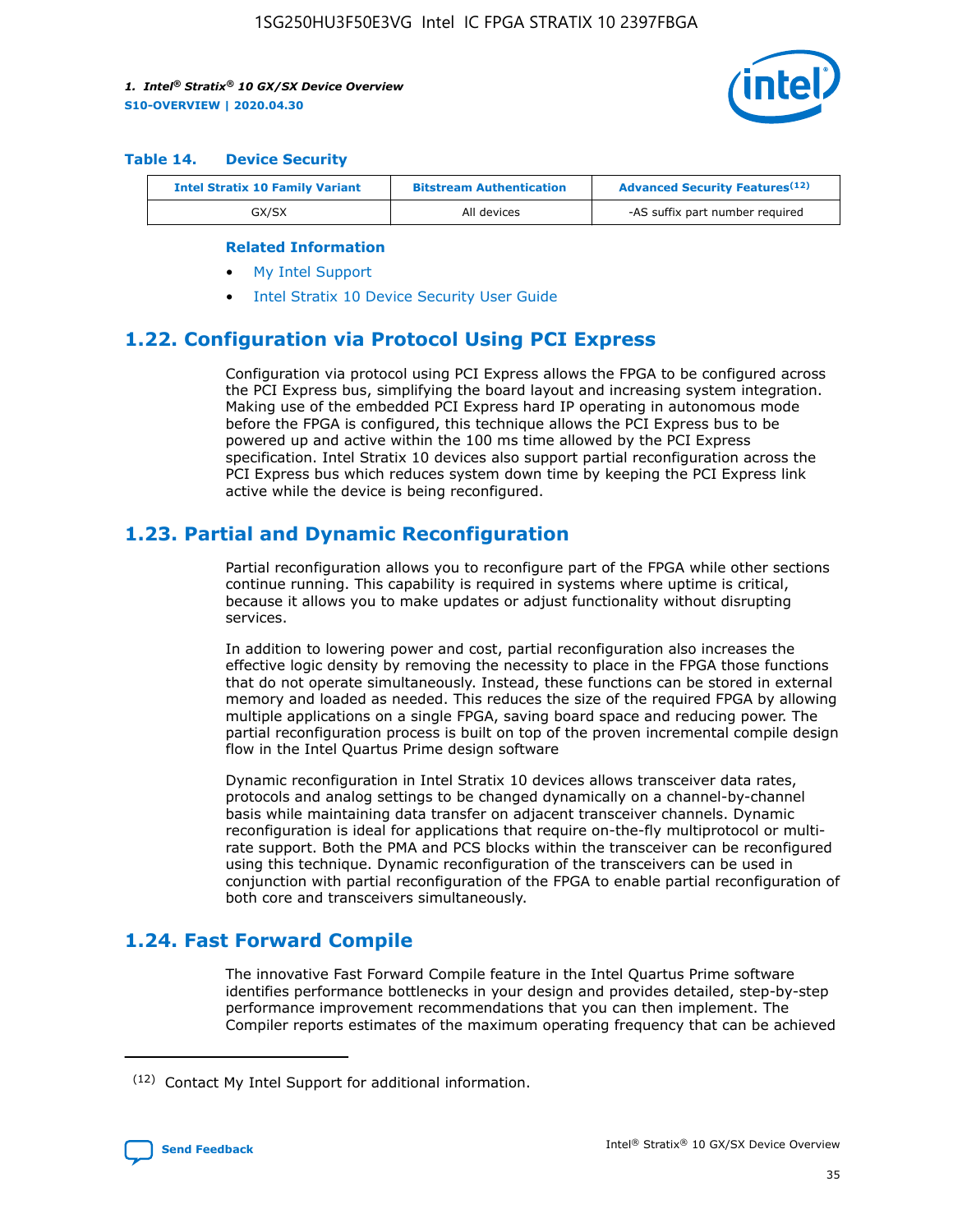

by applying the recommendations. As part of the new Hyper-Aware design flow, Fast Forward Compile maximizes the performance of your Intel Stratix 10 design and achieves rapid timing closure.

Previously, this type of optimization required multiple time-consuming design iterations, including full design re-compilation to determine the effectiveness of the changes. Fast Forward Compile enables you to make better decisions about where to focus your optimization efforts, and how to increase your design performance and throughput. This technique removes much of the guesswork of performance exploration, resulting in fewer design iterations and as much as 2X core performance gains for Intel Stratix 10 designs.

## **1.25. Single Event Upset (SEU) Error Detection and Correction**

Intel Stratix 10 FPGAs and SoCs offer robust SEU error detection and correction circuitry. The detection and correction circuitry includes protection for Configuration RAM (CRAM) programming bits and user memories. The CRAM is protected by a continuously running parity checker circuit with integrated ECC that automatically corrects one or two bit errors and detects higher order multibit errors.

The physical layout of the CRAM array is optimized to make the majority of multi-bit upsets appear as independent single-bit or double-bit errors which are automatically corrected by the integrated CRAM ECC circuitry. In addition to the CRAM protection, user memories also include integrated ECC circuitry and are layout optimized for error detection and correction.

The SEU error detection and correction hardware is supported by both soft IP and the Intel Quartus Prime software to provide a complete SEU mitigation solution. The components of the complete solution include:

- Hard error detection and correction for CRAM and user M20K memory blocks
- Optimized physical layout of memory cells to minimize probability of SEU
- Sensitivity processing soft IP that reports if CRAM upset affects a used or unused bit
- Fault injection soft IP with the Intel Quartus Prime software support that changes state of CRAM bits for testing purposes
- Hierarchy tagging in the Intel Quartus Prime software
- Triple Mode Redundancy (TMR) used for the Secure Device Manager and critical on-chip state machines

In addition to the SEU mitigation features listed above, the Intel 14 nm tri-gate process technology used for Intel Stratix 10 devices is based on FinFET transistors which have reduced SEU susceptibility versus conventional planar transistors.

## **1.26. Document Revision History for the Intel Stratix 10 GX/SX Device Overview**

| <b>Document</b><br><b>Version</b> | <b>Changes</b>             |
|-----------------------------------|----------------------------|
| 2020.04.30                        | Made the following change: |
|                                   | continued                  |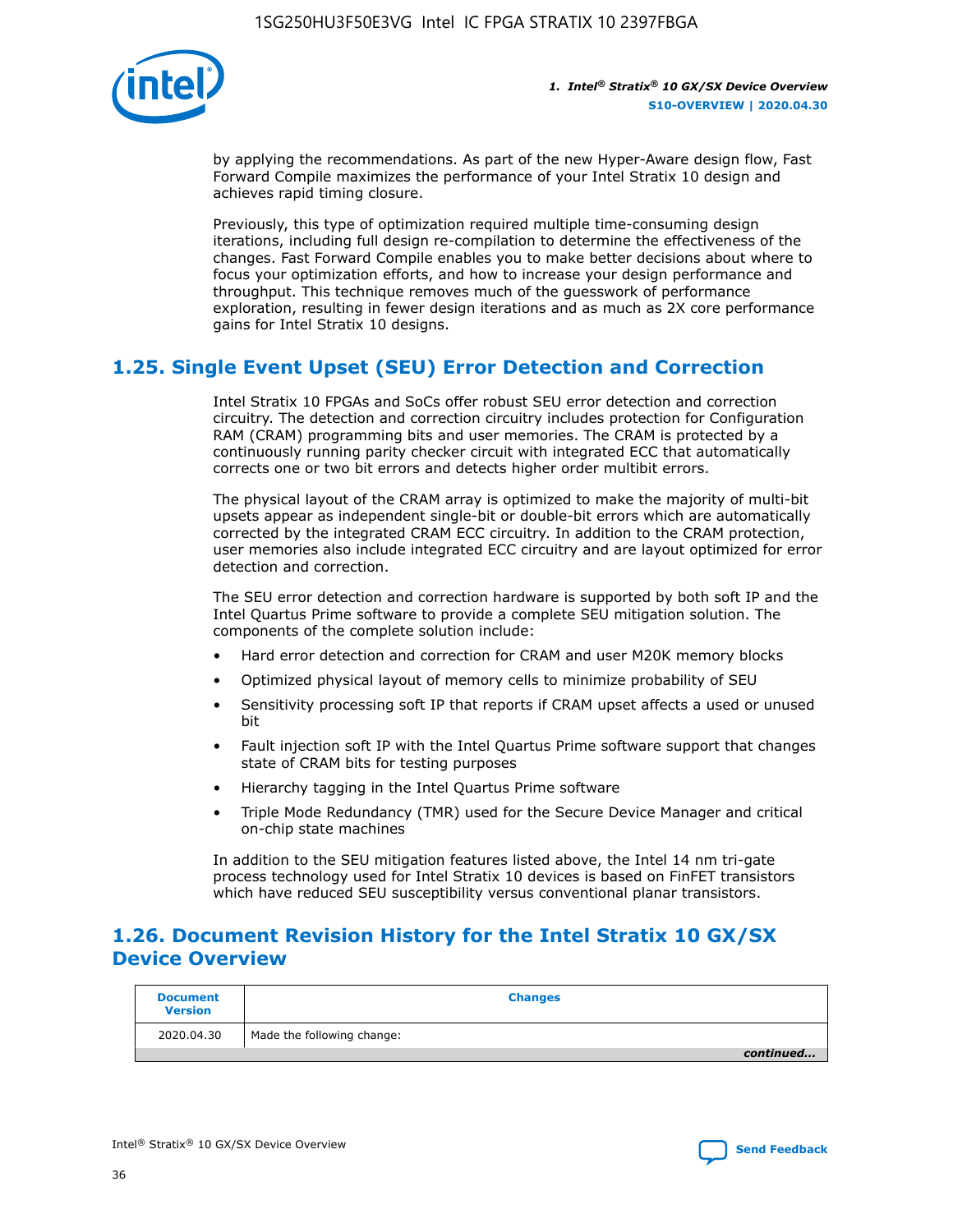

| • Added the GX 10M variant.<br>Made the following changes:<br>Added advanced security (-AS) devices.<br>$\bullet$<br>Added level shifter details for the Intel Stratix 10 SX/GX 400 device.<br>$\bullet$<br>Made the following changes:<br>Added composition details for the leaded and lead-free contact device options.                                                                                                                                                                                                                                                                                                                                                                                                                                                                                                                                                                                                                                                                                                     |
|-------------------------------------------------------------------------------------------------------------------------------------------------------------------------------------------------------------------------------------------------------------------------------------------------------------------------------------------------------------------------------------------------------------------------------------------------------------------------------------------------------------------------------------------------------------------------------------------------------------------------------------------------------------------------------------------------------------------------------------------------------------------------------------------------------------------------------------------------------------------------------------------------------------------------------------------------------------------------------------------------------------------------------|
|                                                                                                                                                                                                                                                                                                                                                                                                                                                                                                                                                                                                                                                                                                                                                                                                                                                                                                                                                                                                                               |
|                                                                                                                                                                                                                                                                                                                                                                                                                                                                                                                                                                                                                                                                                                                                                                                                                                                                                                                                                                                                                               |
| Updated the I/O PLL counts.<br>$\bullet$                                                                                                                                                                                                                                                                                                                                                                                                                                                                                                                                                                                                                                                                                                                                                                                                                                                                                                                                                                                      |
| Made the following changes:<br>Changed the number of included logic elements globally.<br>$\bullet$<br>Removed logic density 450, logic density 550, and package code 48 from the "Sample Ordering<br>$\bullet$<br>Code and Available Options for Intel Stratix 10 Devices" figure.<br>Updated description of the higher density in the "Innovations in Intel Stratix 10 FPGAs and SoCs"<br>section.<br>Updated description of the general purpose I/Os in the "Intel Stratix 10 FPGA and SoC Common<br>$\bullet$<br>Device Features" table.<br>Removed support for LPDDR3 globally.<br>٠<br>Updated the "Intel Stratix 10 FPGA and SoC Architecture Block Diagram" figure.<br>Updated the "Intel Stratix 10 GX/SX FPGA and SoC Family Plan-FPGA Core (part 1)" table.<br>$\bullet$<br>Updated the "Intel Stratix 10 GX/SX FPGA and SoC Family Plan-Interconnects, PLLs and Hard IP<br>$\bullet$<br>(part 2)" table.<br>Updated and merged the "Intel Stratix 10 GX/SX FPGA and SoC Family Package Plan" tables.<br>$\bullet$ |
| Made the following changes:<br>Changed the specs for ODRII+ and ODRII+ Xtreme and added specs for ODRIV in the "External<br>$\bullet$<br>Memory Interface Performance" table.<br>Updated description of the power options in the "Sample Ordering Code and Available Options for<br>Intel Stratix 10 Devices" figure.<br>Changed the description of the technology and power management features in the "Intel Stratix 10<br>FPGA and SoC Common Device Features" table.<br>Changed the description of SmartVID in the "Power Management" section.<br>Changed the direction arrow from the coefficient registers block in the "DSP Block: High Precision<br>Fixed Point Mode" figure.                                                                                                                                                                                                                                                                                                                                         |
| Made the following changes:<br>Removed the embedded eSRAM feature globally.<br>$\bullet$<br>Removed the Low Power (VID) and Military operating temperature options, and package code 53<br>$\bullet$<br>from the "Sample Ordering Code and Available Options for Stratix 10 Devices" figure.<br>Changed the Maximum transceiver data rate (chip-to-chip) specification for L-Tile devices in the<br>٠<br>"Key Features of Intel Stratix 10 Devices Compared to Stratix V Devices" table.                                                                                                                                                                                                                                                                                                                                                                                                                                                                                                                                      |
| Made the following changes:<br>• Changed the number of available transceivers to 96, globally.<br>Changed the single-precision floating point performance to 10 TFLOP, globally.<br>Changed the maximum datarate to 28.3 Gbps, globally.<br>Changed some of the features listed in the "Stratix 10 GX/SX Device Overview" section.<br>٠<br>Changed descriptions for the GX and SX devices in the "Stratix 10 Family Variants" section.<br>٠<br>Changed the "Sample Ordering Code and Available Options for Stratix 10 Devices" figure.<br>٠<br>Changed the features listed in the "Key Features of Stratix 10 Devices Compared to Stratix V<br>٠<br>Devices" table.<br>Changed the descriptions of the following areas of the "Stratix 10 FPGA and SoC Common Device<br>Features" table:<br>- Transceiver hard IP<br>- Internal memory blocks<br>- Core clock networks<br>- Packaging<br>Reorganized and updated all tables in the "Stratix 10 FPGA and SoC Family Plan" section.<br>continued                                |
|                                                                                                                                                                                                                                                                                                                                                                                                                                                                                                                                                                                                                                                                                                                                                                                                                                                                                                                                                                                                                               |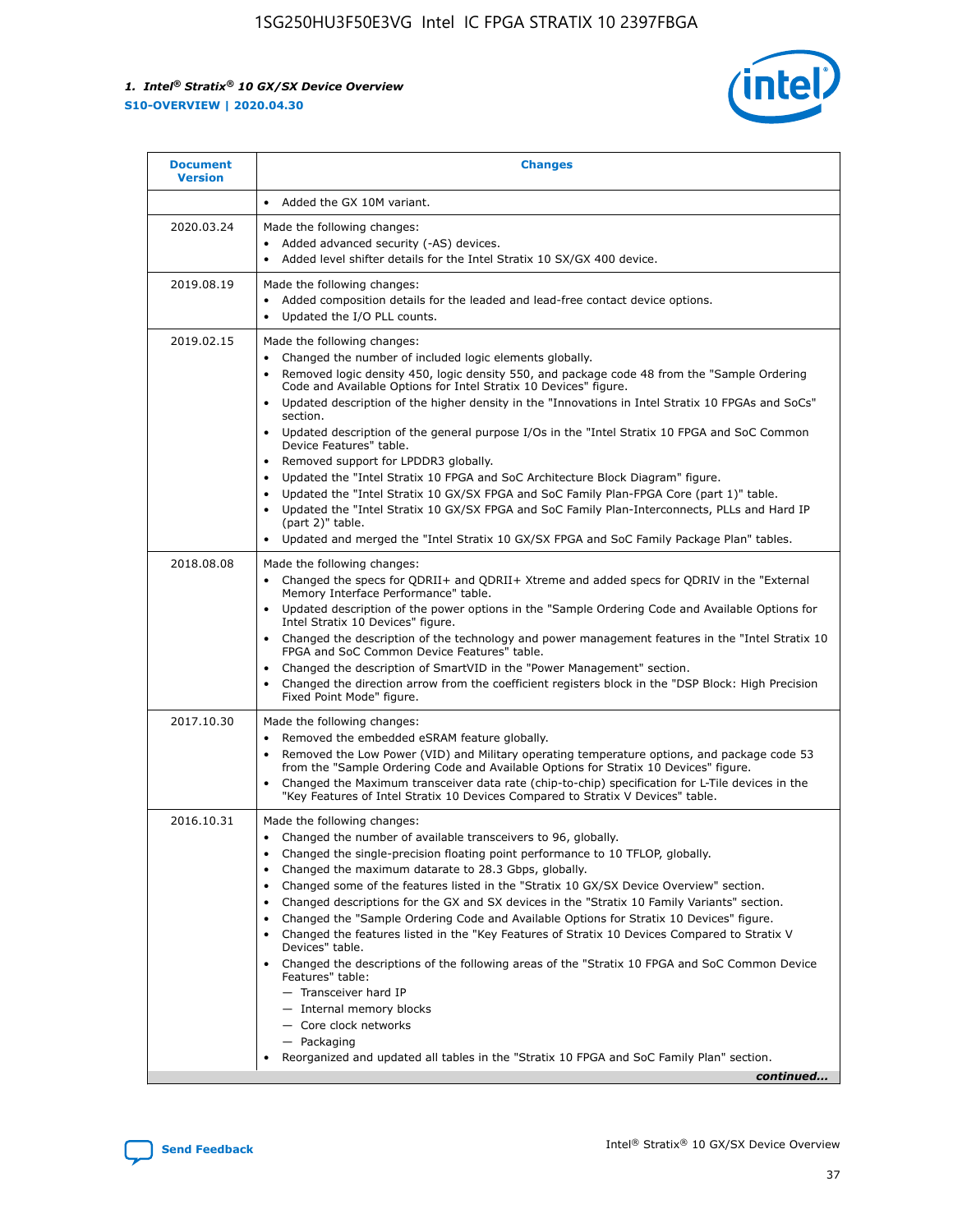

| <b>Document</b><br><b>Version</b> | <b>Changes</b>                                                                                                                                                                                                                                                                                                                                                                                                                                                                                                                                                                                                                                                                                                                                                                                                                                                                                                                                                                                     |
|-----------------------------------|----------------------------------------------------------------------------------------------------------------------------------------------------------------------------------------------------------------------------------------------------------------------------------------------------------------------------------------------------------------------------------------------------------------------------------------------------------------------------------------------------------------------------------------------------------------------------------------------------------------------------------------------------------------------------------------------------------------------------------------------------------------------------------------------------------------------------------------------------------------------------------------------------------------------------------------------------------------------------------------------------|
|                                   | Removed the "Migration Between Arria 10 FPGAs and Stratix 10 FPGAs" section.<br>Removed footnotes from the "Transceiver PCS Features" table.<br>Changed the HMC description in the "External Memory and General Purpose I/O" section.<br>Changed the number of fPLLs in the "Fractional Synthesis PLLs and I/O PLLs" section.<br>Clarified HMC data width support in the "Key Features of the Stratix 10 HPS" table.<br>Changed the description in the "Internal Embedded Memory" section.<br>Changed the datarate for the Standard PCS and SDI PCS features in the "Transceiver PCS Features"<br>table.<br>Added a note to the "PCI Express Gen1/Gen2/Gen3 Hard IP" section.<br>Updated the "Key Features of the Stratix 10 HPS" table.<br>Changed the description for the Cache coherency unit in the "Key Features of the Stratix 10 HPS"<br>table.<br>Changed the description for the external SDRAM and Flash memory interfaces for HPS in the "Key<br>Features of the Stratix 10 HPS" table. |
| 2015.12.04                        | Initial release.                                                                                                                                                                                                                                                                                                                                                                                                                                                                                                                                                                                                                                                                                                                                                                                                                                                                                                                                                                                   |